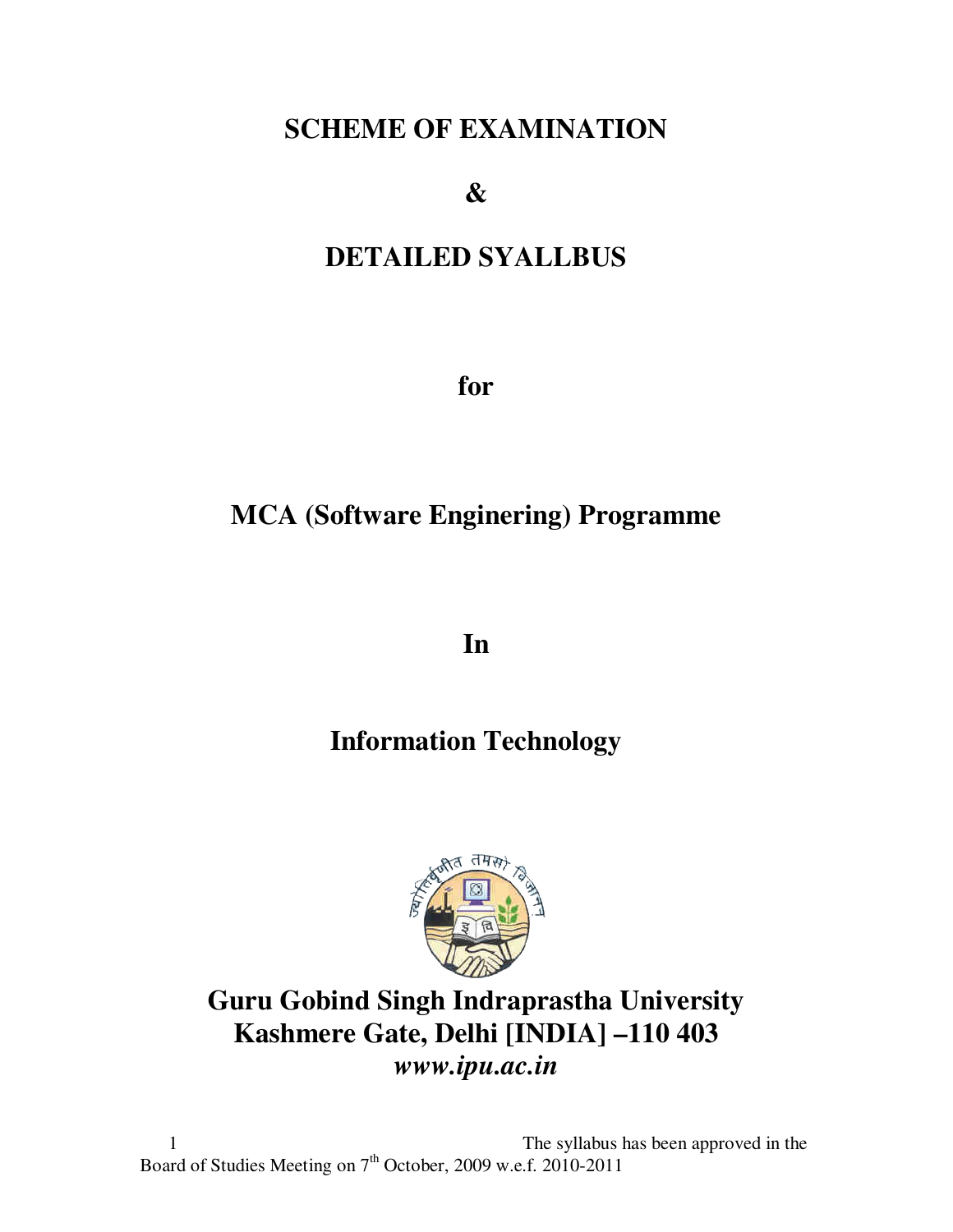| <b>Paper ID: 44601</b>                                                                                                                                              |  |  |  |                                                                                                                                                                                                                                                  |  |  | T/P                      |  |  |
|---------------------------------------------------------------------------------------------------------------------------------------------------------------------|--|--|--|--------------------------------------------------------------------------------------------------------------------------------------------------------------------------------------------------------------------------------------------------|--|--|--------------------------|--|--|
| Code: IT601                                                                                                                                                         |  |  |  | <b>Paper</b> : Information Technology                                                                                                                                                                                                            |  |  |                          |  |  |
| <b>INSTRUCTIONS TO PAPER SETTERS:</b>                                                                                                                               |  |  |  |                                                                                                                                                                                                                                                  |  |  | <b>Maximum Marks: 60</b> |  |  |
| Question No. 1 should be compulsory and cover the entire syllabus. This question should have objective or short answer type questions. It<br>should be of 20 marks. |  |  |  |                                                                                                                                                                                                                                                  |  |  |                          |  |  |
| $\overline{2}$ .                                                                                                                                                    |  |  |  | Apart from Question No. 1, rest of the paper shall consist of four units as per the syllabus. Every unit should have two questions. However,<br>student may be asked to attempt only 1 question from each unit. Each question should be 10 marks |  |  |                          |  |  |

## **Unit I**

Computers, capabilities, types of computers, computer anatomy, functional, block diagrams, CPU purpose of registers in CPU, Microprocessors, CISC & RISC Processors, Functions of I/O devices, VDU, storage devices, Areas of applications in information technology.

#### **Unit II: (Qualitative treatment only)**

Introduction to flow charts and algorithms, Machine language, instructions, stored program, concept of assembly language, assembler, high level language, compiler, operating systems, types of OS, typical instructions of DOS/UNIX, GUI-Windows 98/NT

## **Unit III:**

Introduction to signals and basic communication processes, trigonometric and exponential Fourier series, representation of periodic functions by fourier series, fourier transforms, impulse functions, concept of convolution in time domain and frequency domain, noise, types of noise, S/N ratio, noise figure.

#### **Unit IV:**

Internet & world wide web, IT today, word processing and desk top publishing, spread sheet and data base applications, multimedia, Introduction to Telecommunication, communication network architecture, structure of telecommunication networks, transmission media, modulation, multiplexing, modems, ISDN, Elementary ideas of wireless services: TDMA, FDMA, CDMA, WLL.

#### **Text:**

- 1. P.K. Sinha, "Computer fundamental", BPB Publication
- 2. ITLESL "Introduction to Information Technology" by Pearson Education
- 3. Wayne Tomasi, "Data communication" PHI, India
- 4. Simon Haykins, "Communication Systems", John Wiley and Sons
- 5. James Martin, "Telecommunications and the compute", PHI, India.

#### **References:**

- 1. A. Leon and M. Leon, "Introduction to Computers", Vikas Publishing HOuse
- 2. Rajaraman V., "Fundamentals of Computers", PHI
- 3. Sanders D. H., "Computers Today", McGraw Hill.
- 4. Rappaport Theodore, "Wireless communications", Pearson Education, India.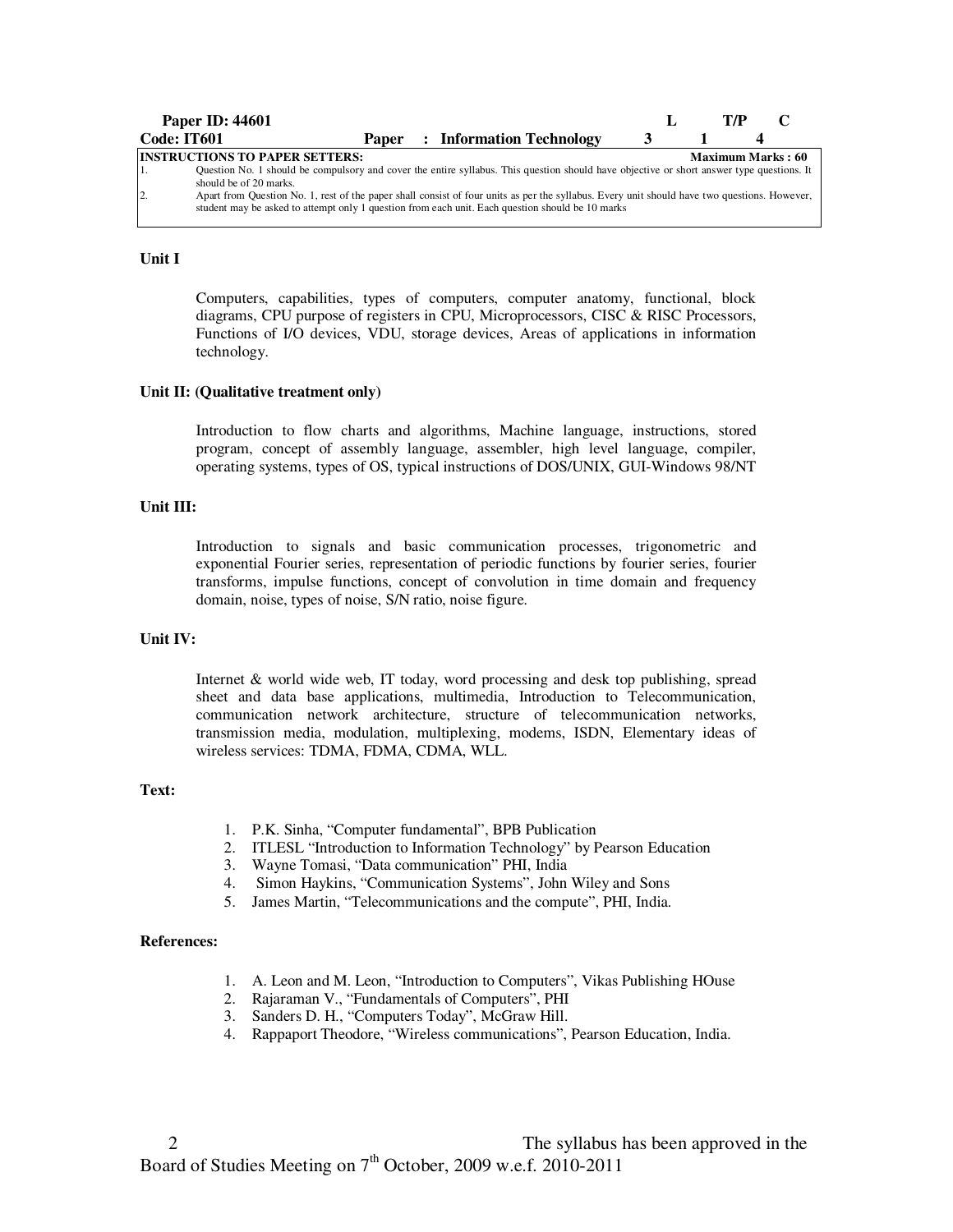|                | <b>Paper ID: 44603</b>                                                                                                                                              |       |  |                                                                                                                                                                                                                                                  |                          | T/P |  |
|----------------|---------------------------------------------------------------------------------------------------------------------------------------------------------------------|-------|--|--------------------------------------------------------------------------------------------------------------------------------------------------------------------------------------------------------------------------------------------------|--------------------------|-----|--|
|                | Code: IT603                                                                                                                                                         | Paper |  | : Computer Architecture                                                                                                                                                                                                                          |                          |     |  |
|                | <b>INSTRUCTIONS TO PAPER SETTERS:</b>                                                                                                                               |       |  |                                                                                                                                                                                                                                                  | <b>Maximum Marks: 60</b> |     |  |
|                | Question No. 1 should be compulsory and cover the entire syllabus. This question should have objective or short answer type questions. It<br>should be of 20 marks. |       |  |                                                                                                                                                                                                                                                  |                          |     |  |
| $\overline{2}$ |                                                                                                                                                                     |       |  | Apart from Question No. 1, rest of the paper shall consist of four units as per the syllabus. Every unit should have two questions. However,<br>student may be asked to attempt only 1 question from each unit. Each question should be 10 marks |                          |     |  |

Introduction: A Brief history of Processors, The VON NEUMANN model, The system Bus model, A Typical computer system. Digital Logic Circuits: Logic gates , Boolean algebra, K-maps , combinational circuits, flip-flops, sequential circuits. Digital Components: Integrated circuits, multiplexers, encoders, demultiplexers, decoders, shift registers, binary counters, memory units.

## **UNIT II**

Data Representation: Binary numbers, binary codes, fixed point representation, floating point representation, error detection codes. Computer Arithmetic: Introduction, addition and subtraction, multiplication algorithms, division algorithms, floating point arithmetic operation, decimal arithmetic unit, decimal arithmetic operations. Register Transfer and Micro operation: Register transfer language, register transfer, bus and memory transfer, arithmetic micro operations, logic micro operations, shift micro operations.

#### **UNIT III**

 Basic Computer Organization and Design: Instruction codes, computer registers, computer instructions, timing & control, instruction cycle, memory reference instructions, input- output and interrupts ,design of basic computer, design of accumulator logic. Microprogrammed Control Unit : Control memory, address sequencing. Central Processing Unit: Introduction, general register organization, stack organization, instruction formats, addressing modes.

#### **UNIT IV**

Input – Output Organization: Peripheral devices, input – Output interface, asynchronous data transfer, modes of data transfer, priority interrupt, direct memory access, input – output processor.Memory Organization: Memory hierarchy, main memory, auxiliary memory, associative memory, cache memory, virtual memory, memory management hardware.

#### **Text:**

1. Mano ,M "Computer System and Architecture", Pearson Education

#### **References:**

- 1. Pal Chaudhuri, P. "Computer Organization & Design", PHI.
- 2. Malvino "Digital Computer Electronics: An Introduction to Microcomputers,3/e", Mc Graw Hill.
- 3. Malvino "Digital Principals and Applications,4/e", Mc Graw Hill.
- 4. Hayes.J.P, "Computer Architecture and Organization", Mc Graw Hill .
- 5. Stallings,W "Computer Organization & Architecture", PHI.

 3 The syllabus has been approved in the Board of Studies Meeting on 7<sup>th</sup> October, 2009 w.e.f. 2010-2011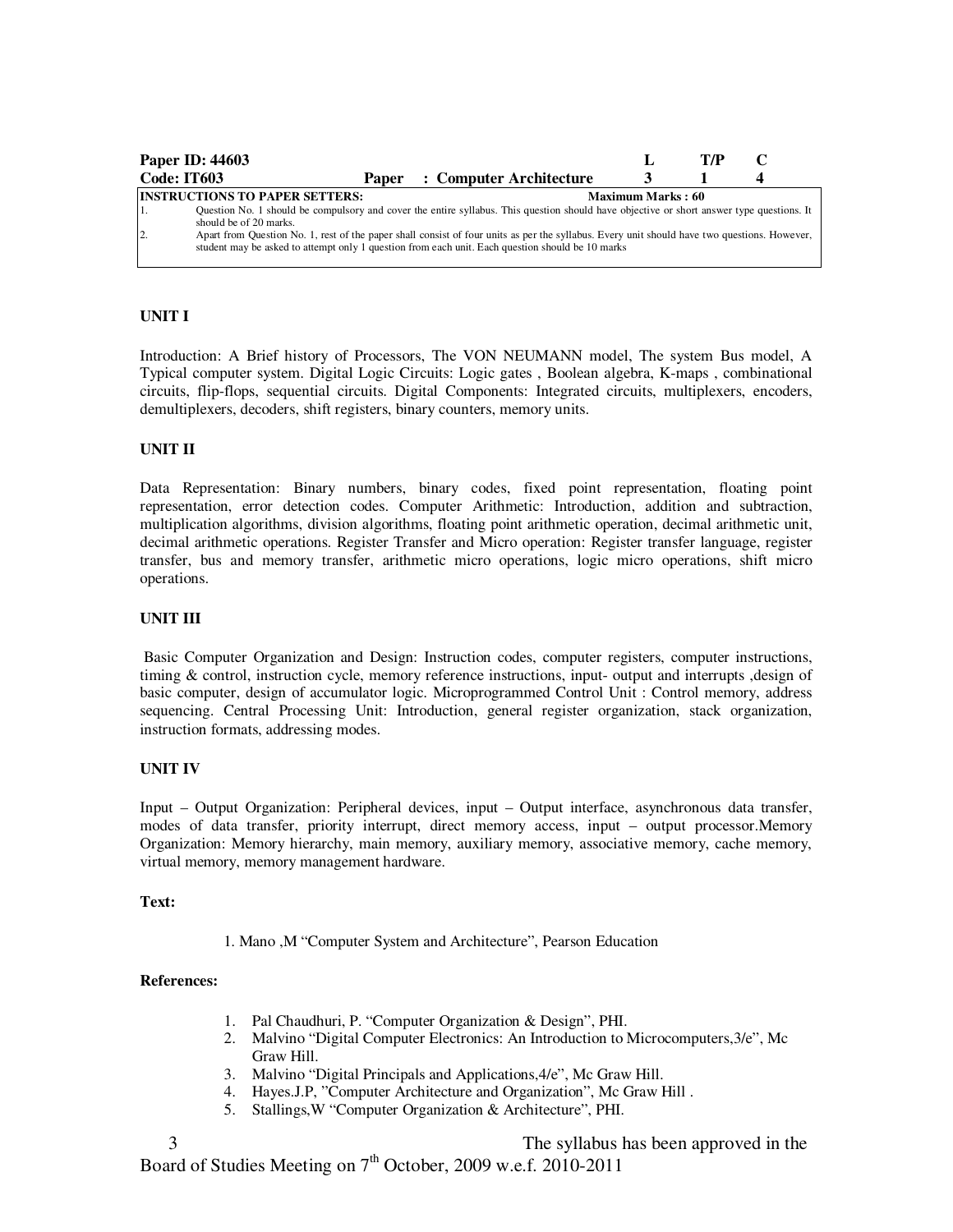| Paper ID: 44605 |                                                                 |                                                                                                                                                                                                                                                                                                                                                                                               |                          | T/P |  |
|-----------------|-----------------------------------------------------------------|-----------------------------------------------------------------------------------------------------------------------------------------------------------------------------------------------------------------------------------------------------------------------------------------------------------------------------------------------------------------------------------------------|--------------------------|-----|--|
| Code: IT605     |                                                                 | <b>Paper</b> : Programming and Data Structures                                                                                                                                                                                                                                                                                                                                                |                          |     |  |
| 2               | <b>INSTRUCTIONS TO PAPER SETTERS:</b><br>should be of 20 marks. | Question No. 1 should be compulsory and cover the entire syllabus. This question should have objective or short answer type questions. It<br>Apart from Question No. 1, rest of the paper shall consist of four units as per the syllabus. Every unit should have two questions. However,<br>student may be asked to attempt only 1 question from each unit. Each question should be 10 marks | <b>Maximum Marks: 60</b> |     |  |

# **UNIT - I**

Algorithm / pseudo code, flowchart, program development steps, structure of C program, A Simple C program, basic data types, use of sizeof(),operators like arithmetic, relational , logical , increment ,decrement , conditional , bit-wise , assignment etc.. Expressions, type conversions, conditional expressions, precedence and order of evaluation. Input-output statements, statements and blocks, if and switch statements, loops- while, do-while and for statements, break, continue, goto and labels, Designing structured programs, Functions, basics, parameter passing ( Call by Value , Call by Reference) storage classes- extern, auto, register, static, scope rules

## **UNIT - II**

standard library functions, recursive functions, header files, C preprocessor, Arrays- concepts, arrays and functions, two-dimensional and multi-dimensional arrays, applications of arrays. pointers- concepts, initialization of pointer variables, pointers and function arguments, address arithmetic, Character pointers and functions, pointers to pointers, pointers and multidimensional arrays, dynamic memory managements functions, text files and binary files, streams, Formatted I/o ,File I/O and File Handling in C , command line arguments

## **UNIT - III**

Derived types- structures- declaration, definition and initialization of structures, accessing structures, nested structures, arrays of structures, structures and functions, pointers to structures, self referential structures, unions, typedef, Introduction to data structures, singly linked lists, doubly linked lists, circular list representing stacks and queues in C using arrays and linked lists, infix to post fix conversion, postfix expression evaluation.

# **UNIT - IV**

Trees- Binary tress, terminology, representation, implementation of Tree in C , different traversals techniques , graphs- terminology, representation, graph traversals (dfs & bfs) , applications of Trees

# **TEXT BOOKS:**

- 1. B.A. Forouzan and R.F. Gilberg, "Computer science, a structured programming approach using C" , Third edition, Cengage Learning.
- 2. R.Kruse, C.L. Tondo, BP Leung, Shashi M, "Data Structures and Program Design in C", Second Edition, Pearson Education.

## **REFERENCES :**

- 1. A.S.Tanenbaum, Y. Langsam, and M.J. Augenstein, "DataStructures Using C", Pearson Education
- 2. B.W. Kernighan, Dennis M.Ritchie, "The C Programming Language", Pearson Education
- 3. S. Sahni and E. Horowitz, "Data Structures", Galgotia Publications.
- 4. Anany Levitin, "Introduction to the Design and Analysis of Algorithm", Pearson Education Asia, 2003.
- 5. Kamthane, "Introduction to Data Structure in C", Pearson Education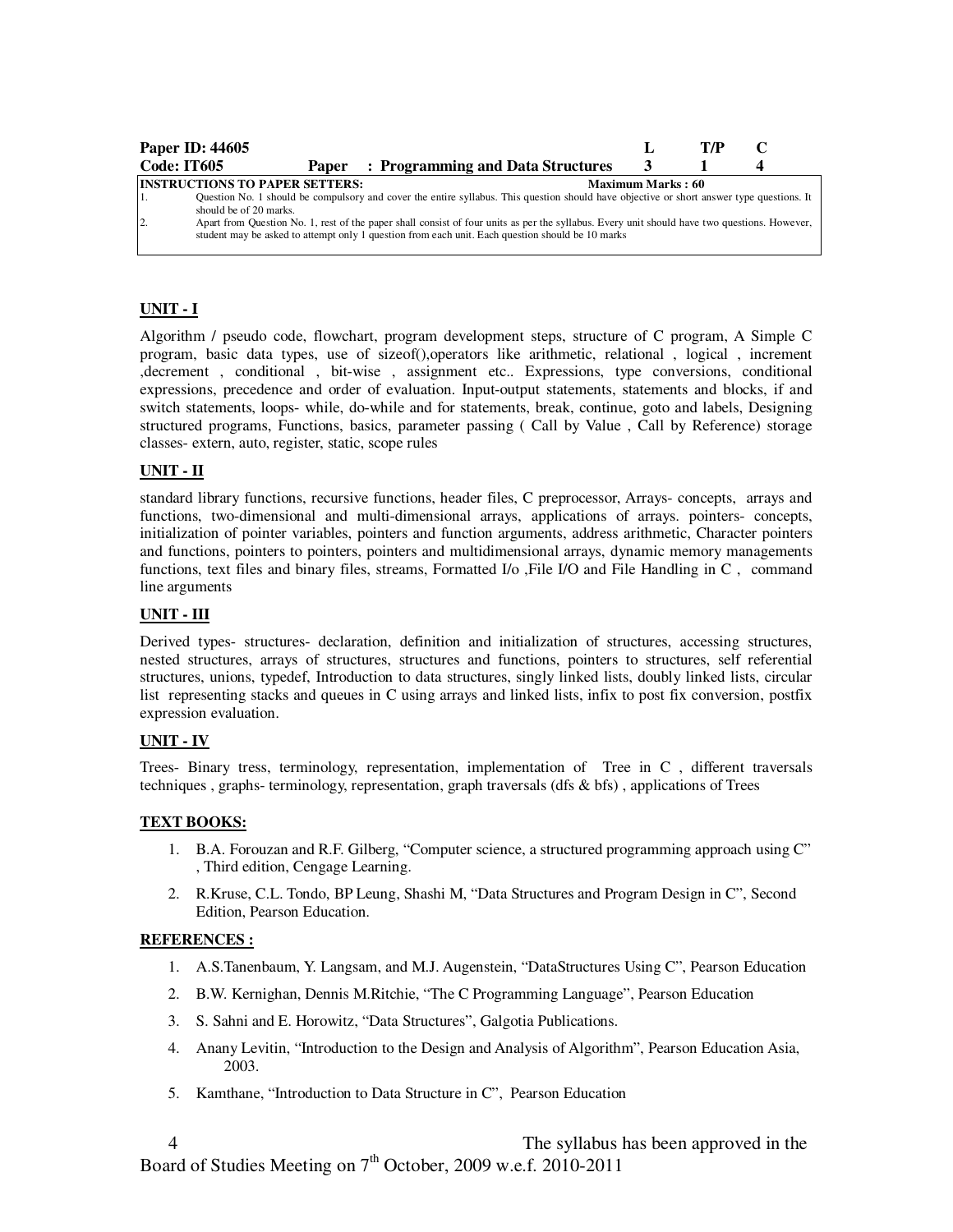|             | <b>Paper ID: 44607</b>                                                                                                                                                                                                                           |                          | T/P |  |  |  |  |  |
|-------------|--------------------------------------------------------------------------------------------------------------------------------------------------------------------------------------------------------------------------------------------------|--------------------------|-----|--|--|--|--|--|
| Code: IT607 | : Foundations of Computer Science<br>Paper                                                                                                                                                                                                       |                          |     |  |  |  |  |  |
|             | <b>INSTRUCTIONS TO PAPER SETTERS:</b>                                                                                                                                                                                                            | <b>Maximum Marks: 60</b> |     |  |  |  |  |  |
|             | Question No. 1 should be compulsory and cover the entire syllabus. This question should have objective or short answer type questions. It<br>should be of 20 marks.                                                                              |                          |     |  |  |  |  |  |
| 12.         | Apart from Question No. 1, rest of the paper shall consist of four units as per the syllabus. Every unit should have two questions. However,<br>student may be asked to attempt only 1 question from each unit. Each question should be 10 marks |                          |     |  |  |  |  |  |

## **Unit – 1:**

Formal Logic: Statement, Symbolic Representation and Tautologies, Quantifiers, Predicates and validity, Normal forms. Propositional Logic, Predicate Logic. Direct Proof, Proof by Contraposition, Proof by exhausting cases and proof by contradiction. Sets, Subsets, power sets, binary and unary operations on a set, set operations/set identities, fundamental counting principles, principle of inclusion and exclusion, pigeonhole principle, permutation and combination, Pascal's triangles, binominal theorem. Relation, properties of binary relation, closures, partial ordering, equivalence relation, properties of function, composition of function, inverse, Permutation function, composition of cycles. Discrete Function Counting Theorem.

## **Unit – 2**:

Lattices: definition, sub lattices, direct product, homomorphism, definition of Boolean algebra, properties, isomorphic structures (in particulars, structures with binary operations) sub algebra, direct product and homo-morphism, Boolean function, Boolean expression, representation & minimization of Boolean function. Principle of Well Ordering, principle of mathematical induction, principle of complete induction. Recursive definitions, solution methods for linear, first-order recurrence relations with constant coefficients, Analysis of Algorithms involving recurrence relations – comparison based sorting and searching algorithms, solution method for a divide-and-conquer recurrence relation. Growth of Functions, Masters Theorem.

#### **Unit – 3:**

GCD, LCM, Fundamental Theorem of Arithmetic, primes, Congruences, Euler f function, Fermat's Little Theorem, Euler's Generalization of FLT, Wilson's Theorem, The functions t and s, Mobius µ function, Arithmetic Functions, primitive roots, Quadratic congruences and quadratic reciprocity law, Primality and Factoring, Simple Cryptosystems, RSA Cryptosystem. Groups, Group identity and uniqueness, inverse and its uniqueness, isomorphism and homomorphism, subgroups, Cosets and Lagrange's theorem, Permutation group and Cayley's theorem (without proof), Error Correcting codes and groups, Normal subgroup and quotient groups.

#### **Unit – 4:**

Graph Terminology, Isomorphism, Isomorphism as relations, Cut-Vertices, Menger's Theorem, Planar graphs, Euler's formula (proof), four color problem (without proof) and the chromatic number of a graph, Euler graphs, Hamiltonian graphs, five color theorem, Vertex Coloring, Edge Coloring. Trees terminology, in order, preorder & post order trees traversal algorithms, directed graphs, Computer representation of graphs, Shortest path and minimal spanning trees and algorithms, Depth-first and breadth first searches, trees associated with DFS & BFS, Connected components. Complexity Analysis and proof of correctness of the graph MST, traversal and shortest path algorithms.

#### **Text Books:**

1. J.P. Tremblay & R. Mamohan, "Discrete Mathematical Structure with Application to Computer Science," TMH, New Delhi (2000).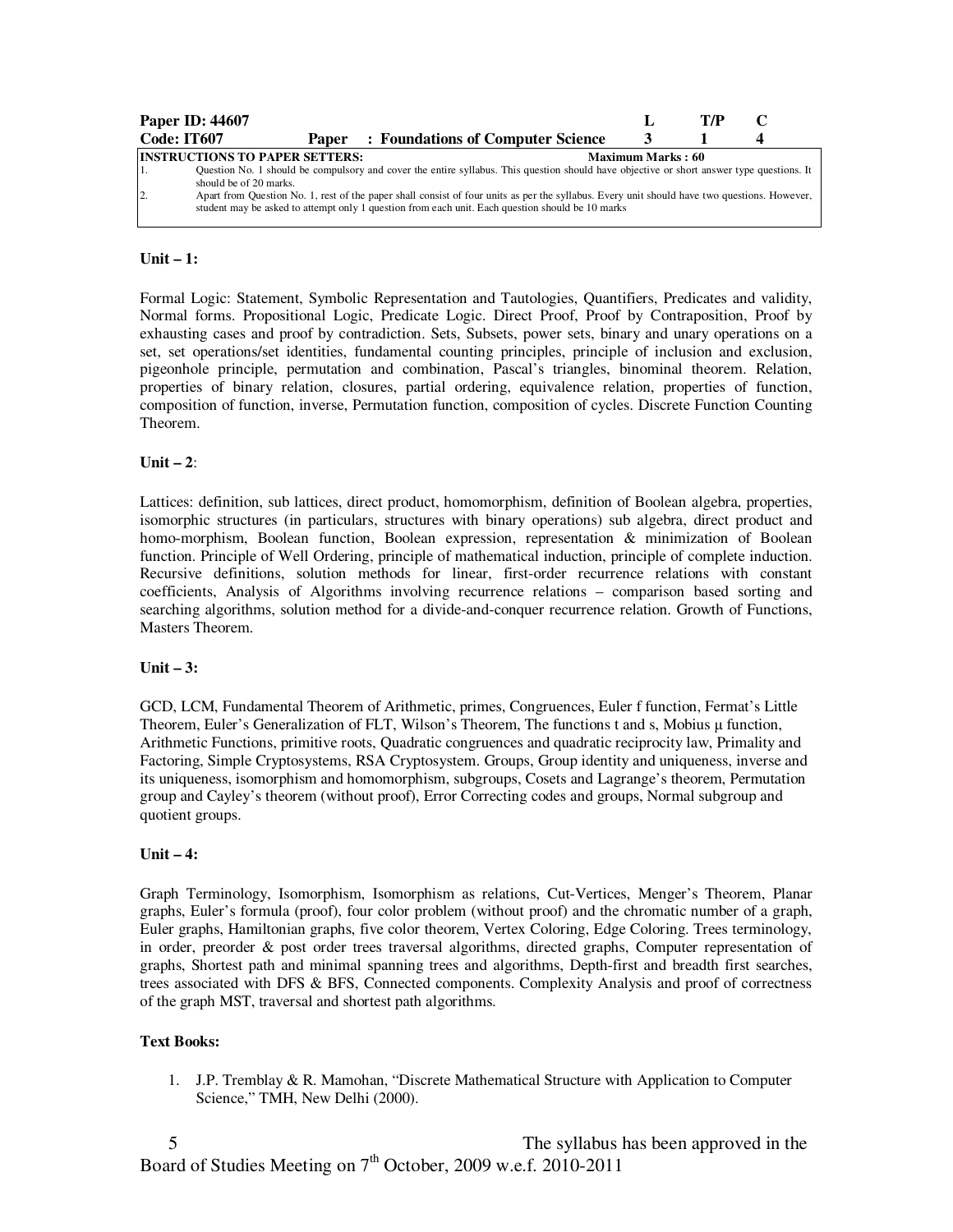- 2. Kolman, Busby & Ross "Discrete Mathematical Structures", Pearsons Education.
- 3. D.S. Malik and M. K. Sen, "Discrete Mathematical Structures", Thomson Learning, 2006.
- 4. C.L.Liu, "Elements of Discrete Mathematics", McGraw Hill Book Company.
- 5. G. Haggard,J. Schlipf and S. Whitesides, "Discrete Mathematics for Computer Science", Thomson Learning, 2006

- 1. J. L. Hein, "Discrete Structures, Logic and Computability", Narosa, 2002.
- 2. Neal Koblitz, "A course in number theory and cryptography", Springer Verlag, 1994.
- 3. V. Shoup, "A Computational Introduction to Number Theory and Algebra", CUP, 2005.
- 4. John F. Humphreys, "A Course in Group Theory", OUP, 2001.
- 5. G. Chartrand, P. Zhang, "Introduction to graph theory", TMH, 2005.
- 6. A .V. Aho, J . E . Hopcroft, J . D . Ulman "The Design & Analysis of Computer Algorithms", Pearson Education.
- 7. T .H . Cormen, C . E . Leiserson, R .L . Rivest "Introduction to Algorithms", PHI/Pearson.
- 8. V . Manber "Introduction to Algorithms A Creative Approach", Pearson Education.
- 9. Ellis Horowitz and Sartaz Sahani "Fundamentals of Computer Algorithms", Computer Science Press.
- 10. Iyengar, Chandrasekaran and Venkatesh, "Discrete Mathematics", Vikas Publication.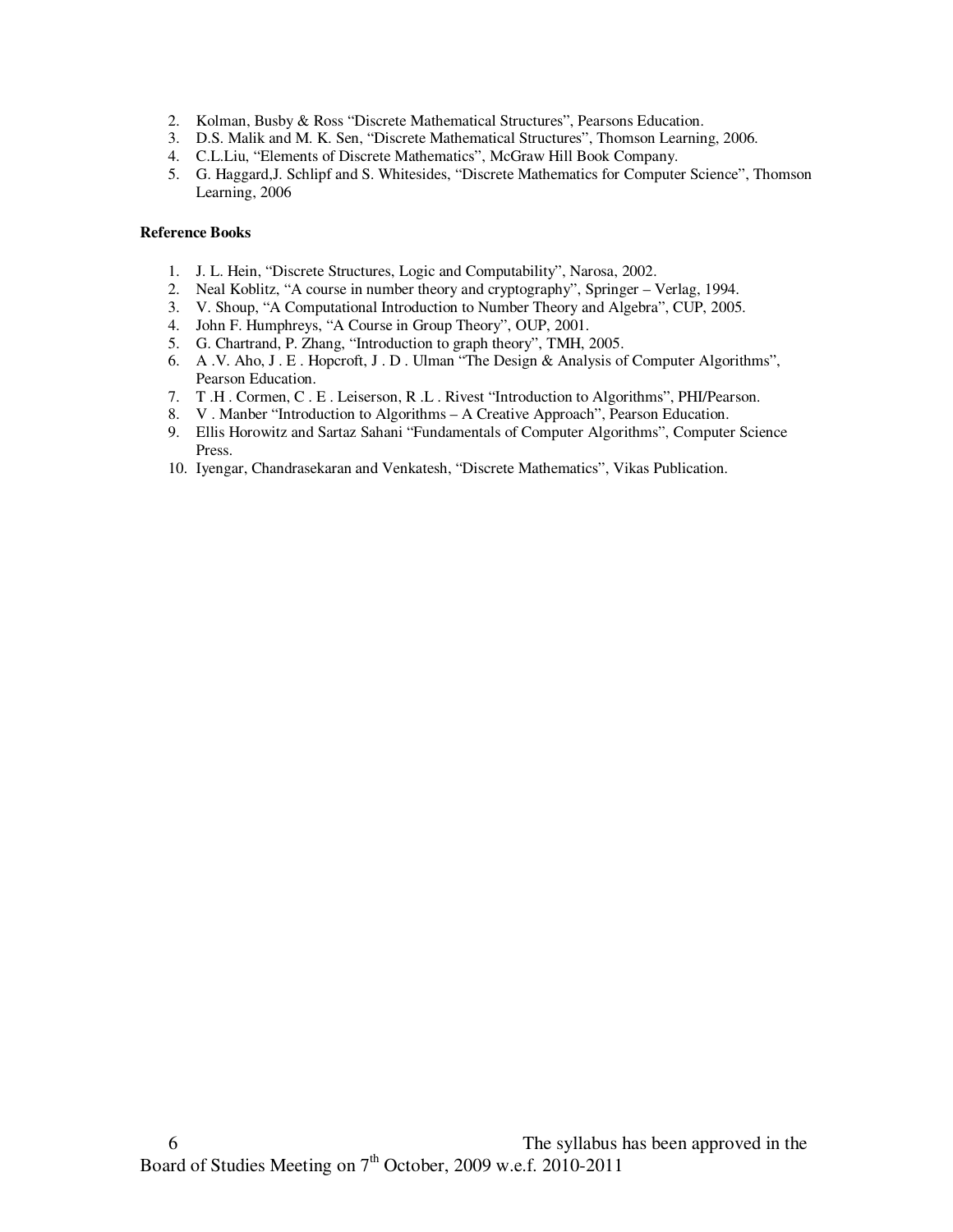|                     | <b>Paper ID: 44609</b>                |  |                                                                                                                                                                                                                                                  |                          | T7P |  |
|---------------------|---------------------------------------|--|--------------------------------------------------------------------------------------------------------------------------------------------------------------------------------------------------------------------------------------------------|--------------------------|-----|--|
| <b>Code: BA-609</b> |                                       |  | <b>Paper</b> : Mathematics I                                                                                                                                                                                                                     |                          |     |  |
|                     | <b>INSTRUCTIONS TO PAPER SETTERS:</b> |  | Question No. 1 should be compulsory and cover the entire syllabus. This question should have objective or short answer type questions. It                                                                                                        | <b>Maximum Marks: 60</b> |     |  |
| $\overline{2}$      | should be of 20 marks.                |  | Apart from Question No. 1, rest of the paper shall consist of four units as per the syllabus. Every unit should have two questions. However,<br>student may be asked to attempt only 1 question from each unit. Each question should be 10 marks |                          |     |  |

Probability: Sample space, events, axioms, conditional probability, Baye's rule and random variables: discrete and continuous, distribution and density functions, marginal and conditional distributions, stochastic independence.

## **UNIT II**

Expectation: expectation of a function, conditional expectation and variance, moment , moment generating function, cumulant generating functions , skew ness, kurtosis, characteristic functions, distributions: discrete and continuous distributions.

## **UNIT - III**

Probability distributions: Random variables, mean and variance of a probability distribution, Chebyshev theorem, law of large number, central limit theorem, binomial distribution, Poisson distribution, , Poisson approximation to binomial distribution, Poisson distribution, Poisson approximation to binomial distribution, Poisson processes.

## **UNIT - IV**

Probability Densities: Continuous random variables, normal distribution, normal approximation to the binomial distribution .Sampling distributions: Population and samples, sampling distribution of the mean (s known), sampling distribution of the mean (s unknown), sampling distribution of the variance. Testing of statistical hypothesis, F-test, T-test, c2 –test.

## **Text Books**

- 1. Irwin Miller and John .E . Freund "Probability & Statistics for Engineers" PHI
- 2. Spiegel, "Probability And Statistics" , Schaum Series.

#### **Reference Books:**

1. S.C.Gupta & V.K.Kapur "Fundamentals of Mathematical Statistics".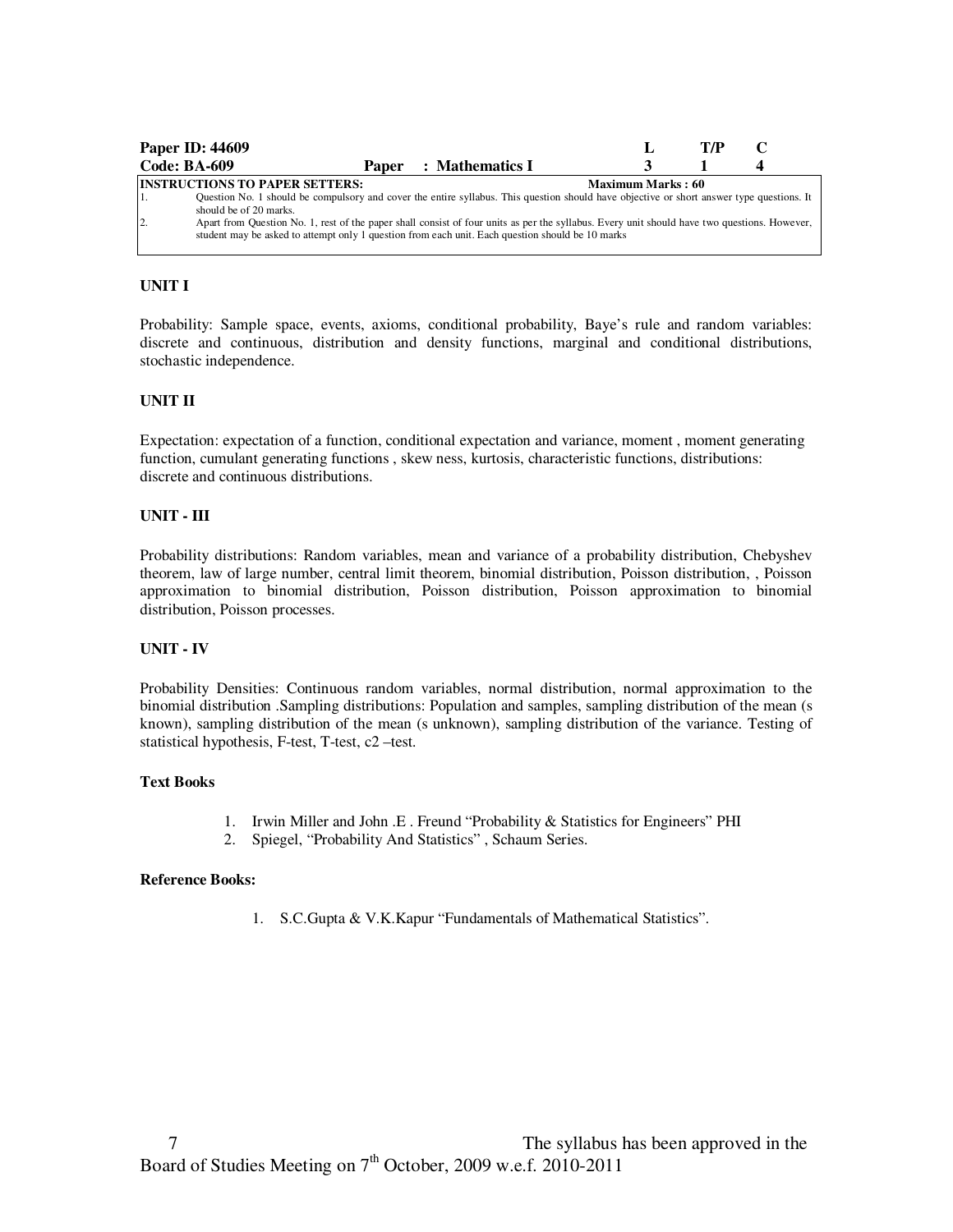|                | <b>Paper ID: 44602</b>                                                                                                                                                                                                                                                     |       |                        |                          | T/P |  |
|----------------|----------------------------------------------------------------------------------------------------------------------------------------------------------------------------------------------------------------------------------------------------------------------------|-------|------------------------|--------------------------|-----|--|
| Code: IT602    |                                                                                                                                                                                                                                                                            | Paper | : Software Engineering |                          |     |  |
|                | <b>INSTRUCTIONS TO PAPER SETTERS:</b><br>Question No. 1 should be compulsory and cover the entire syllabus. This question should have objective or short answer type questions. It                                                                                         |       |                        | <b>Maximum Marks: 60</b> |     |  |
| $\overline{2}$ | should be of 20 marks.<br>Apart from Question No. 1, rest of the paper shall consist of four units as per the syllabus. Every unit should have two questions. However,<br>student may be asked to attempt only 1 question from each unit. Each question should be 10 marks |       |                        |                          |     |  |

## **UNIT 1:**

Software Crisis, Software Processes, Software life cycle models: Waterfall, Prototype, Evolutionary and Spiral models, Overview of Quality Standards like ISO 9001, SEI-CMM Size Metrics like LOC, Token Count, Function Count, Design Metrics, Data Structure Metrics, Information Flow Metrics.Cost estimation, static, Single and multivariate models, COCOMO model, Putnam Resource Allocation Model, Risk management.

## **UNIT II**

**Software Requirement Analysis and Specifications:** Problem Analysis, Data Flow Diagrams, Data Dictionaries, Entity-Relationship diagrams, Software Requirement and Specifications, Behavioural and non-behavioural requirements, Software Prototyping.Cohesion & Coupling, Classification of Cohesiveness & Coupling, Function Oriented Design, Object Oriented Design, User Interface Design.

#### **UNIT III**

Failure and Faults, Reliability Models: Basic Model, Logarithmic Poisson Model, Calender time Component, Reliability Allocation.Software process, Functional testing: Boundary value analysis, Equivalence class testing, Decision table testing, Cause effect graphing, Structural testing: Path testing, Data flow and mutation testing, unit testing, integration and system testing, Debugging, Testing Tools & Standards.

#### **UNIT IV**

Management of Maintenance, Maintenance Process, Maintenance Models, Reverse Engineering, Software Re-engineering, Configuration Management, Documentation.

#### **Text Books:**

- 1. R. S. Pressman, "Software Engineering A practitioner's approach", 3rd ed., McGraw Hill Int. Ed., 1992.
- 2. K.K. Aggarwal & Yogesh Singh, "Software Engineering", New Age International, 2001.

- 1. R. Fairley, "Software Engineering Concepts", Tata McGraw Hill, 1997.
- 2. P. Jalote, "An Integrated approach to Software Engineering", Narosa, 1991.
- 3. Stephen R. Schach, "Classical & Object Oriented Software Engineering", IRWIN, 1996.
- 4. James Peter, W Pedrycz, "Software Engineering", John Wiley & Sons
- 5. Sommerville, "Software Engineering", Addison Wesley, 1999.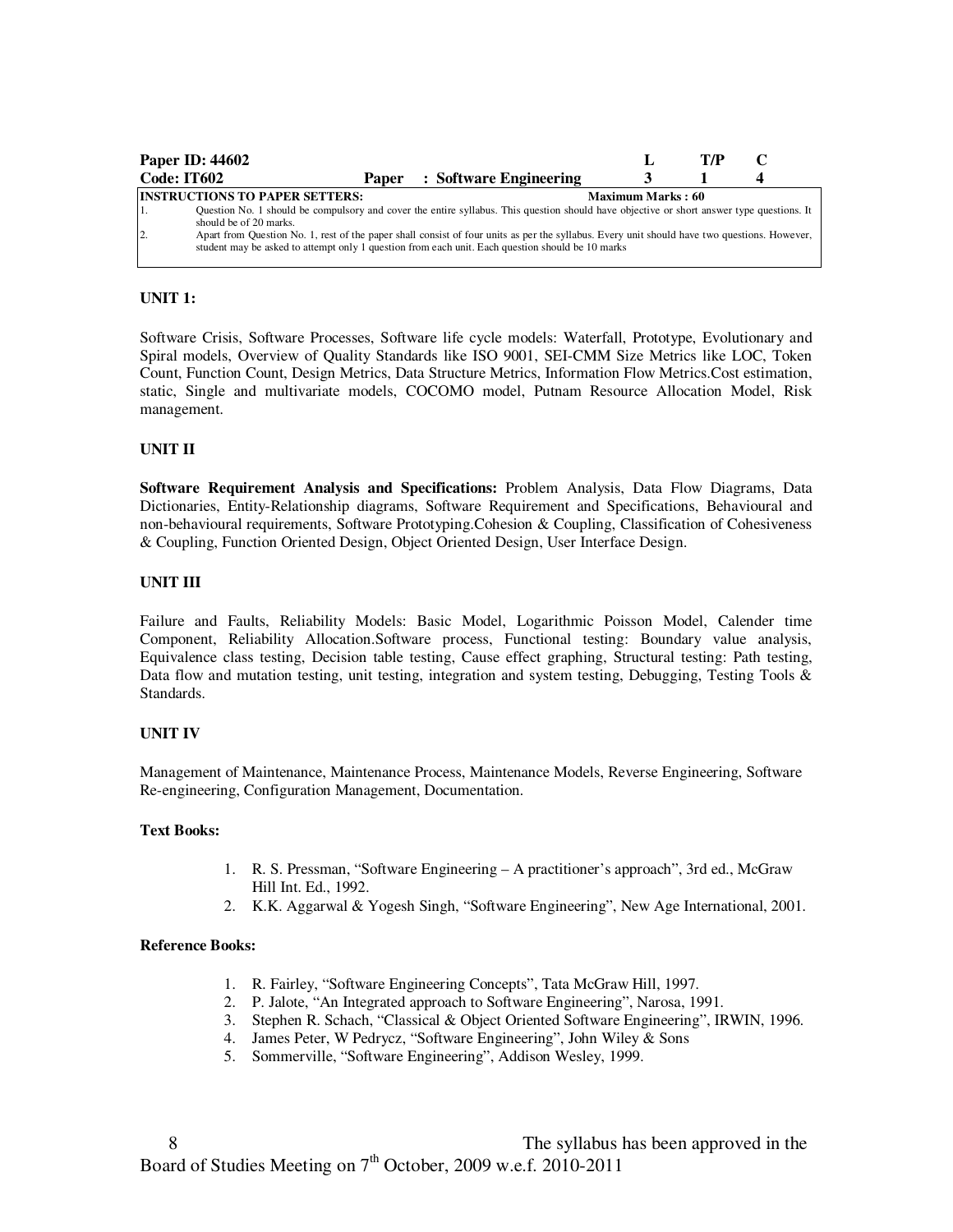|     | <b>Paper ID: 44604</b>                                          |       |                                                                                                                                                                                                                                                                                           |                          | T/P |  |
|-----|-----------------------------------------------------------------|-------|-------------------------------------------------------------------------------------------------------------------------------------------------------------------------------------------------------------------------------------------------------------------------------------------|--------------------------|-----|--|
|     | Code: IT604                                                     | Paper | : Data Base Management Systems                                                                                                                                                                                                                                                            |                          |     |  |
| 12. | <b>INSTRUCTIONS TO PAPER SETTERS:</b><br>should be of 20 marks. |       | Question No. 1 should be compulsory and cover the entire syllabus. This question should have objective or short answer type questions. It<br>Apart from Question No. 1, rest of the paper shall consist of four units as per the syllabus. Every unit should have two questions. However, | <b>Maximum Marks: 60</b> |     |  |
|     |                                                                 |       | student may be asked to attempt only 1 question from each unit. Each question should be 10 marks                                                                                                                                                                                          |                          |     |  |

# **UNIT 1:**

Basic concepts: database & database users, characteristics of the database, database systems, concepts and architecture, date models, schemas & instances, DBMS architecture & data independence, database languages & interfaces, data modelling using the entity-relationship approach. Overview of hierarchical, Network & Relational Data Base Management Systems.

## **UNIT 2**

Relational model, languages & systems: relational data model & relational algebra: relational model concepts, relational model constraints, relational algebra, SQL- a relational database language: date definition in SQL, view and queries in SQL, specifying constraints and indexes in sql, a relational database management systems, DB2.

## **UNIT 3:**

DB2 Architecture, Logical Data Structures Physical Data Structure, Instances, Table Spaces, Types of Tablespaces, Internal Memory Structure, Background Processes, Data Types, Roles & Privileges, Stored Procedures, User Defined Functions, Cursors, Error Handling, Triggers.

#### **UNIT 4:**

Relational data base design: function dependencies & normalization for relational dataases: functional dependencies, normal forms based on primary keys, (1NF, 2NF, 3NF & BCNF), lossless join and dependency preserving decomposition. Concurrency control & recovery techniques: concurrency control techniques, locking techniques, time stamp ordering, granularity of data items, recovery techniques: recovery concepts, database backup and recovery from catastrophic failures. Concepts of object oriented database management systems, Distributed Data Base Management Systems.

#### **Text Books:**

- 1. Elmsari and Navathe, "Fundamentals of database systems", Pearson Education
- 2. Desai, B., "An introduction to database concepts", Galgotia publications.

- 1. Date, C. J. , "An introduction to database systems", 7rd Edition, Addison Wesley.
- 2. S.K.Singh, "Database Systems: Concept, Design, and Applications", Pearson Education
- 3. Kiffer, "Database Systems: An Application oriented Approach", Pearson Education
- 4. Ullman, J. D., "Principals of database systems", Galgotia publications.
- 5. DB2 Manuals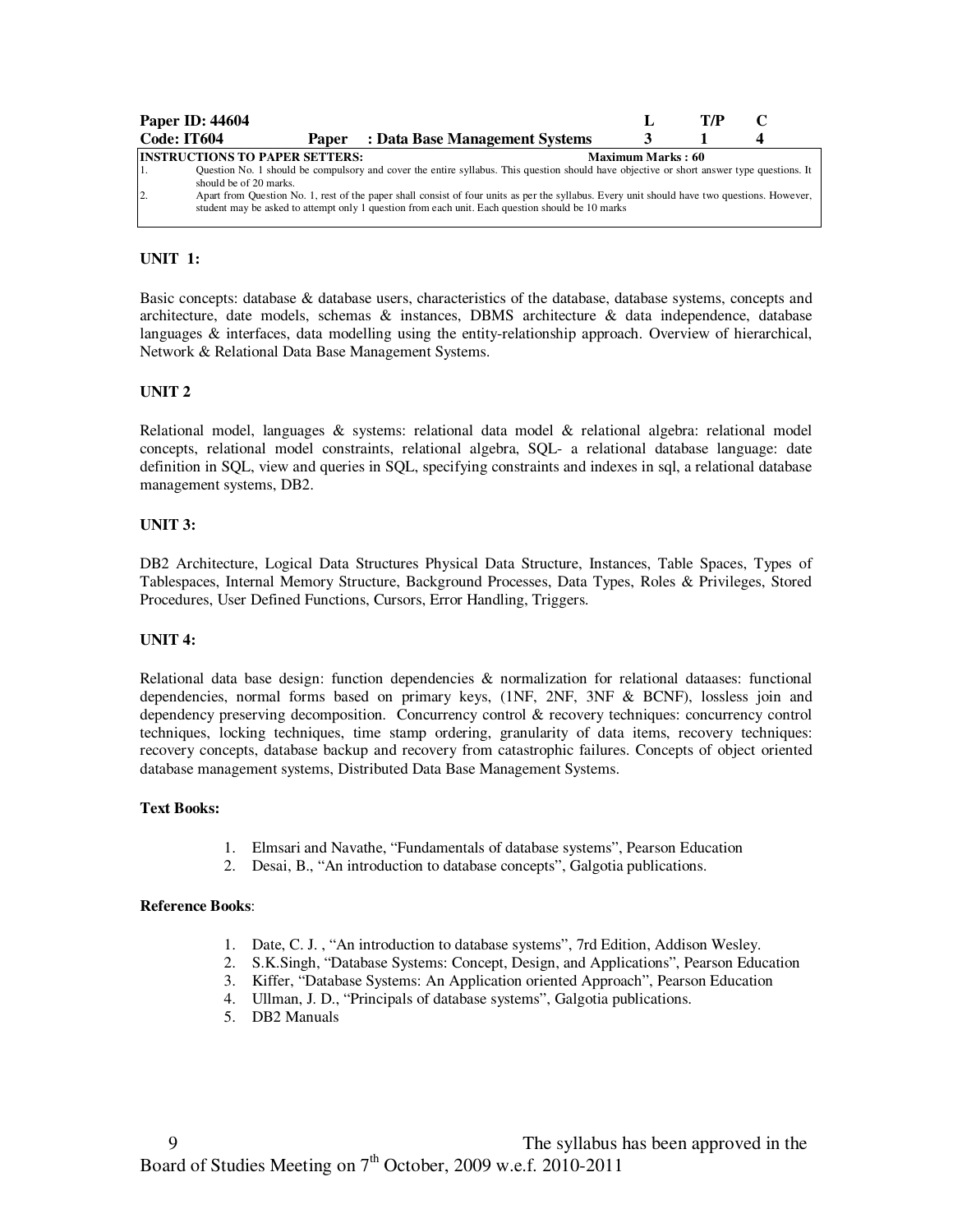|                | <b>Paper ID: 44606</b>                |                                                                                                                                                                                                                                                  |                   | T/P |  |
|----------------|---------------------------------------|--------------------------------------------------------------------------------------------------------------------------------------------------------------------------------------------------------------------------------------------------|-------------------|-----|--|
| Code: IT606    | Paper                                 | : Object Oriented Programming                                                                                                                                                                                                                    |                   |     |  |
|                | <b>INSTRUCTIONS TO PAPER SETTERS:</b> |                                                                                                                                                                                                                                                  | Maximum Marks: 60 |     |  |
|                | should be of 20 marks.                | Question No. 1 should be compulsory and cover the entire syllabus. This question should have objective or short answer type questions. It                                                                                                        |                   |     |  |
| $\overline{2}$ |                                       | Apart from Question No. 1, rest of the paper shall consist of four units as per the syllabus. Every unit should have two questions. However,<br>student may be asked to attempt only 1 question from each unit. Each question should be 10 marks |                   |     |  |

## **UNIT 1**

Objects, relating to other paradigms (functional, data decomposition), basic terms and ideas (abstraction, encapsulation, inheritance, polymorphism).Overview of C.

#### **UNIT II**

Encapsulation, information hiding, abstract data types, object  $\&$  classes: attributes, methods. C++ class declaration, state identity and behavior of an object, constructors and destructors, instantiation of objects, default parameter value, object types, C++ garbage collection, dynamic memory allocation, metaclass.

#### **UNIT III**

Inheritance, Class hierarchy, derivation – public, private  $\&$  protected, aggregation, omposition vs classification hierarchies, polymorphism, operator overloading, parametric polymorphism

#### **UNIT IV**

Generic function – template function, function name overloading, overriding inheritance methods, run time polymorphism. Standard C++ classes, using multiple inheritances, persistent objects, streams and files,

#### **Text Books:**

- 1. S. B. Lippman & J. Lajoie, "C++ Primer", 3rd Edition, Addison Wesley.
- 2. A. R. Venugopal , Rajkumar, T. Ravishankar, "Mastering C++",TMH.

- 1. E. Balaguruswamy, "Objected Oriented Programming with C++", TMH.
- 2. D . Parasons, "Object Oriented Programming with C++", BPB Publication.
- 3. R. Lafore, "Object Oriented Programming using C++", Galgotia Publication
- 4. R. S. Pressman "Software Engineering", Mc Graw Hill
- 5. Rumbaugh et. al. " Object Oriented Modelling & Design" , Prentice Hall
- 6. G . Booch "Object Oriented Design & Applications", Benjamin,Cummings.
- 7. R. S. Pressman, "Software Engineering", McGraw Hill.
- 8. Steven C. Lawlor, "The Art of Programming Computer Science with C++", Vikas Publication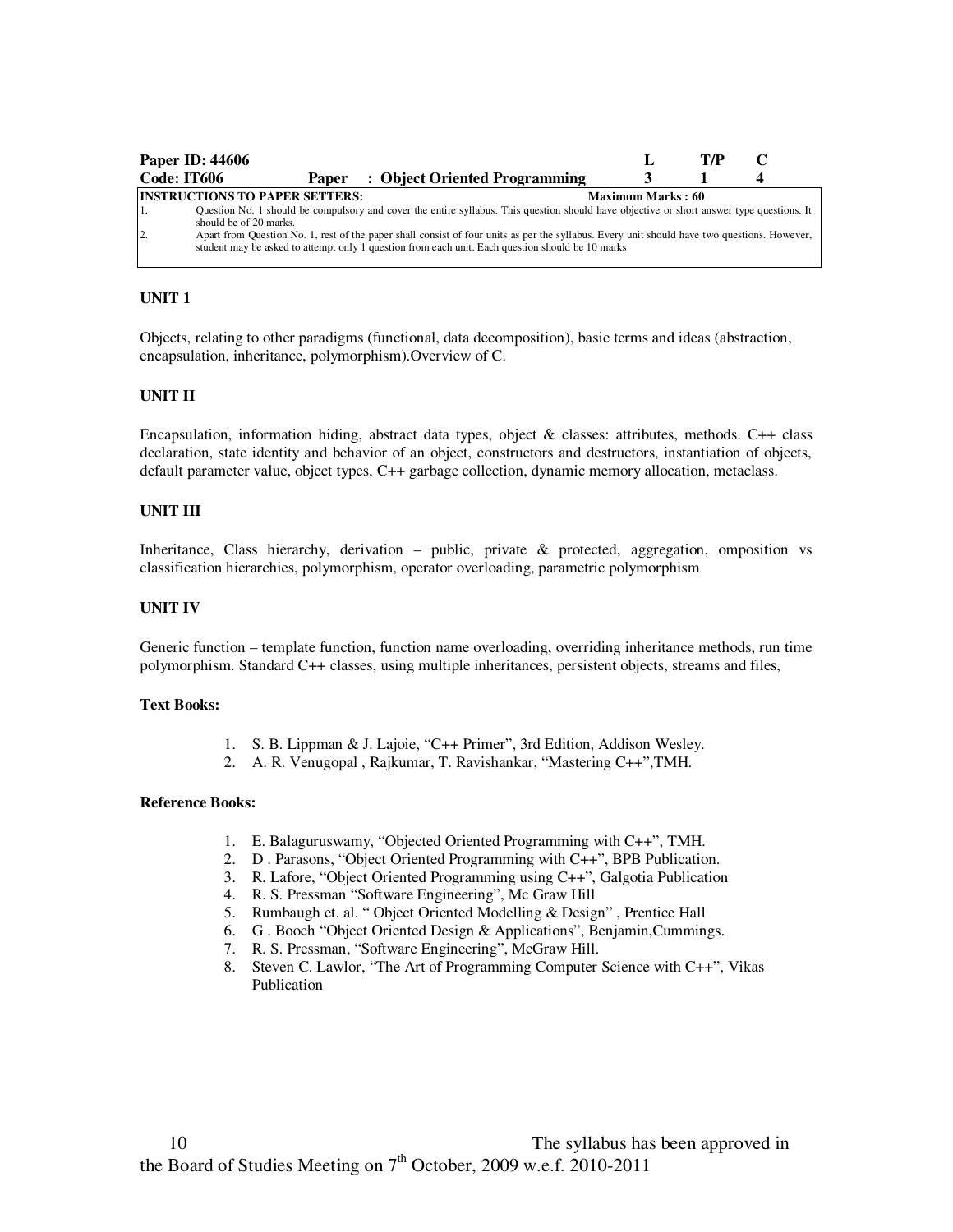|                     | <b>Paper ID: 44608</b>                                          |       |                                                                                                                                                                                                                                                  |                   | T/P |  |
|---------------------|-----------------------------------------------------------------|-------|--------------------------------------------------------------------------------------------------------------------------------------------------------------------------------------------------------------------------------------------------|-------------------|-----|--|
| <b>Code: MS-608</b> |                                                                 | Paper | : Organizational Behaviour                                                                                                                                                                                                                       |                   |     |  |
| 11.                 | <b>INSTRUCTIONS TO PAPER SETTERS:</b><br>should be of 20 marks. |       | Question No. 1 should be compulsory and cover the entire syllabus. This question should have objective or short answer type questions. It                                                                                                        | Maximum Marks: 60 |     |  |
| 2.                  |                                                                 |       | Apart from Question No. 1, rest of the paper shall consist of four units as per the syllabus. Every unit should have two questions. However,<br>student may be asked to attempt only 1 question from each unit. Each question should be 10 marks |                   |     |  |

Introduction: Meaning and nature of management; management systems and process, Tasks and responsibilities of a professional manager; Managerial skills.

#### **UNIT II**

Organization Structure and Processes: Organizational climate and culture, Management ethos; Organizational Structure and Design; Managerial Communication; planning process; Controlling. Behavioral Dynamics: Individual determinants of Organization Behavior; Perceptions, Learning, Personality, Attitudes and Values, Motivation; Stress and its management.

## **UNIT III**

Interactive Aspects of Organizational Behavior; Analysis inter-personal relations; Group Dynamics; Management of Organizational Conflicts; Leadership Styles.

#### **UNIT IV**

Decision Making: Organizational Context of Decisions, Decision Making Models; Problem Solving and Decision Making.

#### **Text Books :**

- 1. Luthans Fred., "Organizational Behaviour", McGraw Hill, 1998.
- 2. Robbins (4th ed.), "Essentials of organizational behaviour", Prentice Hall of India Pvt. Ltd., New Delhi, 1995.

- 1. Hersey and Blanchard (6th ed.), "Management of organizational behaviour: utilising human resources", Prentice Hall of India Pvt. Ltd., New Delhi, 1996.
- 2. Dwivedi, R. S., "Human relations and organizational behaviour: a global perspective", Macmillan India Ltd., Delhi, 1995.
- 3. Arnold, John, Robertson, Ivan t. and Cooper, Cary, l., "Work psychology: understanding human behaviour in the workplace", Macmillan India Ltd., Delhi, 1996.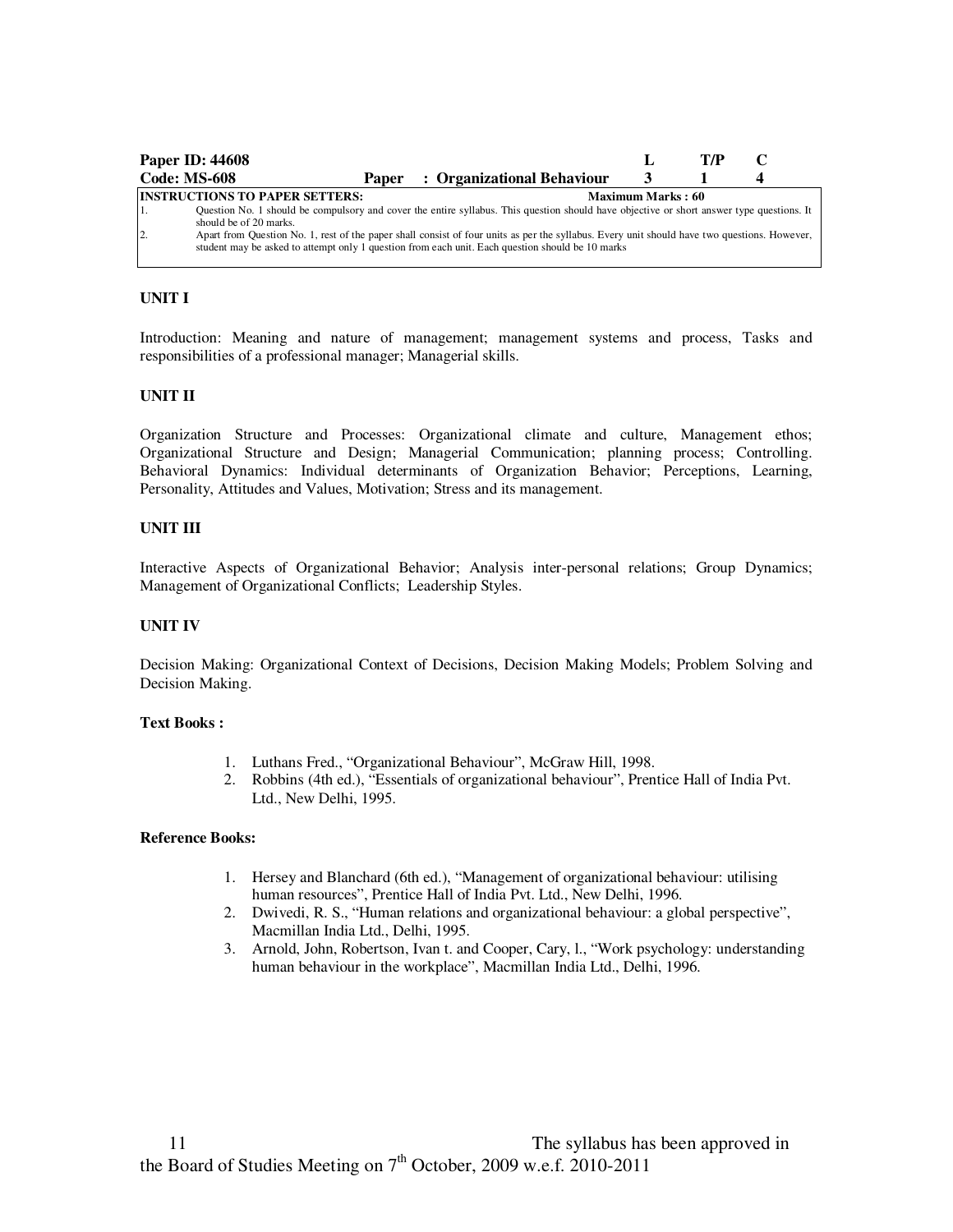|                | <b>Paper ID: 44610</b>                |       |                                                                                                                                                                                                                                                  |                          | T/P |  |
|----------------|---------------------------------------|-------|--------------------------------------------------------------------------------------------------------------------------------------------------------------------------------------------------------------------------------------------------|--------------------------|-----|--|
|                | <b>Code: BA-610</b>                   | Paper | <b>Mathematics II</b>                                                                                                                                                                                                                            |                          |     |  |
|                | <b>INSTRUCTIONS TO PAPER SETTERS:</b> |       |                                                                                                                                                                                                                                                  | <b>Maximum Marks: 60</b> |     |  |
| 1.             | should be of 20 marks.                |       | Question No. 1 should be compulsory and cover the entire syllabus. This question should have objective or short answer type questions. It                                                                                                        |                          |     |  |
| $\overline{2}$ |                                       |       | Apart from Question No. 1, rest of the paper shall consist of four units as per the syllabus. Every unit should have two questions. However,<br>student may be asked to attempt only 1 question from each unit. Each question should be 10 marks |                          |     |  |

Linear programming : graphical methods for two dimensional problems – central problem of linear programming – various definitions – statements of basic theorems and properties – phase i and phase ii of the simplex method – revised simplex method –primal and dual – dual simplex method – sensitivity analysis – transportation problem and its solution – assignment problem and its solution by Hungarian method.

## **UNIT II**

Integer programming: Gomory cutting plane methods – branch and bound method.Queuing theory: characteristics of queuing systems – steady state m/m/1,m/m/1/k and m/m/c queuing models.Replacement theory : replacement of items that deteriorate – replacement of items that fail group replacement and individual replacement.

#### **UNIT III**

Inventory theory : costs involved in inventory problems – single item deterministic models – economic lot size models without shortages and with shortages having partition rate infinite and finite.

#### **UNIT IV**

Pert and CP/M : arrow network- time estimates – earliest expected time, latest allowable occurrence time, latest allowable occurrence time and slack – critical path – probability of meeting scheduled date of completion of project – calculation of CP/M network – various floats for activities – critical path – updating project – operation time cost trade off curve – selection of schedule based on cost analysis

#### **Text Books**

- 1. Gillet, B.E.., "Introduction to Operation Research: a computer oriented algorithmic approach " Tata McGraw Hill, NY.
- 2. Gross D., and Harris, C. M., "Fundamentals of queueing theory ", John Willey and Sons, NY.

- 1. Hillier F., and Lieberman, G. J. , "Introduction to Operation Research", Holden Day ,NY.
- 2. Kambo, N.S., "Mathematical Programming Techniques", McGraw Hill.
- 3. Kanti Swaroop, Gupta P. K., Man Mohan, "Operations Research", Sultan Chand and Sons.
- 4. Taha, H. A., "Operations Research An Introduction", McMillan Publishing Company, NY.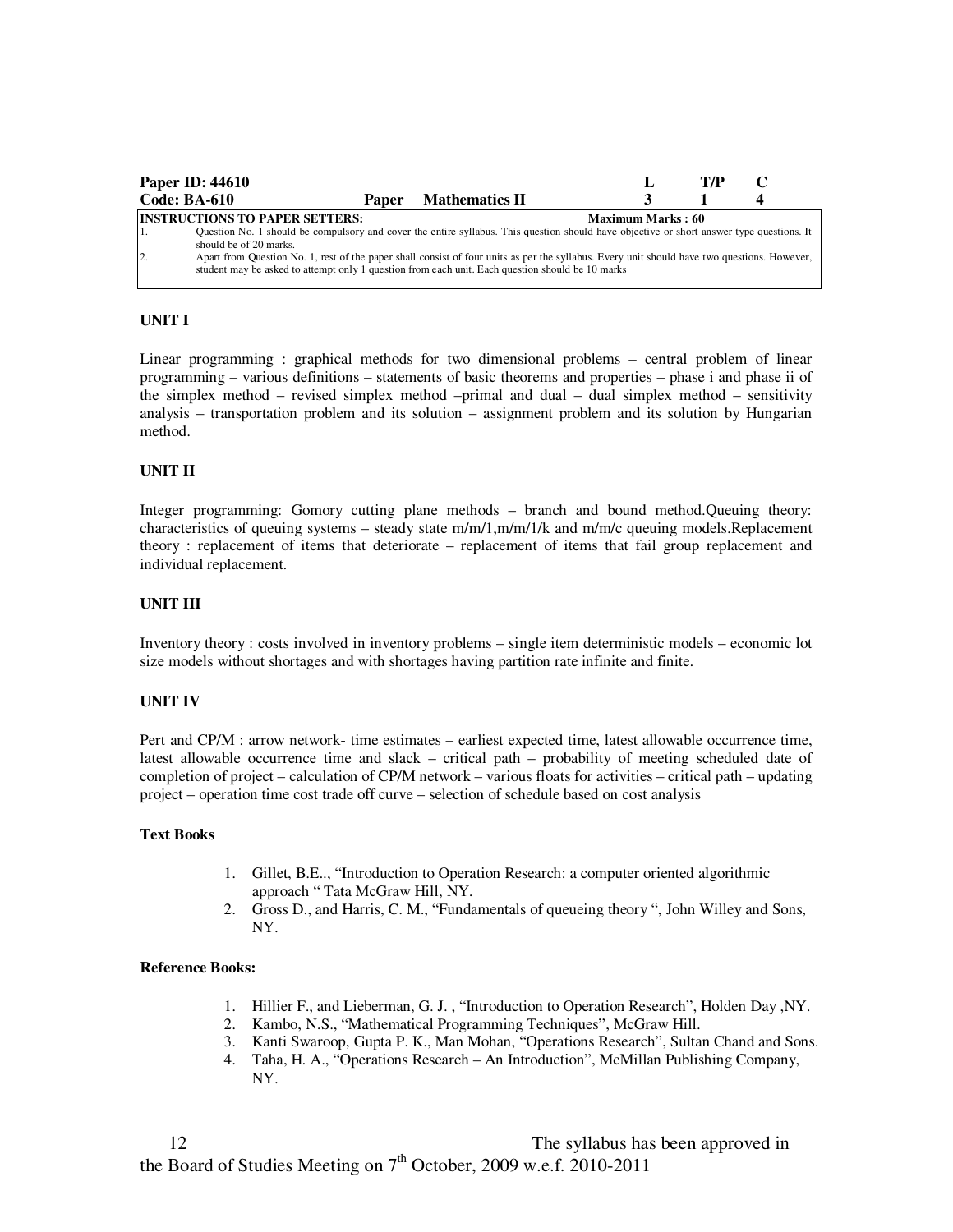| <b>Paper ID: 44701</b> |                                                                 |                                                                                                                                                                                                                                                                                                                                                                                               |                   | T/P |  |
|------------------------|-----------------------------------------------------------------|-----------------------------------------------------------------------------------------------------------------------------------------------------------------------------------------------------------------------------------------------------------------------------------------------------------------------------------------------------------------------------------------------|-------------------|-----|--|
| Code: IT701            |                                                                 | Paper : Java Programming                                                                                                                                                                                                                                                                                                                                                                      |                   |     |  |
| $\overline{2}$         | <b>INSTRUCTIONS TO PAPER SETTERS:</b><br>should be of 20 marks. | Question No. 1 should be compulsory and cover the entire syllabus. This question should have objective or short answer type questions. It<br>Apart from Question No. 1, rest of the paper shall consist of four units as per the syllabus. Every unit should have two questions. However,<br>student may be asked to attempt only 1 question from each unit. Each question should be 10 marks | Maximum Marks: 60 |     |  |

# **Unit I**

Overview and characteristics of Java, Java program Compilation and Execution Process Organization of the Java Virtual Machine , JVM as an interpreter and emulator , Instruction Set, class File Format, Verification, Class Area, Java Stack, Heap, Garbage Collection. Security Promises of the JVM, Security Architecture and Security Policy. Class loaders and security aspects, sandbox model

## **Unit II:**

Java Fundamentals , Data Types & Literals Variables, Wrapper Classes, Arrays ,Arithmetic Operators, Logical Operators , Control of Flow , Classes and Instances , Class Member Modifiers Anonymous Inner Class Interfaces and Abstract Classes , inheritance , throw and throws clauses , user defined Exceptions , The StringBuffer Class ,tokenizer ,applets , Life cycle of applet and Security concerns

## **Unit III:**

Threads: Creating Threads , Thread Priority ,Blocked States , Extending Thread Class , Runnable Interface , Starting Threads ,Thread Synchronization , Synchronize Threads , Sync Code Block , Overriding Synced Methods, Thread Communication, wait, notify and notify all. AWT Components, Component Class, Container Class, LayoutManager Interface Default Layouts , Insets and Dimensions , BorderLayout , FlowLayout , GridLayout , CardLayout GridBagLayout AWT Events , Event Models , Listeners ,Class Listener ,Adapters , ActionEvent Methods FocusEvent KeyEvent ,Mouse Events ,WindowEvent

## **Unit IV**

Input/OutputStream , Stream Filters,Buffered Streams ,Data input and OutputStream, PrintStream RandomAccessFile , JDBC, Database connectivity with Oracle, Object serialization, Sockets, development of client Server applications , design of multithreaded server .Remote Method invocation , Java Native interfaces , Development of a JNI based application , Collection API Interfaces , Vector , stack , Hashtable classes , enumerations , set , List , Map , Iterators .

#### **Text Books:**

- 1. Bill Verrens ,Inside the Java Virtual Machine, TataMcGraw Hill
- 2. Herbert schidlt , The complete reference Java , Seventh Edition , TataMcGraw Hill
- 3. Sierra and Bates , Head First Java , O'Reilly
- 4. Horstmann Cay , Big Java , Wiley –India
- 5. Horstmann, "Core Java" Pearson Education

- 1. Malik D.S , *Java Programming* , Second edition , Thomson course Technology
- 2. Johnson Richard , *Java Programming and Object Oriented application Development* , Thomson course Technology
- 3. Horstmann Cay , *Object Oriented Design and Patterns* , Wiley –India
- 4. Bhave M.P., "Programming with Java", Pearson Education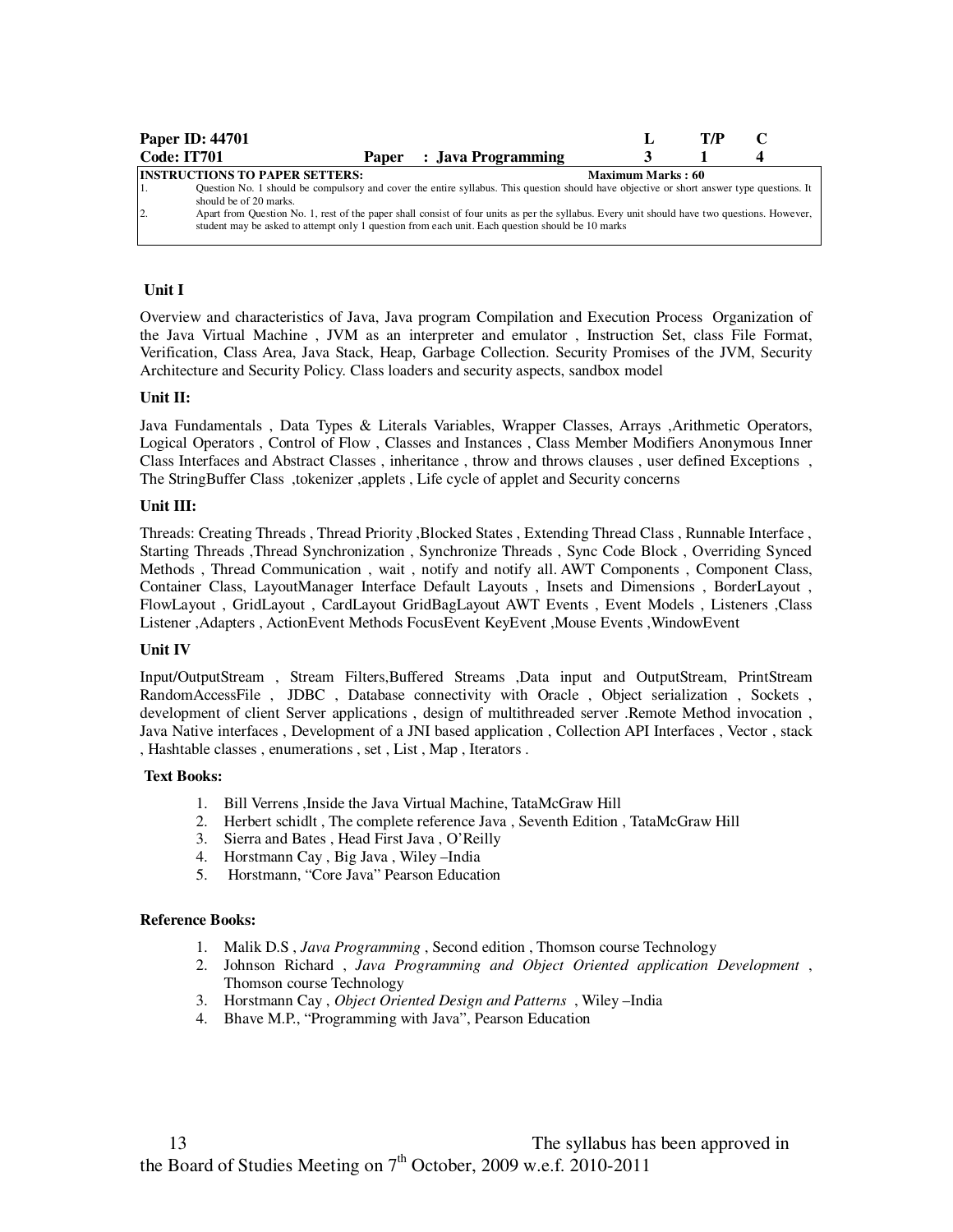| Paper ID: 44703                                                                     |                                                                                                                                                                                                                                                                                                                                                                                               |                   | T/P |  |
|-------------------------------------------------------------------------------------|-----------------------------------------------------------------------------------------------------------------------------------------------------------------------------------------------------------------------------------------------------------------------------------------------------------------------------------------------------------------------------------------------|-------------------|-----|--|
| <b>Code: IT703</b>                                                                  | Paper : Algorithm analysis and Design                                                                                                                                                                                                                                                                                                                                                         |                   |     |  |
| <b>INSTRUCTIONS TO PAPER SETTERS:</b><br>should be of 20 marks.<br>$\overline{2}$ . | Question No. 1 should be compulsory and cover the entire syllabus. This question should have objective or short answer type questions. It<br>Apart from Question No. 1, rest of the paper shall consist of four units as per the syllabus. Every unit should have two questions. However,<br>student may be asked to attempt only 1 question from each unit. Each question should be 10 marks | Maximum Marks: 60 |     |  |

Notion of Algorithm, Growth of functions, Summations, Recurrences: The substitution method, The iteration method, The master method (including proof) ,Asymptotic Notations and Basic Efficiency Classes. Use of Big O,  $\Omega$ ,  $\Theta$  in analysis .Mathematical Analysis of few Non-recursive and Recursive Algorithms , Proof of Correctness .

## **UNIT II**

Sorting and Searching Techniques , Selection Sort , Bubble Sort , Insertion Sort , Sequential Search Binary Search , Depth first Search and Breadth First Search. , Balanced Search trees , AVL Trees , , Red-Black trees , Heaps and Heap sort , Hash Tables, disjoint set and their implementation , Divide and conquer Paradigm of Problem solving , complexity analysis and understanding of Merge sort , Quick Sort , Binary Search Trees, Sorting in linear time, Medians and Order statistics

#### **UNIT III**

Greedy Techniques, Prim's Algorithm, Kruskal's Algorithm , Dijkstra's and Bellman Ford Algorithm , Huffman trees. Knapsack Problem , Dynamic Programming paradigm , Warshall's and Floyd's Algorithm , Optimal Binary Search trees , Matrix multiplication Problem , 0/1 Knapsack Problem , maximum network flow problem , naive string matching algorithm , string matching with finite automata Knuth morris Pratt algorithm , The Rabin-Karp Algorithm

#### **UNIT IV**

Backtracking, n-Queen's Problem, Hamiltonian Circuit problem, Subset-Sum problem, Branch and bound , Assignment problem , Traveling salesman problem. Introduction to Computability, Polynomial-time verification, NP-Completeness and Reducibility, NP-Completeness Proof, NP-Complete problems, Proof of cook's theorem.

#### **Text Book:**

- 1. Jon Kleinberg and Eva Tardos , Algorithm Design, Pearson Edition, 2006.
- 2. "Algorithms" Sanjoy Dasgupta , Christos Papadimitriou Umesh Vazirani TMH
- 3. "Introduction to Algorithms", T.H. Cormen, C.E. Leiserson, R.L. Rivest and C. Stein, PHI

- 1. "Algorithms" , Johnsonbaugh , Pearson
- 2. "Introduction to the Design and Analysis of Algorithm", Anany Levitin, Pearson Education
- 3. "Computer Algorithms Introduction to Design and Analysis", Sara Baase and Allen Van Gelder, Pearson Education
- 4.. A.V.Aho, J.E. Hopcroft and J.D.Ullman, "The Design and Analysis Of Computer Algorithms", Pearson Education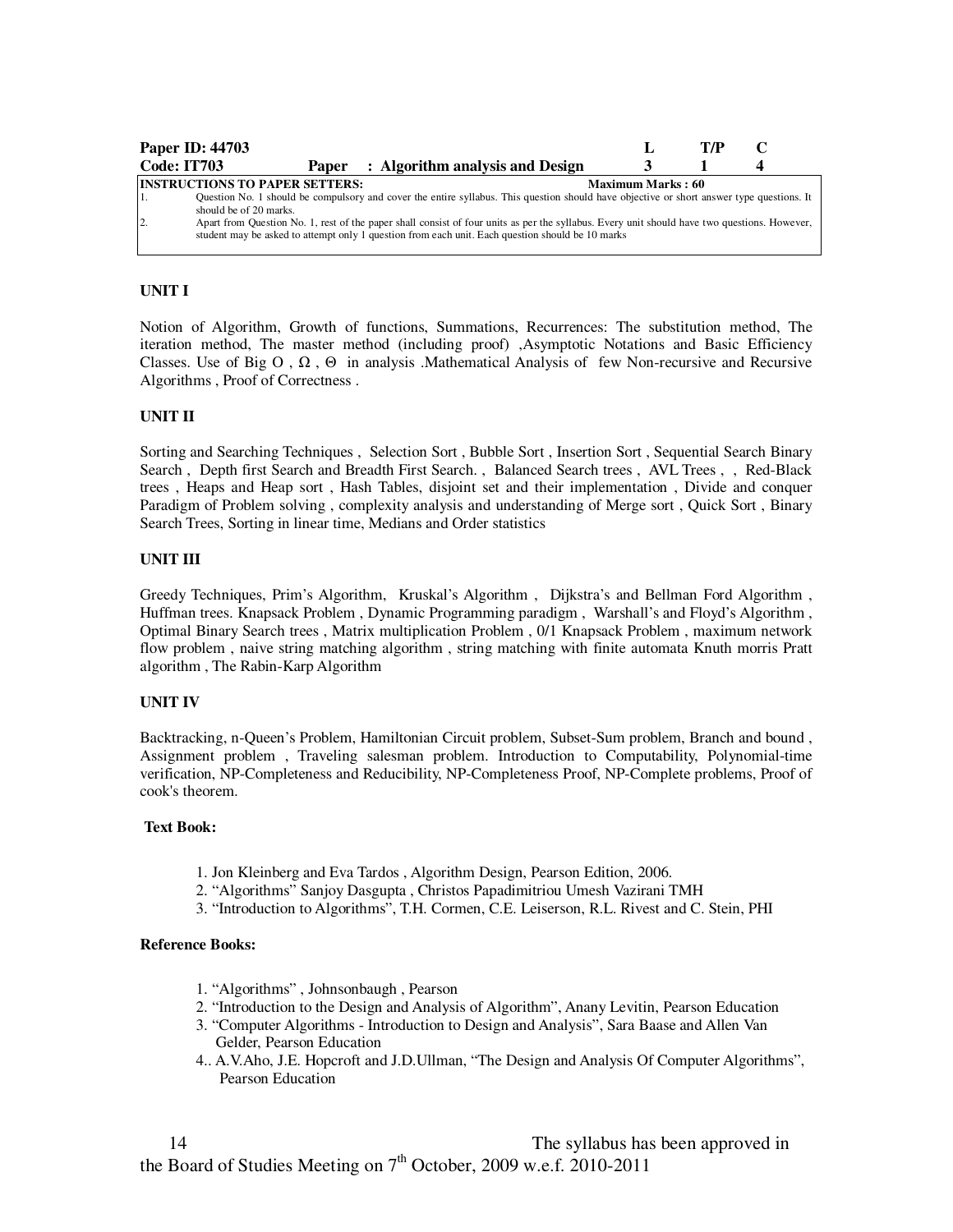|                    | Paper ID: 44705                                                                                                                                                                                                                                                                                                                                                                                                                                                  |  |                               |                   | T/P |  |
|--------------------|------------------------------------------------------------------------------------------------------------------------------------------------------------------------------------------------------------------------------------------------------------------------------------------------------------------------------------------------------------------------------------------------------------------------------------------------------------------|--|-------------------------------|-------------------|-----|--|
| <b>Code: IT705</b> |                                                                                                                                                                                                                                                                                                                                                                                                                                                                  |  | <b>Paper</b> : Web Technology |                   |     |  |
| $\overline{2}$ .   | <b>INSTRUCTIONS TO PAPER SETTERS:</b><br>Question No. 1 should be compulsory and cover the entire syllabus. This question should have objective or short answer type questions. It<br>should be of 20 marks.<br>Apart from Question No. 1, rest of the paper shall consist of four units as per the syllabus. Every unit should have two questions. However,<br>student may be asked to attempt only 1 question from each unit. Each question should be 10 marks |  |                               | Maximum Marks: 60 |     |  |

## **Unit I**

Internet & Web: Introduction of Internet and Web, Internet protocols and applications Web Design & Development : Key issues and challenges. HTML : Building web pages with HTML tags, Frames, DHTML. Hosting Website & Security: Hosting a Website and it's Security issues, cyber laws.

## **Unit II**

HTML Editors & Tools: Use of different HTML editors and tools like Microsoft Front Page , Dreamweaver etc. Graphical and Animation Tools: Use of Different graphical and animation tools like Abode Photoshop ,Gif Animator, Macromedia flash etc .

## **Unit III**

Interactivity: Forms, Creating interactive & dynamic web pages . Comparison of ASP, PHP and JSP technologies. Active Server Pages : Interactivity with database using ASP, ASP request & response objects, ASP Server Objects.

#### **Unit IV**

Web Technologies: Latest trends & technologies in Web industry. Java for web : Overview of Java beans, Java Servlets , Java applets , Java Script . ASP.NET , E-Commerce, Web engineering , Semantic web . VB Script, Microsoft Visual Interdev IDE , Overview of Visual Basic & VB.NET.

#### **Text Book:**

- 1. Achyut S Godbole and Atul Kahate, "Web Technologies", Tata McGraw Hill
- 2. C. Xavier, "Web Technology & Design ", Tata McGraw Hill.
- 3. Ann Navarro, " Effective Web Design", BPB publications.
- 4. Raj Kamal, "Internet & Web Design", Tata McGraw Hill
- 5. Raj Kamal, "Internet and Web Technologies", TMH
- 6. E Stephen,Will Train, "HTML 4.0", BPB publication
- 7. ASP 3 Programming , Eric A. Smith , IDG Books India. Active Server Pages by Heith Morneau, Vikas Publishing House
- 8. Active Server Pages by Heith Morneau, Vikas Publishing House
- 9. B. Reselman et al, "Using Visual Basic 6", PHI
- 10. E. Petroutsos, "Mastering Visual Basic 6.0", BPB.

#### **Reference Books:**

- 1. VK Jain, "Advanced programming in web design",Cyber tech publications
- 2. Rick Dranell, "HTML4 unleashed", Techmedia Publication.
- 3. TM Ramachandran , "Internet & Web development", Dhruv publications
- 4. James L Mohler and Jon Duff, "Designing interactive web sites",Delmar Thomson learning .
- 5. Ivan Bay Ross, "HTML,DHTML,Java script,Perl CGI" , BPB
- 6. Java-2 The complete Reference by Patrick Naughton and Herbertz Schildt, TMH.

15 15 The syllabus has been approved in the Board of Studies Meeting on  $7<sup>th</sup>$  October, 2009 w.e.f. 2010-2011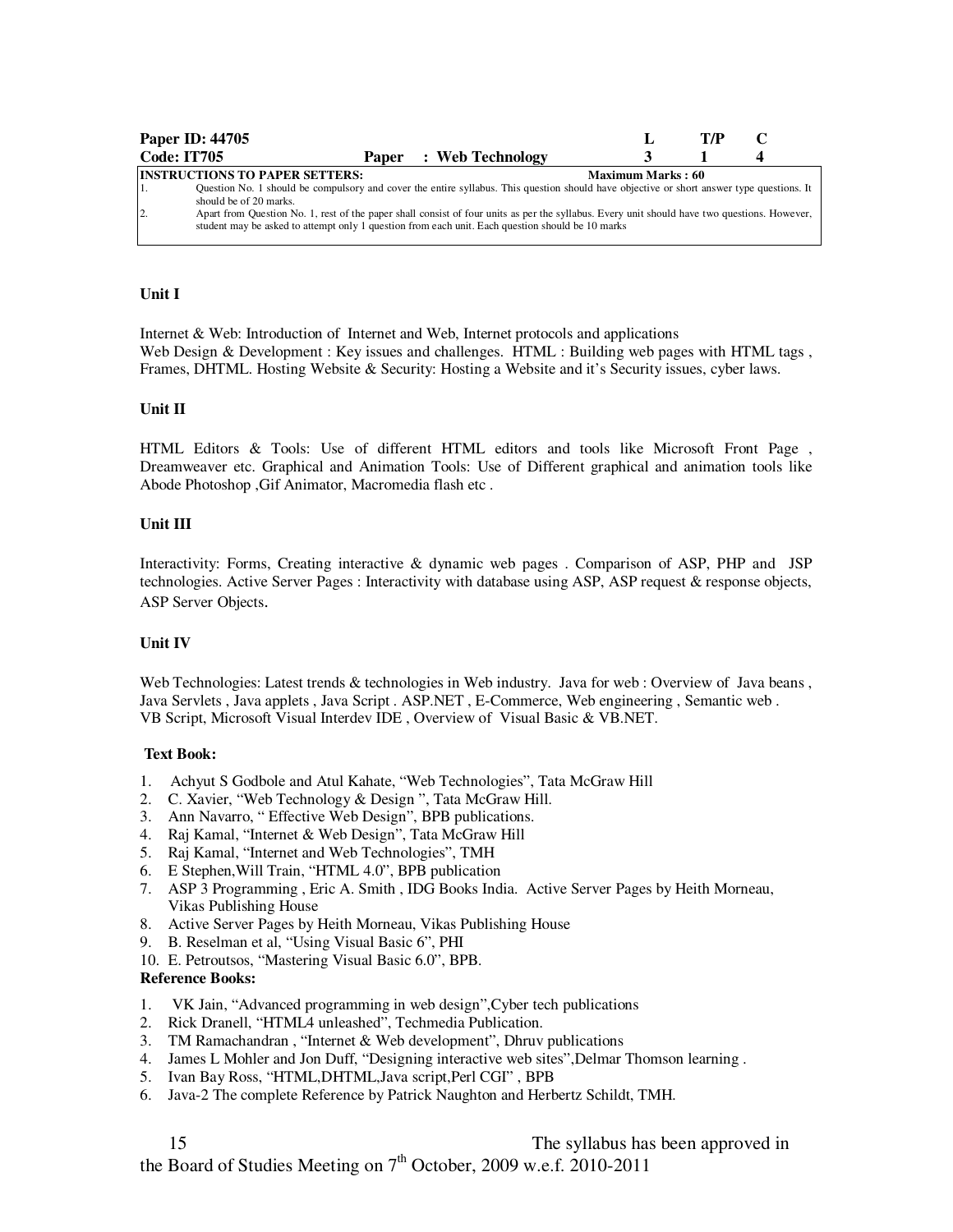|                    | <b>Paper ID: 44707</b>                                                                                                                       |       |                     |                          | T/P |  |
|--------------------|----------------------------------------------------------------------------------------------------------------------------------------------|-------|---------------------|--------------------------|-----|--|
| <b>Code: IT707</b> |                                                                                                                                              | Paper | : Computer Networks |                          |     |  |
|                    | <b>INSTRUCTIONS TO PAPER SETTERS:</b>                                                                                                        |       |                     | <b>Maximum Marks: 60</b> |     |  |
|                    | Question No. 1 should be compulsory and cover the entire syllabus. This question should have objective or short answer type questions. It    |       |                     |                          |     |  |
|                    | should be of 20 marks.                                                                                                                       |       |                     |                          |     |  |
| $\overline{2}$     | Apart from Question No. 1, rest of the paper shall consist of four units as per the syllabus. Every unit should have two questions. However, |       |                     |                          |     |  |
|                    | student may be asked to attempt only 1 question from each unit. Each question should be 10 marks                                             |       |                     |                          |     |  |
|                    |                                                                                                                                              |       |                     |                          |     |  |

Uses of Computer Networks, Network Architecture, Reference Model (ISO-OSI, TCP/IP-Overview, IP Address Classes, Subneting, Domain Name Registration & Registers

## **UNIT II**

The Physical Layer: Theoretical basis for data communication, transmission media-Magnetic Media, Twisted Pair, Baseband Coaxial Cable, Broadband Coaxial Cable, Fibre Cable, Structured Cabling, Cable Mounting, Cable Testing, Wireless transmission, the telephone system, narrowband ISDN, broadband ISDN and ATM. The Data Link Layer: Data link layer design issues, error detection and correction, data link protocols, sliding window protocols, Examples of Data Link Protocols.

## **UNIT III**

 The Medium Access Sublayer: The channel allocation problem, multiple access protocols, IEEE standard 802 for LANS and MANS, high-speed LANs, satellite networks, Network devices-repeaters, hubs, switches and bridges.The Network Layer: Network layer design issues, routing algorithms, congestion control algorithm, internetworking, the network layer in the internet, the network layer in ATM networks.

#### **UNIT IV**

Introduction, Communication Systems, Signal and data, Channel Characteristics, Transmission modes, Synchronous and asynchronous transmission, Guided Media (Twisted pair, Co-axial cable, Optical fiber), Unguided Media (Radio, VHF, microwave, satellite), Infrared Transmission, Fibre Optics Communication : Components (Source, Channel Detector), Concept of Modulation, Pulse Code Modulation (PCM), Shift Keying [ASK,FSK, PSK, QPSK, DPSK], Encoding techniques and CODEC, Classification of Modems, Standards and Protocols, Protocols used by Modem to Transfer files, Establishing a Connection **Text Book:** 

- 1. Tananbaum A.S., "Computer Networks", 3rd Ed, PHI, 1999.
- 2. Stalling W, "Data & Computer Communications", 8th Edition, PHI
- 3. B. Forouzan, "Data Communication and Networking", First Edition, 1999, Tata McGraw Hill
- 4. W. Stallings, "Data and Communication", Sixth Edition, 2002, Prentice Hall of India

- 1. Black U., "Computer Networks-Protocols, Standards and Interfaces", PHI, 1996.
- 2. Stallings W., "Computer Communication Networks", PHI.
- 3. Laura Chappell (ed), "Introduction to Cisco Router Configuration", Techmedia, 1999.
- 4. Michael A. Miller, "Data & Network Communication", Vikas Publication
- 5. William A. Shay, "Understanding Data Communication & Networks", Vikas Publication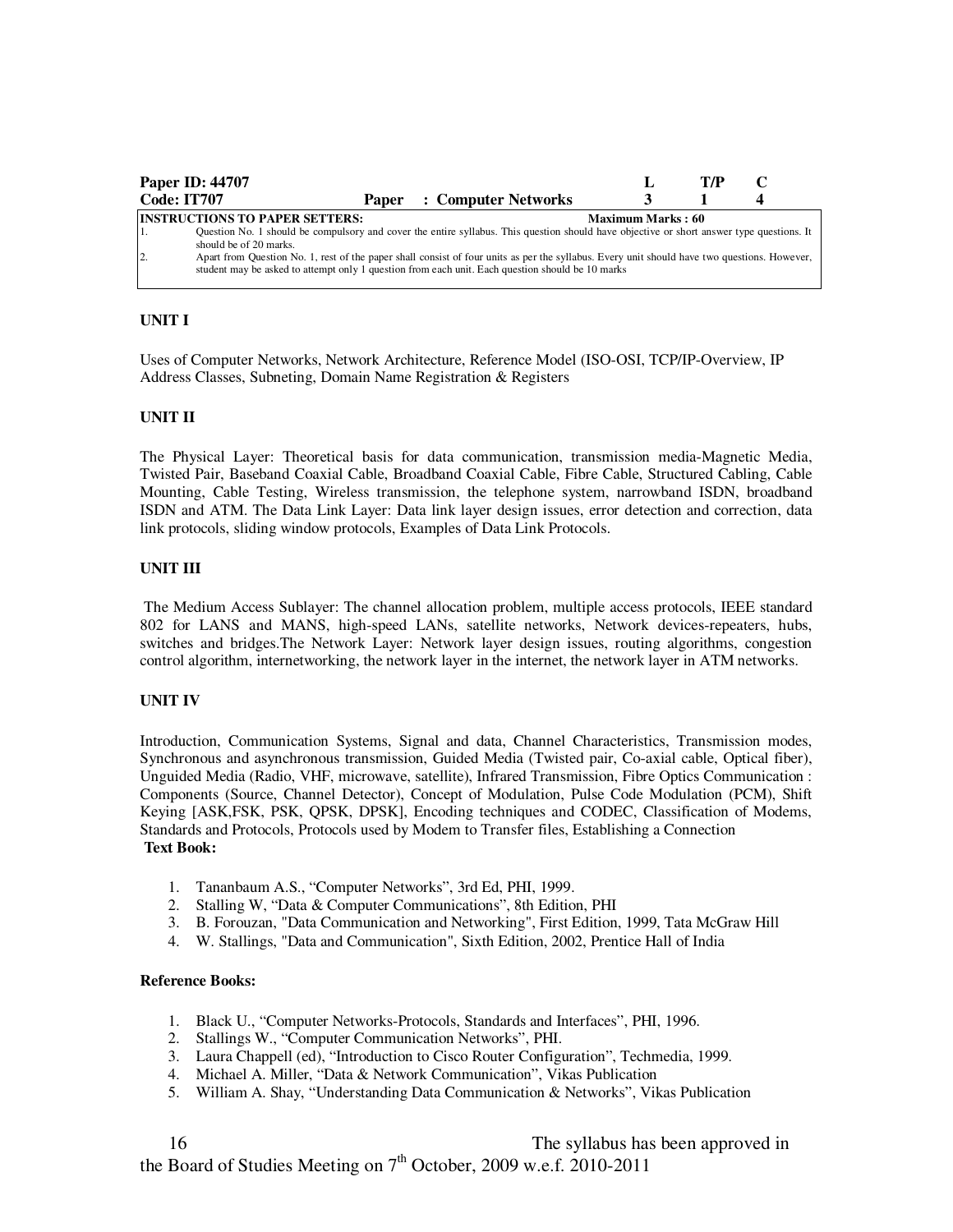|             | <b>Paper ID: 44709</b>                                          |       |                                                                                                                                                                                                                                                                                                                                                                                               |                          | T/P |  |
|-------------|-----------------------------------------------------------------|-------|-----------------------------------------------------------------------------------------------------------------------------------------------------------------------------------------------------------------------------------------------------------------------------------------------------------------------------------------------------------------------------------------------|--------------------------|-----|--|
| Code: IT709 |                                                                 | Paper | : Operating Systems                                                                                                                                                                                                                                                                                                                                                                           |                          |     |  |
| 2           | <b>INSTRUCTIONS TO PAPER SETTERS:</b><br>should be of 20 marks. |       | Question No. 1 should be compulsory and cover the entire syllabus. This question should have objective or short answer type questions. It<br>Apart from Question No. 1, rest of the paper shall consist of four units as per the syllabus. Every unit should have two questions. However,<br>student may be asked to attempt only 1 question from each unit. Each question should be 10 marks | <b>Maximum Marks: 60</b> |     |  |

Importance of Operating Systems; Basic Concepts and Terminology; An Operating System Resource Manager: Memory Management Functions, Processor Management Functions, Device Management Functions, and Information Management Functions;.

## **UNIT II**

Single Contiguous Allocation: H/W Support, S/W Support, Advantages, Disadvantages ; Introduction to Multiprogramming : Concept of Multiprogramming , Measure of System I/O Wait Percentage, Relevance of Multiprogramming to Memory Management ; Partitioned Allocation, Relocatable Partitioned Memory Management, Paged Memory Management, Demand-Paged Memory Management, Segmented Memory Management, Segmented and Demand –Paged Memory Management, Other Memory Management Schemes (Swapping, Overlays);

## **UNIT III**

State Model : Job Scheduler, Process Scheduling , Job and Process Synchronization, Structure of Processor Management ; Job Scheduling : Functions, Policies, Job Scheduling in Nonmultiprogrammed Environment, Job Scheduling in Nonmultiprogrammed environment, Job Scheduling in multiprogrammed environment ; Process Scheduling, Multiprocessor Systems : Separate Systems, Coordinated Job Scheduling, Master/Slave Scheduling, Homogeneous Processor scheduling ; Process Synchronization : Race Condition, Synchronization Mechanism, Deadly Embrace, Synchronization Performance Considerations;

## **UNIT IV**

Techniques for Device Management : Dedicated Devices, Shared Devices, Virtual Devices ; Device Characteristics- Hardware Considerations : Input or Output Devices, Storage Devices; Channels and Control Units : Independent Device Operation, Buffering, Multiple Paths, Block Multiplexing ; Device Allocation Considerations; Virtual Devices;Information Management: Introduction; A Simple File System; General Model of a File System; Symbolic File System; Basic File System, Access Control Verification; Logical File System; Physical File System; **Case studies**: DOS, Windows XP and 2000, Linux. Influential operating systems (Early systems, Atlas, Mach, MULTICS, IBM OS/360).**Special Purpose systems:** Real Time systems, Multimedia systems

#### **Text Book:**

- 1. Madnick E., Donovan J., "Operating Systems", Tata McGraw Hill.
- 2. Silbershatz and Galvin, " Operating System Concepts", Addison Wesley.

#### **Reference Books:**

1. Tannenbaum, "Operating systems", PHI.4. Peterson, "Operating System".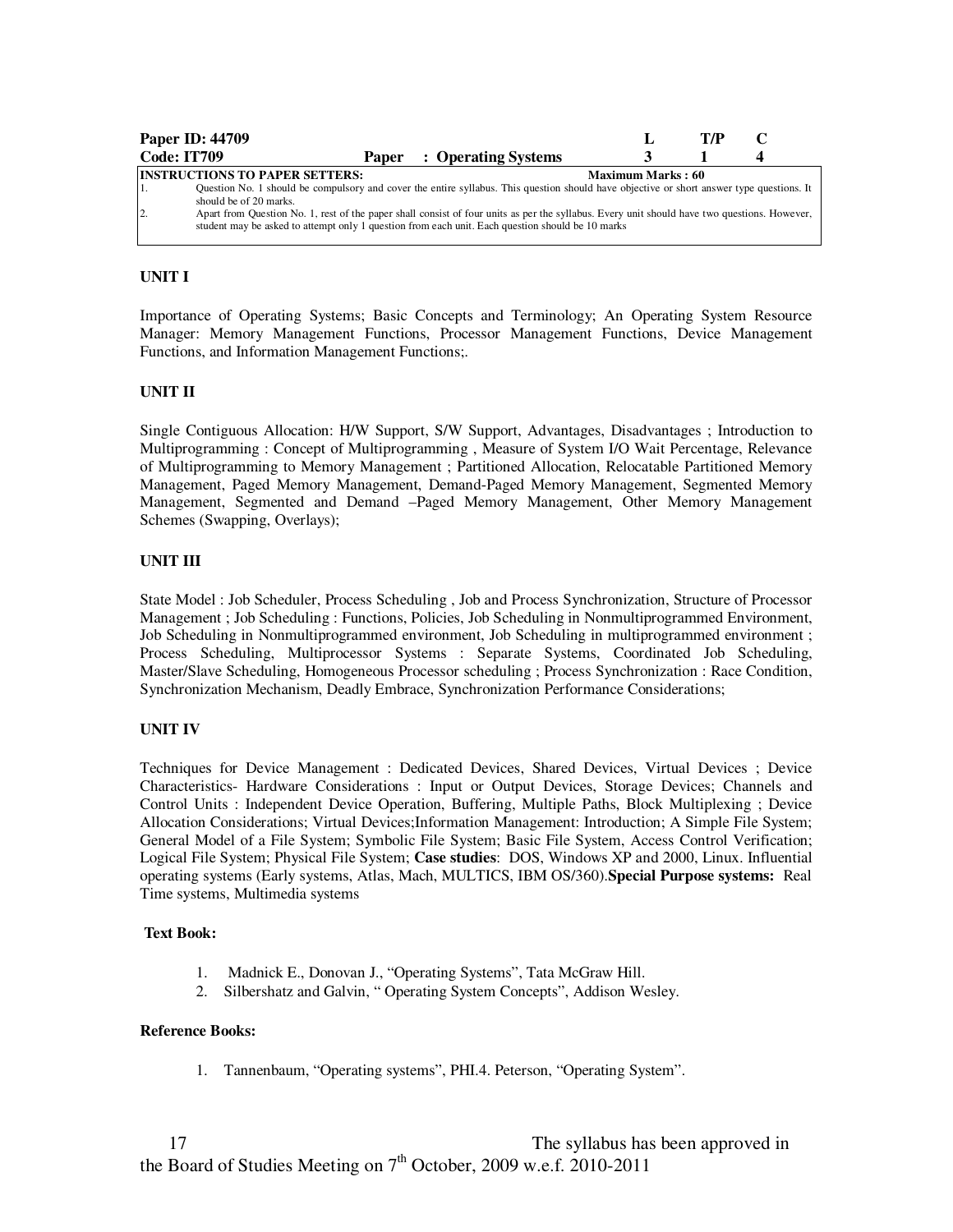|                    | <b>Paper ID: 44702</b>                                                                                                                                                                                                                           |                   | T/P |  |
|--------------------|--------------------------------------------------------------------------------------------------------------------------------------------------------------------------------------------------------------------------------------------------|-------------------|-----|--|
| <b>Code: IT702</b> | : Data Warehousing and Data Mining<br>Paper                                                                                                                                                                                                      |                   |     |  |
|                    | <b>INSTRUCTIONS TO PAPER SETTERS:</b>                                                                                                                                                                                                            | Maximum Marks: 60 |     |  |
|                    | Question No. 1 should be compulsory and cover the entire syllabus. This question should have objective or short answer type questions. It<br>should be of 20 marks.                                                                              |                   |     |  |
| $\overline{2}$     | Apart from Question No. 1, rest of the paper shall consist of four units as per the syllabus. Every unit should have two questions. However,<br>student may be asked to attempt only 1 question from each unit. Each question should be 10 marks |                   |     |  |

The Compelling Need for data warehousing: Escalating Need for strategic information, failures of Past decision-support systems, operational versus decision-support systems, data warehousing – the only viable solution, data warehouse defined Data warehouse – The building Blocks: Defining Features, data warehouses and data marts, overview of the components, metadata in the data warehouse Defining the business requirements: Dimensional analysis, information packages – a new concept, requirements gathering methods, requirements definition: scope and content

## **UNIT II**

Principles of dimensional modeling: Objectives, From Requirements to data design, the STAR schema, STAR Schema Keys, Advantages of the STAR Schema Dimensional Modeling: Updates to the Dimension tables, miscellaneous dimensions, the snowflake schema, aggregate fact tables, families of STARS

## **UNIT III**

OLAP in the Data Warehouse: Demand for Online analytical processing, need for multidimensional analysis, fast access and powerful calculations, limitations of other analysis methods, OLAP is the answer, OLAP definitions and rules, OLAP characteristics, major features and functions, general features, dimensional analysis, what are hypercubes? Drill-down and roll-up, slice-and-dice or rotation, OLAP models, overview of variations, the MOLAP model, the ROLAP model, ROLAP versus MOLAP, OLAP implementation considerations

#### **UNIT IV**

Data Mining Basics: What is Data Mining, Data Mining Defined, The knowledge discovery process, OLAP versus data mining, data mining and the data warehouse, Major Data Mining Techniques, Cluster detection, decision trees, memory-based reasoning, link analysis, neural networks, genetic algorithms, moving into data mining, Data Mining Applications, Benefits of data mining, applications in retail industry, applications in telecommunications industry, applications in banking and finance.

#### **Text Book:**

- 1. Paul Raj Poonia, "Fundamentals of Data Warehousing", John Wiley & Sons, 2003.
- 2. Sam Anahony, "Data Warehousing in the real world: A practical guide for building decision support systems", John Wiley, 2004

- 1. W. H. Inmon, "Building the operational data store", 2nd Ed., John Wiley, 1999.<br>2. Kamber and Han. "Data Mining Concepts and Techniques". Hartcourt India P. I
- 2. Kamber and Han, "Data Mining Concepts and Techniques", Hartcourt India P. Ltd., 2001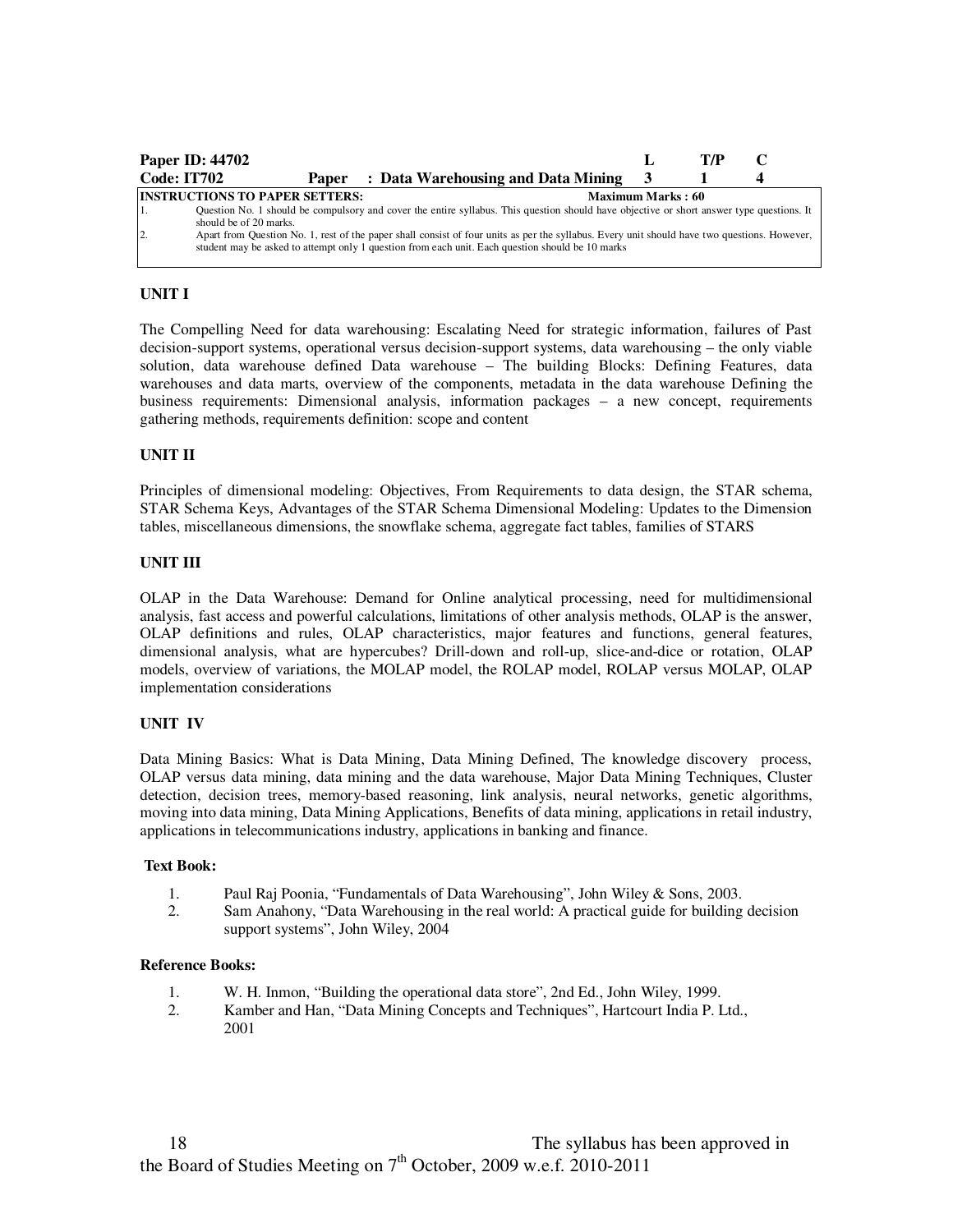|                                                                   | <b>Paper ID: 44704</b> |  |                                                                                                                                                                                                                                                  |  | T/P |  |  |  |  |
|-------------------------------------------------------------------|------------------------|--|--------------------------------------------------------------------------------------------------------------------------------------------------------------------------------------------------------------------------------------------------|--|-----|--|--|--|--|
| Code: IT704                                                       |                        |  | <b>Paper</b> : Object Oriented Software Engineering                                                                                                                                                                                              |  |     |  |  |  |  |
| <b>INSTRUCTIONS TO PAPER SETTERS:</b><br><b>Maximum Marks: 60</b> |                        |  |                                                                                                                                                                                                                                                  |  |     |  |  |  |  |
|                                                                   | should be of 20 marks. |  | Question No. 1 should be compulsory and cover the entire syllabus. This question should have objective or short answer type questions. It                                                                                                        |  |     |  |  |  |  |
| $\overline{2}$                                                    |                        |  | Apart from Question No. 1, rest of the paper shall consist of four units as per the syllabus. Every unit should have two questions. However,<br>student may be asked to attempt only 1 question from each unit. Each question should be 10 marks |  |     |  |  |  |  |

Introduction to Software Engineering: Software Engineering Development, Software Engineering Development, Software Life Cycle Models, Standards for developing life cycle models.

## **UNIT II**

Object Methodology & Requirement Elicitation: Introduction to Object Oriented Methodology, Overview of Requirements Elicitation, Requirements Model-Action & Use cases, Requirements Elicitation Activities, Managing Requirements Elicitation

## **UNIT III**

Architecture: Model Architecture, Requirements Model, Analysis Model, Design Model, Implementation Model, Test Model Modeling with UML: Basic Building Blocks of UML, A Conceptual Model of UML, Basic Structural Modeling, UML Diagrams

#### **UNIT IV**

System Analysis: Analysis Model, Dynamic Modelling & Testing, System Design: Design concepts & activities, Design models, Block design, Testing, Testing Object Oriented Systems: Introduction, Testing Activities & Techniques, The Testing Process, Managing Testing, Case Studies

#### **Text Books:**

1. Stephen R. Scach, "Classical & Object Oriented Software Engineering with UML and Java", McGraw Hill, 1999.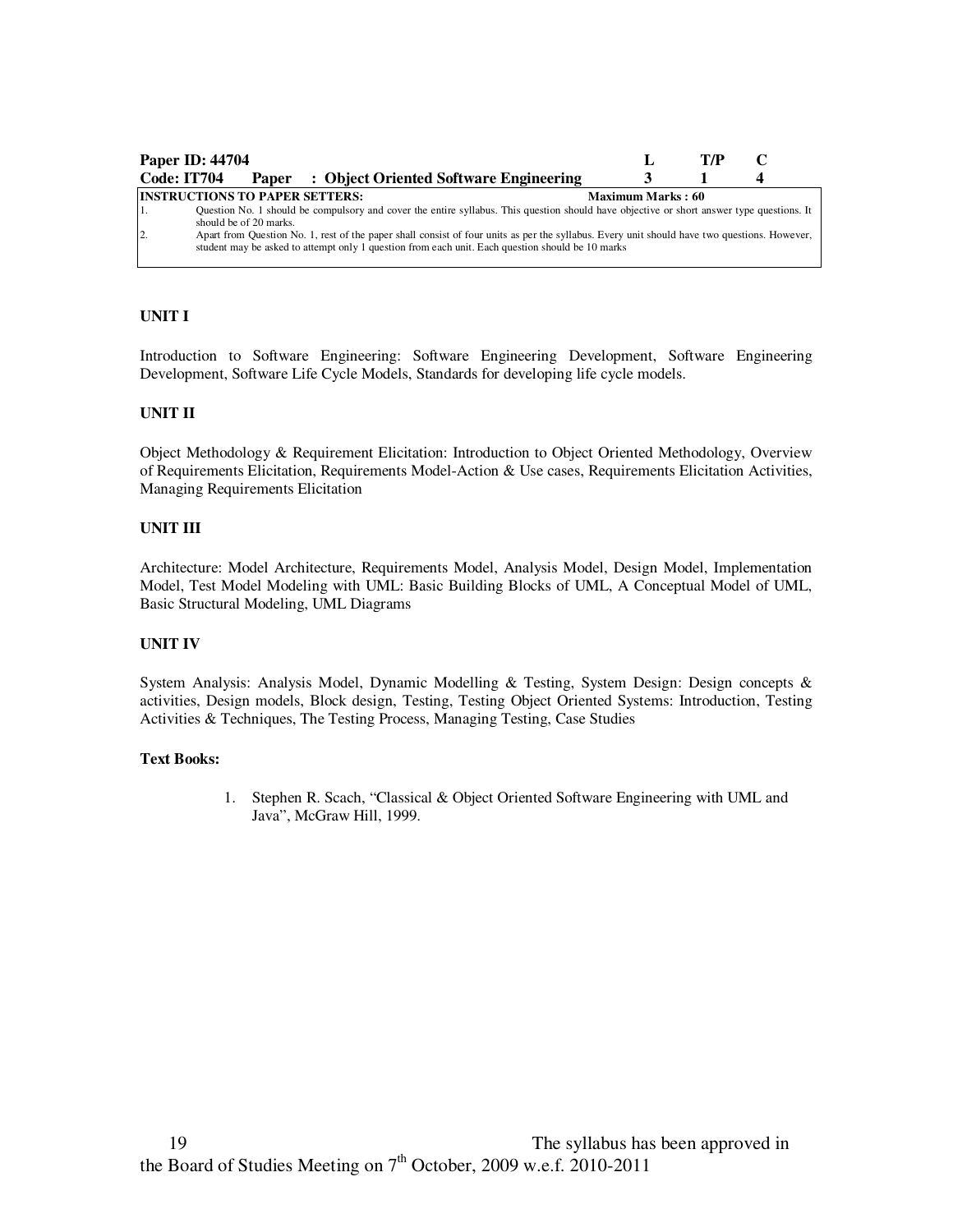|                | <b>Paper ID: 44706</b>                |       |                                                                                                                                                                                                                                                  |                          | T/P |  |
|----------------|---------------------------------------|-------|--------------------------------------------------------------------------------------------------------------------------------------------------------------------------------------------------------------------------------------------------|--------------------------|-----|--|
| Code: IT706    |                                       | Paper | : Computer Graphics                                                                                                                                                                                                                              |                          |     |  |
|                | <b>INSTRUCTIONS TO PAPER SETTERS:</b> |       |                                                                                                                                                                                                                                                  | <b>Maximum Marks: 60</b> |     |  |
|                | should be of 20 marks.                |       | Question No. 1 should be compulsory and cover the entire syllabus. This question should have objective or short answer type questions. It                                                                                                        |                          |     |  |
| $\overline{2}$ |                                       |       | Apart from Question No. 1, rest of the paper shall consist of four units as per the syllabus. Every unit should have two questions. However,<br>student may be asked to attempt only 1 question from each unit. Each question should be 10 marks |                          |     |  |

## **Unit I**

Basic raster graphics algorithms for drawing 2 D Primitives liner, circles, ellipses, arcs, clipping, clipping circles, ellipses & polygon.

#### **Unit II**

Polygon Meshes in 3D, curves, cubic & surfaces, Solid modeling. Geometric Transformation: 2D, 3D transformations, window to view port transformations, acromatic and color models. Graphics Hardware: Hardcopy & display techniques, Input devices, image scanners

#### **Unit III**

Shading Tech: Transparency, Shadows, Object reflection, Gouraud & Phong shading techniques. Visible surface determination techniques for visible line determination, Z-buffer algorithm, scanline algorithm, algorithm for oct-tres, algorithm for curve surfaces, visible surfaces ray-tracing, recursive ray tracing, radio-city methods.

#### **Unit IV**

Elementary filtering tech, elementary Image Processing techniques, Geometric & multi-pass transformation mechanisms for image storage & retrieval. Procedural models, fractals, grammar-based models, multiparticle system, volume rendering.

#### **Text Book:**

1. Foley et. al., "Computer Graphics Principles & practice", AWL.

- 1. R.H. Bartels, J.C. Beatty and B.A. Barsky, "An Introduction to Splines for use in Computer Graphics and Geometric Modeling", Morgan Kaufmann Publishers Inc., 1987.
- 2. D. Hearn and P. Baker, "Computer Graphics", Prentice Hall, 1986.
- 3. W. Newman and R. Sproul, "Principles of Interactive Computer Graphics, McGraw-Hill, 1973.
- 4. R. Plastock and G. Kalley, "Theory and Problems of Computer Graphics", Schaum's Series, McGraw Hill, 1986.
- 5. F.P. Preparata and M.I. Shamos, "Computational Geometry: An Introduction", Springer-Verlag New York Inc., 1985.
- 6. D. Rogers and J. Adams, "Mathematical Elements for Computer Graphics", MacGraw-Hill International Edition, 1989.
- 7. David F. Rogers, "Procedural Elements for Computer Graphics", McGraw Hill Book Company, 1985.
- 8. Alan Watt and Mark Watt, "Advanced Animation and Rendering Techniques", Addison-Wesley, 1992.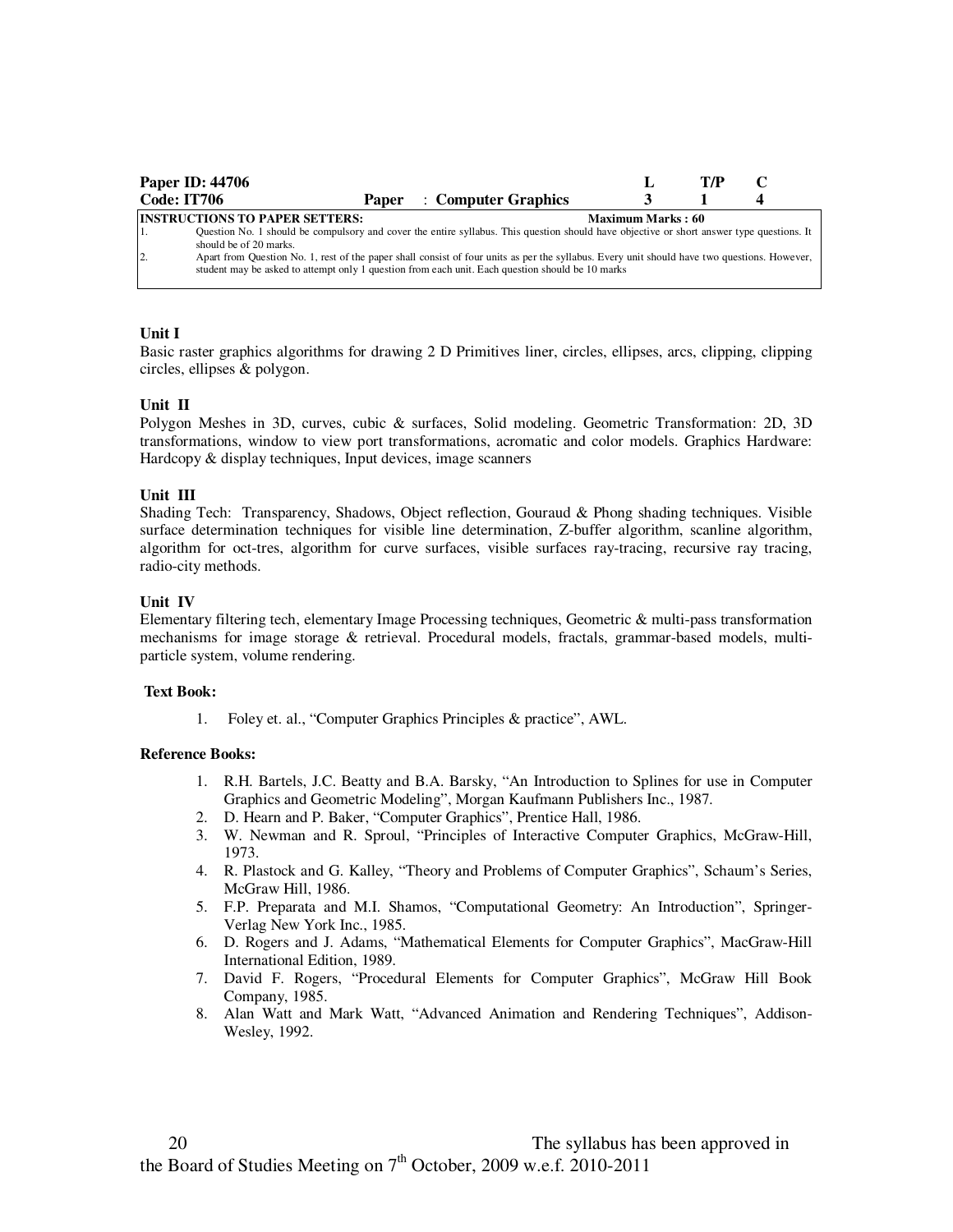| <b>Paper ID: 44708</b>                                                                           |                                                                                                                                              |  |                                                                                                                                           |                          | T/P |  |  |
|--------------------------------------------------------------------------------------------------|----------------------------------------------------------------------------------------------------------------------------------------------|--|-------------------------------------------------------------------------------------------------------------------------------------------|--------------------------|-----|--|--|
| Code: IT708                                                                                      |                                                                                                                                              |  | Paper : Fuzzy Sets & Logic                                                                                                                |                          |     |  |  |
| <b>INSTRUCTIONS TO PAPER SETTERS:</b>                                                            |                                                                                                                                              |  |                                                                                                                                           | <b>Maximum Marks: 60</b> |     |  |  |
|                                                                                                  |                                                                                                                                              |  | Question No. 1 should be compulsory and cover the entire syllabus. This question should have objective or short answer type questions. It |                          |     |  |  |
| should be of 20 marks.                                                                           |                                                                                                                                              |  |                                                                                                                                           |                          |     |  |  |
| $\overline{2}$                                                                                   | Apart from Question No. 1, rest of the paper shall consist of four units as per the syllabus. Every unit should have two questions. However, |  |                                                                                                                                           |                          |     |  |  |
| student may be asked to attempt only 1 question from each unit. Each question should be 10 marks |                                                                                                                                              |  |                                                                                                                                           |                          |     |  |  |
|                                                                                                  |                                                                                                                                              |  |                                                                                                                                           |                          |     |  |  |

Classical and Fuzzy Sets: Overview of Classical Sets, Membership Function, a-cuts, Properties of a-cuts, Decomposition Theorems, Extension Principle. Operations on Fuzzy Sets: Compliment, Intersections, Unions, Combinations of Operations, Aggregation Operations.

## **UNIT II**

Fuzzy Arithmetic: Fuzzy Numbers, Linguistic Variables, Arithmetic Operations on intervals & Numbers, Lattice of Fuzzy Numbers, Fuzzy Equations.Fuzzy Relations: Crisp & Fuzzy Relations, Projections & Cylindric Extensions, Binary Fuzzy Relations, Binary Relations on single set, Equivalence, Compatibility & Ordering Relations, Morphisms, Fuzzy Relation Equations.

# **UNIT III**

Possibility Theory: Fuzzy Measures, Evidence & Possibility Theory, Possibility versus Probability Theory.Fuzzy Logic: Classical Logic, Multivalued Logics, Fuzzy Propositions, Fuzzy Qualifiers, Linguistic Hedges.

#### **UNIT IV**

Unertainty based Information: Information & Uncertainity, Nonspecificity of Fuzzy  $\&$  Crisp sets, Fuzziness of Fuzzy Sets.Applications of Fuzzy Logic:

#### **Text Book:**

- 1. G.J.Klir & T.A. Folyger,"Fuzzy Sets, Uncertainty & Information", PHI, 1988.
- 2. G.J.Klir & B.Yuan, "Fuzzy sets & Fuzzy logic," PHI, 1995.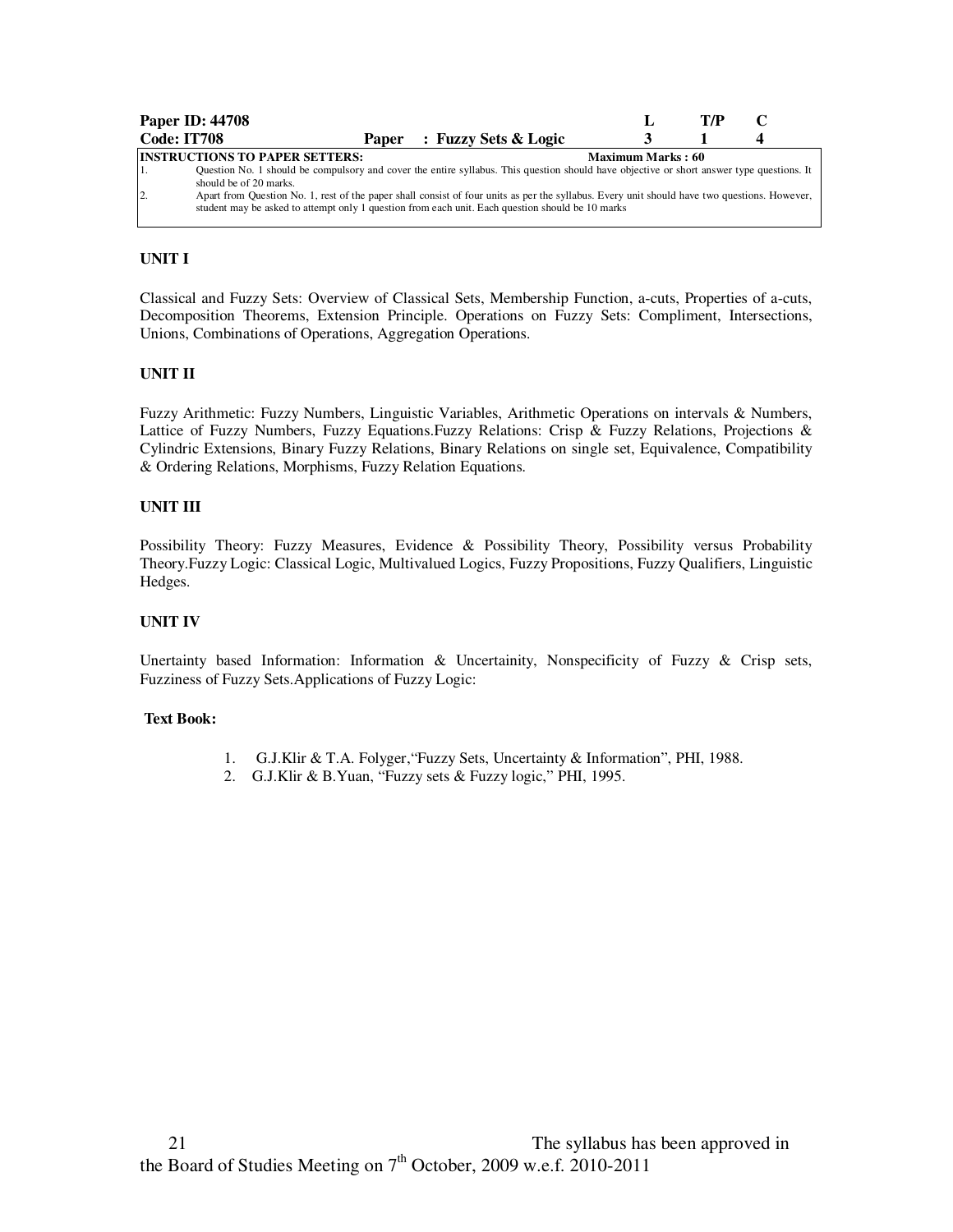|                    | <b>Paper ID: 44710</b>                |  |                                                                                                                                              |                   | T/P |  |
|--------------------|---------------------------------------|--|----------------------------------------------------------------------------------------------------------------------------------------------|-------------------|-----|--|
| <b>Code: IT710</b> |                                       |  | Paper : Artificial Intelligence                                                                                                              |                   |     |  |
|                    | <b>INSTRUCTIONS TO PAPER SETTERS:</b> |  |                                                                                                                                              | Maximum Marks: 60 |     |  |
|                    |                                       |  | Question No. 1 should be compulsory and cover the entire syllabus. This question should have objective or short answer type questions. It    |                   |     |  |
|                    | should be of 20 marks.                |  |                                                                                                                                              |                   |     |  |
| 2.                 |                                       |  | Apart from Question No. 1, rest of the paper shall consist of four units as per the syllabus. Every unit should have two questions. However, |                   |     |  |
|                    |                                       |  | student may be asked to attempt only 1 question from each unit. Each question should be 10 marks                                             |                   |     |  |
|                    |                                       |  |                                                                                                                                              |                   |     |  |

**Scope of AI-**Games, theorem proving, natural language processing, vision and speech processing, robotics, expert systems, AI techniques- search knowledge, abstraction.**Problem solving-**State space search; Production systems, search space control: depth-first, breadth-first search, heuristic search - Hill climbing, best-first search, branch and bound. Problem Reduction, Constraint Satisfaction End, Means-End Analysis

#### **UNIT II**

**Knowledge Representation** Predicate Logic: Unification, modus pones, resolution, dependency directed backtracking.Rule based Systems : Forward reasoning: conflict resolution, backward reasoning: use of no backtrack.Structured Knowledge Representation: Semantic Nets: slots, exceptions and default frames, conceptual dependency, scripts.

## **UNIT III**

**Handling uncertainty-**Non-Monotonic Reasoning, Probabilistic reasoning, use of certainty factors, fuzzy logic.

#### **UNIT IV**

**Learning-**Concept of learning, learning automation, genetic algorithm, learning by inductions, neural nets. **Expert Systems-**Need and justification for expert systems, knowledge acquisition, Case studies: MYCIN, RI.

## **Text Books:**

- 1. E. Rich and K. Knight, "Artificial intelligence", TMH, 2nd ed., 1992.
- 2. N.J. Nilsson, "Principles of AI", Narosa Publ. House, 1990.

- 1. D.W. Patterson, "Introduction to AI and Expert Systems", PHI, 1992.
- 2. Peter Jackson, "Introduction to Expert Systems", AWP, M.A., 1992.
- 3. R.J. Schalkoff, "Artificial Intelligence an Engineering Approach", McGraw Hill Int Ed., Singapore, 1992.
- 4. M. Sasikumar, S. Ramani, "Rule Based Expert Systems", Narosa Publishing House, 1994.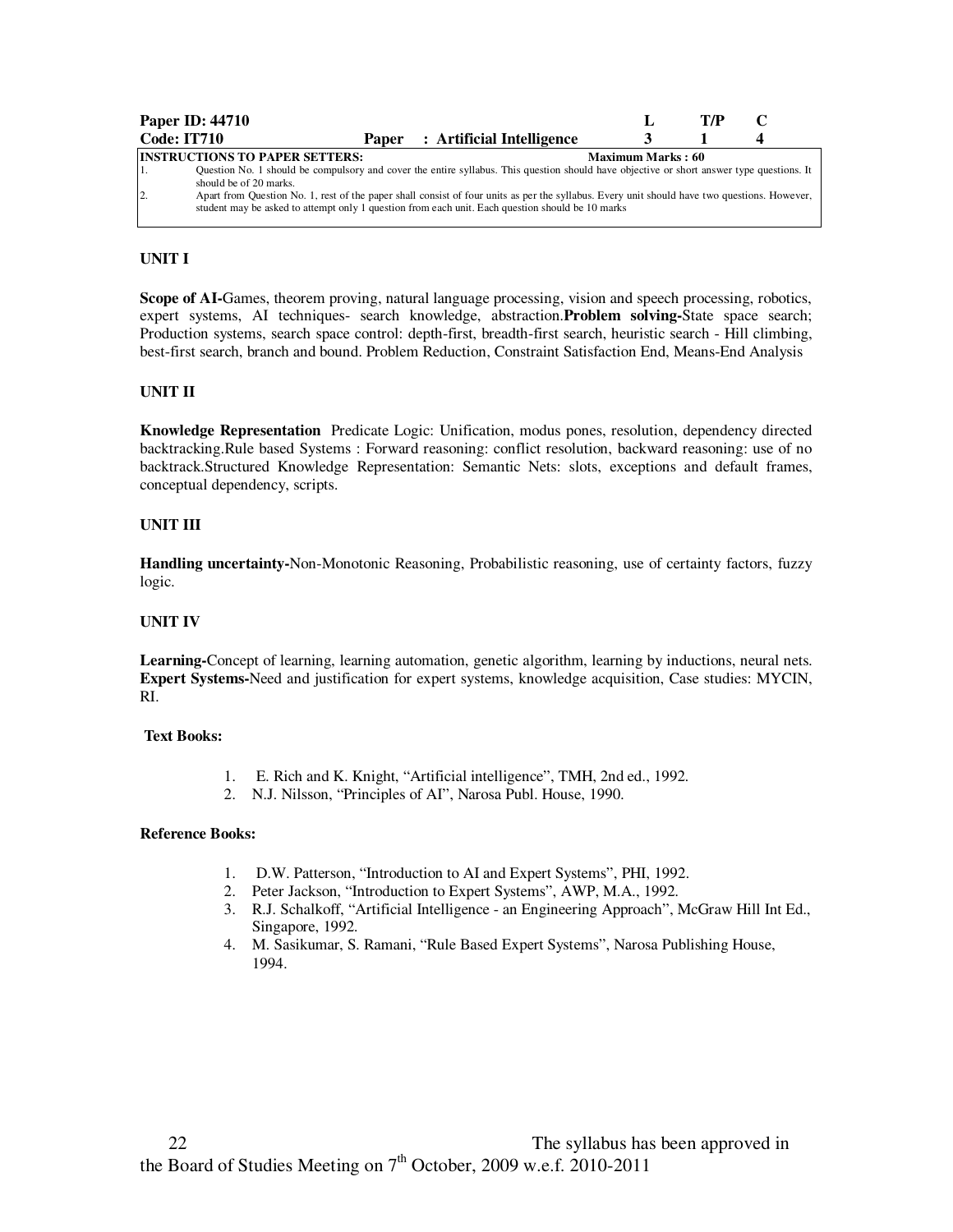| <b>Paper ID: 44712</b>                |                                                                                                                                                                                                                                                  |                          | T/P |  |
|---------------------------------------|--------------------------------------------------------------------------------------------------------------------------------------------------------------------------------------------------------------------------------------------------|--------------------------|-----|--|
| <b>Code: IT-712</b>                   | <b>Paper</b> : Software Requirements and Estimation                                                                                                                                                                                              |                          |     |  |
| <b>INSTRUCTIONS TO PAPER SETTERS:</b> |                                                                                                                                                                                                                                                  | <b>Maximum Marks: 60</b> |     |  |
| should be of 20 marks.                | Question No. 1 should be compulsory and cover the entire syllabus. This question should have objective or short answer type questions. It                                                                                                        |                          |     |  |
| $\overline{2}$                        | Apart from Question No. 1, rest of the paper shall consist of four units as per the syllabus. Every unit should have two questions. However,<br>student may be asked to attempt only 1 question from each unit. Each question should be 10 marks |                          |     |  |

Introduction to software life cycle, Review of Software Life Cycle models, management activities in a software project

## **UNIT II**

Requirements engineering: Requirements Elicitation, Requirement Elicitation techniques, Requirement Analysis, Requirement Analysis Models, Requirement Documentation, Requirement Management

# **UNIT III**

Size Estimation: Function Point Analysis, Mask II FPA, LOC estimation, Conversion between size measures Effort, schedule & cost estimation: Estimation factors, COCOMO-II, Putnam Estimation Model, Estimation by Analogy, Validating Software Estimates

#### **UNIT IV**

Tools: Software Estimation Tools Industry Resources; IFPUG, UQAM-SEMRL, COSMIC, IEEE, COCOMO

#### **Text Book:**

- 1. Swapna Kishore, Rajesh Naik, "Software Requirements and Estimation", TMH
- 2. Parathasarthy," Practical software estimation", Pearson education
- 3. Leffingwell "Managing Software Requirements: A Use Case Approach" Pearson education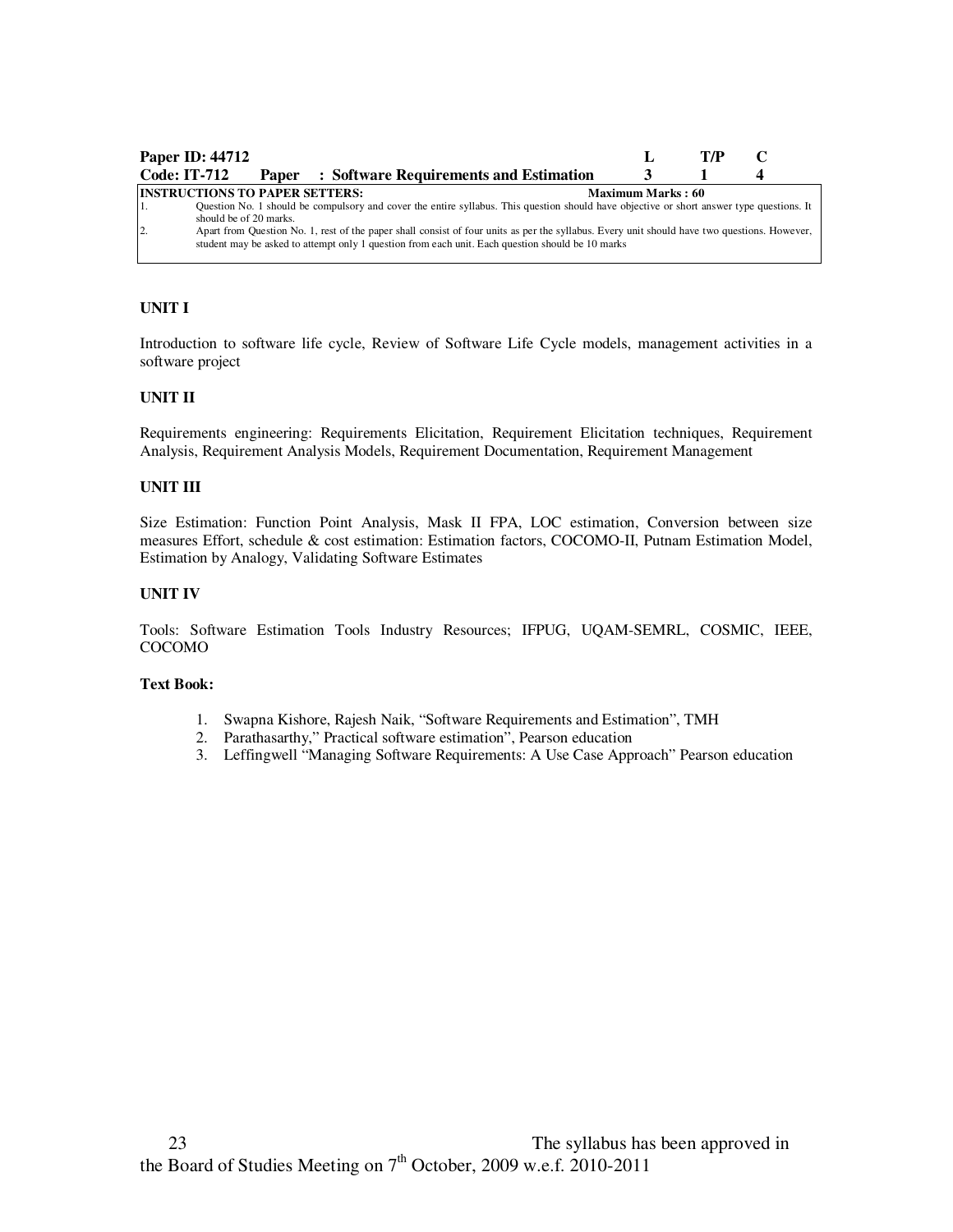| <b>Code: IT 714</b> | <b>Paper ID: 44714</b>                | <b>Paper</b> : Reliability Engineering                                                                                                                                                                                                           |                          | T/P |  |
|---------------------|---------------------------------------|--------------------------------------------------------------------------------------------------------------------------------------------------------------------------------------------------------------------------------------------------|--------------------------|-----|--|
| '1.                 | <b>INSTRUCTIONS TO PAPER SETTERS:</b> | Question No. 1 should be compulsory and cover the entire syllabus. This question should have objective or short answer type questions. It                                                                                                        | <b>Maximum Marks: 60</b> |     |  |
| $\overline{2}$      | should be of 20 marks.                | Apart from Question No. 1, rest of the paper shall consist of four units as per the syllabus. Every unit should have two questions. However,<br>student may be asked to attempt only 1 question from each unit. Each question should be 10 marks |                          |     |  |

## **UNIT 1**

Reliability Fundamentals: Introduction, Need for Reliability Engineering, Definition, Causes of Failures, Catastrophic Failures and Degradation Failures, Characteristic Types of Failures, Useful Life of Components, The Exponential Case of Chance Failures, Reliability Measures, Failure Data Analysis.

#### **UNIT 2**

Reliability Mathematics: Fundamentals of Set Theory, Probability Theory, Random Variables, Discrete Distributes, Continuous Distributions, Stochastic Processes, Markov Chains

Reliability Analysis of Series Parallel Systems: Introduction, Reliability Block Diagrams, Series Systems, Parallel Systems, Series Parallel Systems, K-out-of-M Systems, Open and Short Circuit Failures, Standby Systems.

Reliability Analysis Nonseries Parallel Systems: Introduction, Path Determination, Boolean Algebra Methods, A Particular Method, Cut Set Approach, Delta-Star Method, Logical Signal Relations Method, Baye's Theorem Method.

#### **UNIT 3**

Reliability Prediction: Introduction, Purpose, Classification, Information Sources for Failure Rate Data, General Requirements, Prediction Methodologies, Software Prediction Packages, Role and Limitation of Reliability Prediction.

Reliability Allocation: Introduction, Subsystems Reliability Improvement, Apportionment for New Units, Criticality.

#### **UNIT 4**

Redundancy Techniques for Reliability Optimization: Introduction, Signal Redundancy, Time Redundancy, Software Redundancy, Hardware Redundancy.

Maintainability and Availability: Introduction, Forms of Maintenance, Measures of Maintainability and Availability, Maintainability Function, Availability Function, Two Unit Parallel System with Repair, Preventive Maintenance, Provisioning of Spares.

Reliability Testing: Introduction, Kinds of Testing, Component Reliability Measurements, Parametric Methods, Confidence Limits, Accelerated Testing, Equipment Acceptance Testing, Reliability Growth Testing.

#### **Text Book:**

1. "Reliability Engineering", K. K. Aggarwal, Kluwar Publications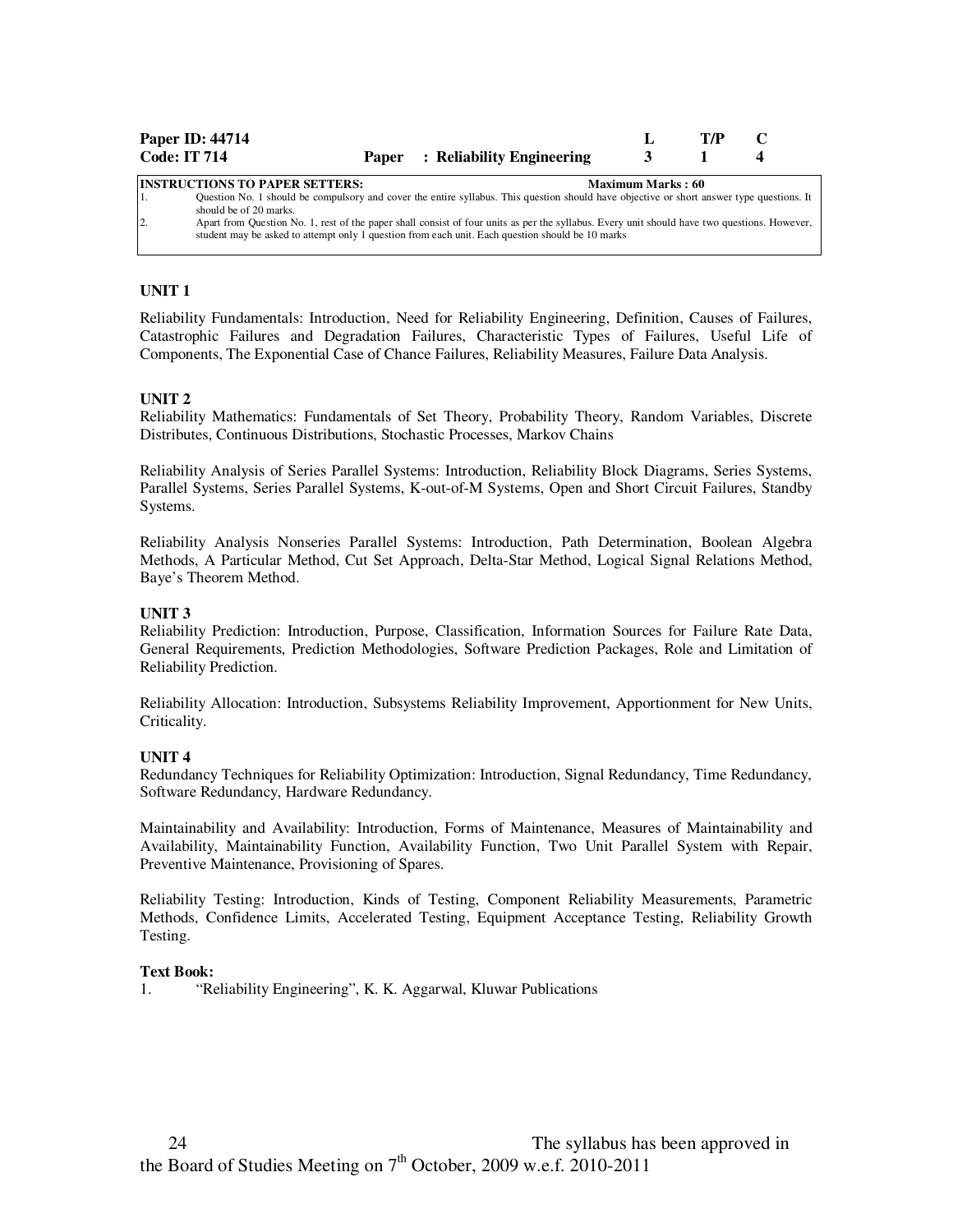|                     | <b>Paper ID:44716</b>                                                                                                                                                                                                                                                                                                                                        |                          | T/P |  |
|---------------------|--------------------------------------------------------------------------------------------------------------------------------------------------------------------------------------------------------------------------------------------------------------------------------------------------------------------------------------------------------------|--------------------------|-----|--|
| <b>Code: IT 716</b> | <b>Paper: Software Quality Management</b>                                                                                                                                                                                                                                                                                                                    |                          |     |  |
| $\overline{2}$      | <b>INSTRUCTIONS TO PAPER SETTERS:</b><br>Question No. 1 should be compulsory and cover the entire syllabus. This question should have objective or short answer type questions. It<br>should be of 20 marks.<br>Apart from Question No. 1, rest of the paper shall consist of four units as per the syllabus. Every unit should have two questions. However, | <b>Maximum Marks: 60</b> |     |  |
|                     | student may be asked to attempt only 1 question from each unit. Each question should be 10 marks                                                                                                                                                                                                                                                             |                          |     |  |

# **UNIT 1-**

Concepts and Overview: Concepts of Software Quality, Quality Attributes, Software Quality Control and Software Quality Assurance, Evolution of SQA, Major SQA activities, Major SQA issues, Zero defect Software.

Software Quality Assurance: The Philosophy of Assurance, The Meaning of Quality, The Relationship of Assurance to the Software Life-Cycle, SQA Techniques.

## **UNIT 2-**

Tailoring the Software Quality Assurance Program: Reviews, Walkthrough, Inspection, and Configuration Audits.

Evaluation: Software Requirements, Preliminary design, Detailed design, Coding and Unit Test, Integration and Testing, System Testing, types of Evaluations.

Configuration Management: Maintaining Product Integrity, Change Management, Version Control, Metrics, Configuration Management Planning.

## **UNIT 3-**

Error Reporting: Identification of Defect, Analysis of Defect, Correction of Defect, Implementation of Correction, Regression Testing, Categorization of Defect, Relationship of Development Phases.

Trend Analysis: Error Quality, Error Frequency, Program Unit Complexity, Compilation Frequency.

#### **UNIT 4-**

Corrective Action as to Cause: Identifying the Requirement for Corrective Action, Determining the Action to be Taken, Implementing the Correcting the corrective Action, Periodic Review of Actions Taken.

Traceability, Records, Software Quality Program Planning, Social Factors: Accuracy, Authority, Benefit, Communication, Consistency, and Retaliation.

## **Text:**

- 1. Robert Dunn, "Software Quality Concepts and Plans", Prentice-Hall, 1990.
- 2. Alan Gillies, "Software Quality, Theory and Management", Chapman and Hall, 1992.

#### **Reference**:

1. Michael Dyer, "The Cleanroom approach to Quality Software Engineering", Wiley & Sons, 1992.

25 25 The syllabus has been approved in the Board of Studies Meeting on  $7<sup>th</sup>$  October, 2009 w.e.f. 2010-2011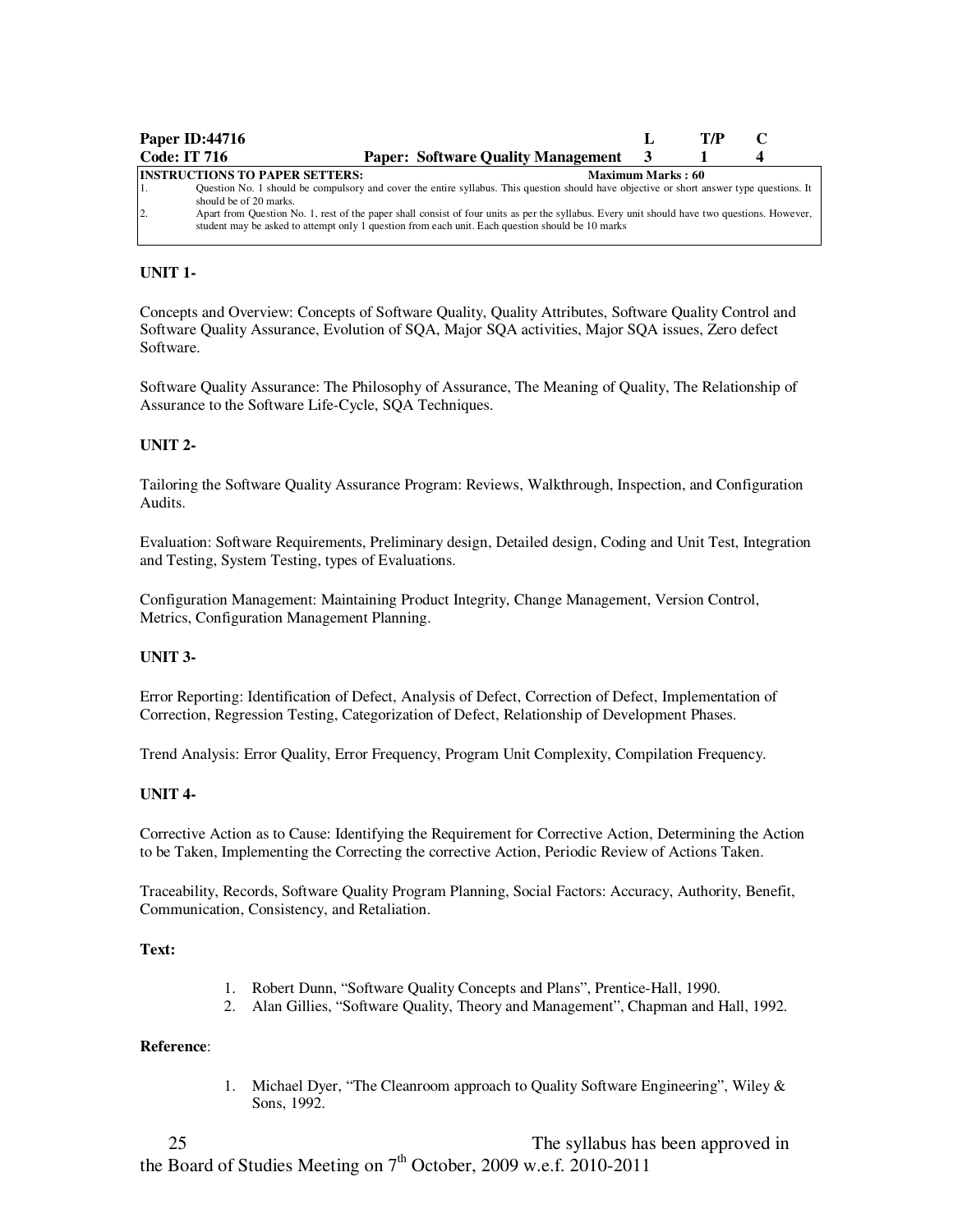- 2. Daniel Freedman, Gerald Weinberg, "Handbook of Walkthroughts, Inspections and Technical Reviews", Dorset House Publishing, 1990.
- 3. Tom Gilb, "Principles of Software Engineering Management", Addison-Wesley, 1988.
- 4. Tom Gilb, Dorothy Graham, "Software Inspection" Addison-Wesley, 1993.
- 5. Watts Humphrey, "Managing the Software Process", Addison-Wesley, 1990.
- 6. Watts Humphrey, "A Discipline for Software Engineering", Addison-Wesley, 1995.
- 7. Arthur Lowell, "Improving Software Quality An Insiders guide to TQM", 1993, Wiley & Sons.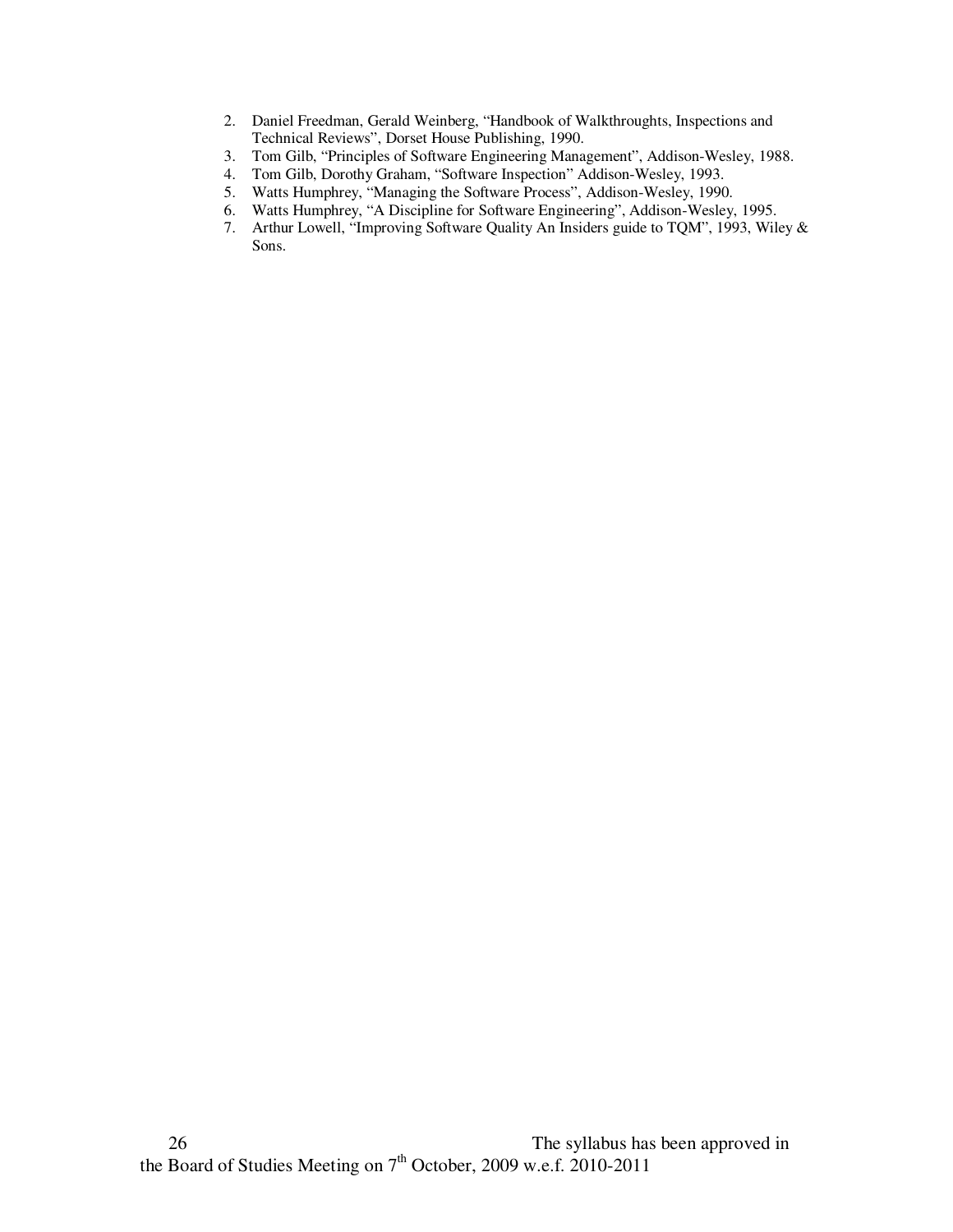|                                                            | <b>Paper ID: 44718</b>                                                                                                                       |  | T/P |  |  |  |  |
|------------------------------------------------------------|----------------------------------------------------------------------------------------------------------------------------------------------|--|-----|--|--|--|--|
| <b>Code: IT-718</b>                                        | <b>Paper: Mobile Computing</b>                                                                                                               |  |     |  |  |  |  |
| <b>INSTRUCTIONS TO PAPER SETTERS:</b><br>Maximum Marks: 60 |                                                                                                                                              |  |     |  |  |  |  |
|                                                            | Question No. 1 should be compulsory and cover the entire syllabus. This question should have objective or short answer type questions. It    |  |     |  |  |  |  |
|                                                            | should be of 20 marks.                                                                                                                       |  |     |  |  |  |  |
| $\overline{2}$                                             | Apart from Question No. 1, rest of the paper shall consist of four units as per the syllabus. Every unit should have two questions. However, |  |     |  |  |  |  |
|                                                            | student may be asked to attempt only 1 question from each unit. Each question should be 10 marks                                             |  |     |  |  |  |  |
|                                                            |                                                                                                                                              |  |     |  |  |  |  |

## **UNIT 1**

#### **Wireless and Mobile Network Architecture:**

Principle of Cellular Communication, Overview 1G, 2G, 2.5G and 3G and 4G technologies. GSM Architecture and Mobility management, hand off management, Network signalling. Mobile Computing fundamental challenges, Mobile Devices –PDA and mobile OS, PalmOs, Win CE and Symbian.

## **UNIT 2**

**Mobile IP Protocol Architecture**: Mobile IP and IP v 6 and its application in mobile computing. Cellular Digital Packet Data CDPD, VOIP, GPRS Services, Wireless Local Loop-WLL system.

## **Wireless Application Protocol (WAP):**

The Wireless Application Protocol application environment, wireless application protocol client software, hardware and websites, wireless application protocol gateways, implementing enterprise wireless application protocol strategy,

## **UNIT 3**

## **Wireless Markup Language:**

An Introduction to Wireless Technologies, Markup Languages , An Introduction to XML, Fundamentals of WML., Writing and Formatting Text , Navigating Between Cards and Decks, Displaying Images, Tables, Using Variables, Acquiring User Input

#### **Wireless Markup Language Script:**

An Introduction to WMLScript, WMLScript Control Structures, Events, Phone.com Extensions, Usability

## **UNIT 4**

# **Application of Mobile computing:**

ASP and Dynamic WAP Sites, XML and XSLT, Dynamic WML Generation with ASP and XSLT, Developing WAP Applications using Emulators.

## **Distributed Mobile Computing**

Distributed OS and file systems, Mobile Computing Software (Pervasive Computing) Development Strategies and tools, Data Management for Mobile Computing.

#### **Text:**

- 1. Yi Bing Lin, "Wireless and Mobile Networks Architecture", John Wiley.
- 2. Wrox "The Beginning WML and WML Script", Wrox Publication
- 3. Tomasz Imielinski et.al, Mobile Computing, Kluwer Academic Press 1996.
- 4. Uwe Hansmann, Pervasive Computing Handbook. The Mobile World, IEE publication 2002
- 5. Jochen Burkhardt, et.al. Pervasive Computing, Technology and Architecture of Mobile Internet Applications, Addison Wesley, 2002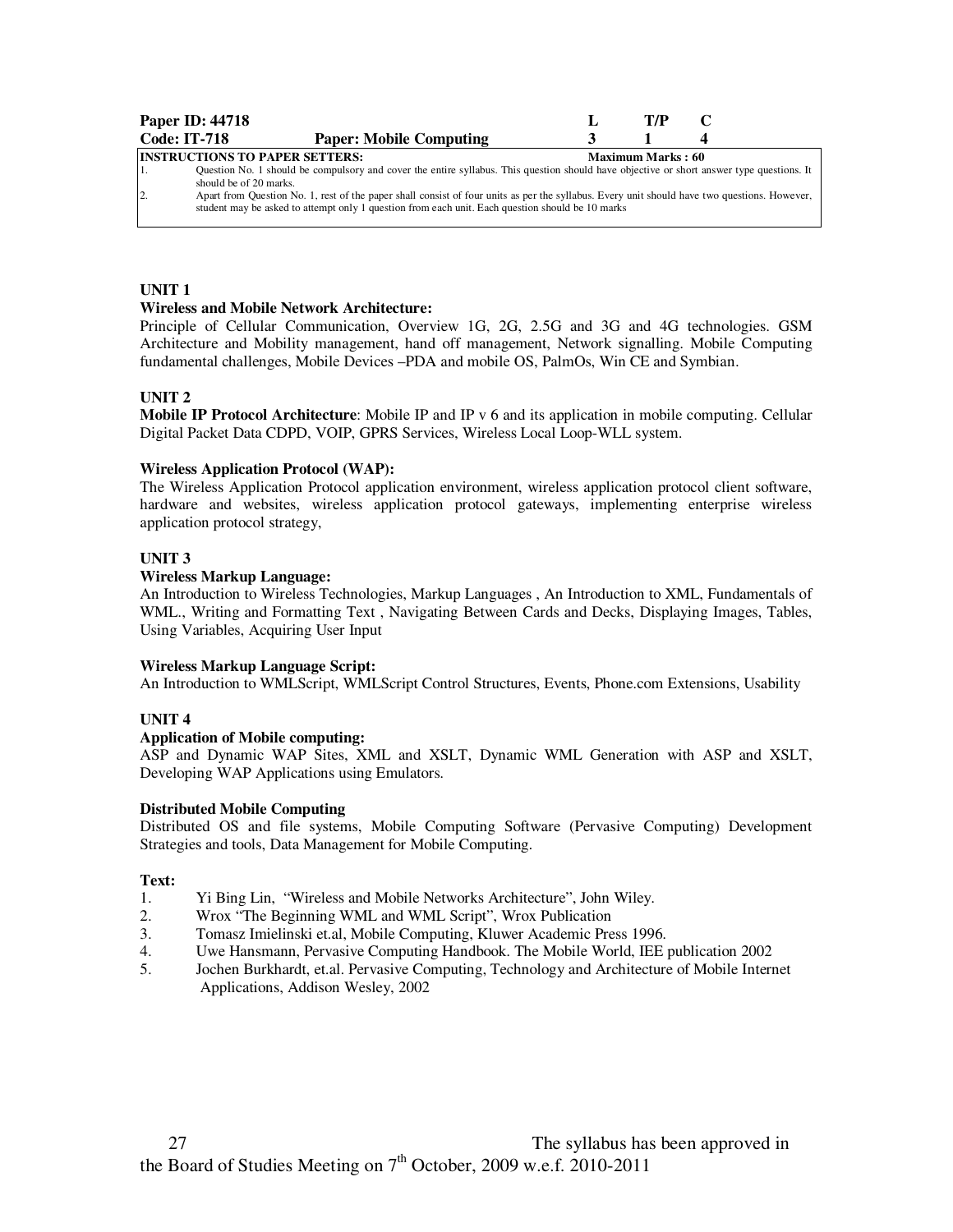|     | <b>Paper ID: 44720</b>                |                                                                                                                                                                                                                                                  |                          | T/P |  |
|-----|---------------------------------------|--------------------------------------------------------------------------------------------------------------------------------------------------------------------------------------------------------------------------------------------------|--------------------------|-----|--|
|     | <b>Code: IT720</b>                    | Paper : Enterprise Computing in Java                                                                                                                                                                                                             |                          |     |  |
|     | <b>INSTRUCTIONS TO PAPER SETTERS:</b> |                                                                                                                                                                                                                                                  | <b>Maximum Marks: 60</b> |     |  |
|     | should be of 20 marks.                | Question No. 1 should be compulsory and cover the entire syllabus. This question should have objective or short answer type questions. It                                                                                                        |                          |     |  |
| 12. |                                       | Apart from Question No. 1, rest of the paper shall consist of four units as per the syllabus. Every unit should have two questions. However,<br>student may be asked to attempt only 1 question from each unit. Each question should be 10 marks |                          |     |  |

J2EE: Introduction to J2EE, Building J2EE Applications, JDBC, Servlets and Web Applications, Java Server Pages and Model/View/Controller, J2EE Web Services Overview, Introduction to EJB, Session EJBs, Entity EJBs, JMS and message driven Beans, Transactions and Security, Application Servers (Case Study of any one of IBM Websphere, BEA Weblogic, JBoss)

## **UNIT II**

Hibernate: Principles of Object Relational Mapping, Hibernate configuration, HQL making objects persistent, Hibernate semantics, Session management, flushing, concurrency and Hibernate, Optimistic and Pessimistic Locking, Object mapping Mapping simple properties, Single and multi valued associations, Bidirectional associations, Indexed collections, Using Hibernate Template, Querying, Session management, Transaction integration and demarcation.

## **UNIT III**

Spring: Introduction of Spring Framework: Spring Architecture, Spring Framework definition, Spring & MVC, Factory Pattern, BeanFactory, Spring Context definition, Inversion of Control (IoC), Spring AOP, Application Context and BeanFactory, Spring ORM, Mapping API for JDO, Hibernate, Hibernate Mapping, JDO Mapping, iBATIS, Spring Abstract Transaction layer, Employing Spring transaction, Using EJB declarative transactions, Integration process, integrating Spring MVC in web application, MVC in web application, MVC Framework.

## **UNIT IV**

Web Services: Introduction to XML, Service-Oriented Architectures SOAP, SOAP message structure, handling errors WSDL, UDDI, Java Web Service implementations JAX-RPC, Web service clients in Java, Introduction to Ajax.

## **Text Books:**

- 1. Jim Farley, William Crawford, O'Reilly and Associates, "Java Enterprise in a Nutshell", 2005
- 2. Brett McLaughlin, O'Reilly, "Java and XML, 2nd Edition, 2001

- 1. Elliott Rusty Harold and W. Scott Means, O'Reilly, "XML in a Nutshell", 2001
- 2. James Cooper, "Java Design Pattersn: A Tutorial", Addison Wesley
- 3. Govind Sesadri, "Enterprise java Computing: Application and Architectures", Cambridge University Publications, 1999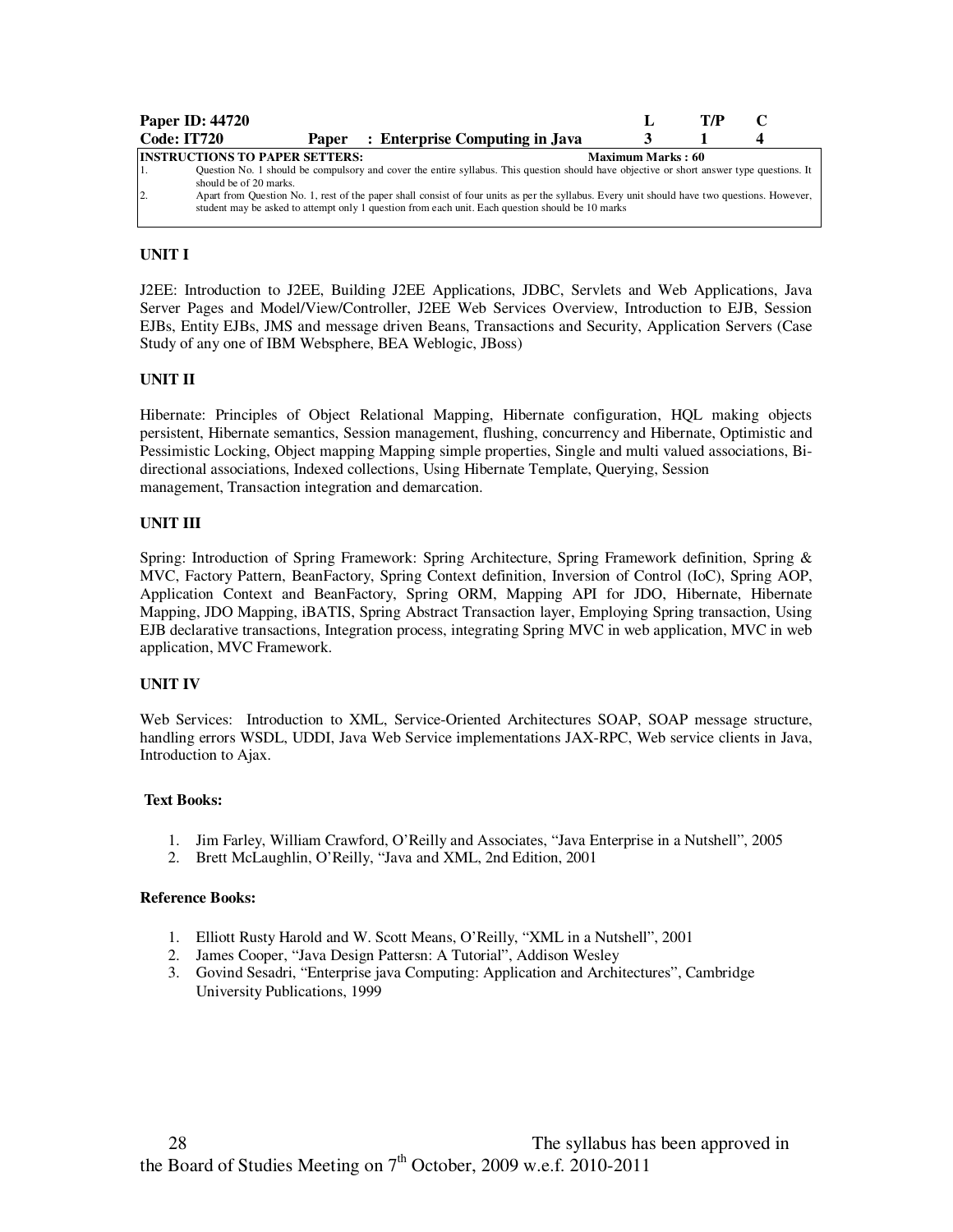|                | <b>Paper ID: 44722</b>                                          |       |                                                                                                                                                                                                                                                  | T/P                      |  |
|----------------|-----------------------------------------------------------------|-------|--------------------------------------------------------------------------------------------------------------------------------------------------------------------------------------------------------------------------------------------------|--------------------------|--|
|                | Code: IT722                                                     | Paper | : Microprocessors                                                                                                                                                                                                                                |                          |  |
|                | <b>INSTRUCTIONS TO PAPER SETTERS:</b><br>should be of 20 marks. |       | Question No. 1 should be compulsory and cover the entire syllabus. This question should have objective or short answer type questions. It                                                                                                        | <b>Maximum Marks: 60</b> |  |
| $\overline{2}$ |                                                                 |       | Apart from Question No. 1, rest of the paper shall consist of four units as per the syllabus. Every unit should have two questions. However,<br>student may be asked to attempt only 1 question from each unit. Each question should be 10 marks |                          |  |

Architecture of 8086, instruction set, assembly language programming, assembler directives, procedures and macros.

## **UNIT II**

8086 minimum mode, system timing diagram, addressing memory and ports in microprocessors based systems,

## **UNIT III**

Interrupts and interrupt service procedures, interfacing 8086 with 8251, 8254, 8255, 8259, 8279, A/D and D/A converters.

#### **UNIT IV**

8086 maximum mode, DMA transfer, interfacing and refreshing dynamic RAM, 8087, overview of architecture of 80386, 486 and Pentium processors and power PC.

#### **Text Books:**

1. D.V. Hall, "Microprocessors and Interfacing", TMH, 2nd edition.

- 1. Peter Able, "IBM PC assembly language programming.", PHI
- 2. James L. Antonakes, "An Introduction to the Intel Family of Microprocessors", Published by Addison Wesley.
- 3. Liu Gibson, "Microprocessor Systems: The 8086/8088 family Architecture, Programming & Design", Published by PHI.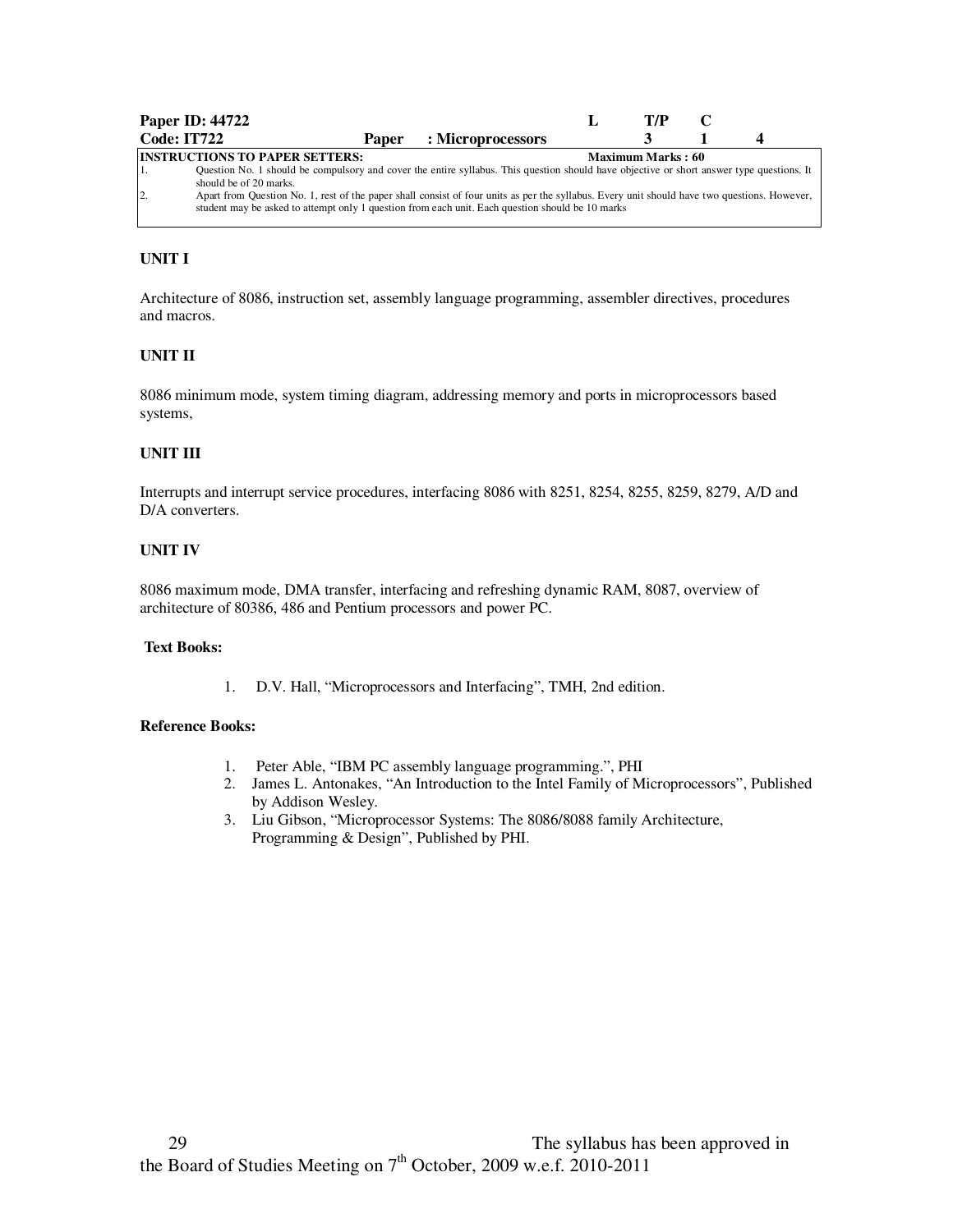|                | <b>Paper ID: 44724</b>                                                                                                                       |  |                                 | T/P               |  |
|----------------|----------------------------------------------------------------------------------------------------------------------------------------------|--|---------------------------------|-------------------|--|
| Code: IT724    |                                                                                                                                              |  | <b>Paper</b> : Software Metrics |                   |  |
|                | <b>INSTRUCTIONS TO PAPER SETTERS:</b>                                                                                                        |  |                                 | Maximum Marks: 60 |  |
|                | Question No. 1 should be compulsory and cover the entire syllabus. This question should have objective or short answer type questions. It    |  |                                 |                   |  |
|                | should be of 20 marks.                                                                                                                       |  |                                 |                   |  |
| $\overline{2}$ | Apart from Question No. 1, rest of the paper shall consist of four units as per the syllabus. Every unit should have two questions. However, |  |                                 |                   |  |
|                | student may be asked to attempt only 1 question from each unit. Each question should be 10 marks                                             |  |                                 |                   |  |
|                |                                                                                                                                              |  |                                 |                   |  |

Introduction: What is measurement and why do it? Measurement in software engineering, scope of software metrics.

 The Basics of Measurement: Representational theory, Measurement & Models, Measurement Scales and Scale Types, Meaningfulness in Measurement

#### **UNIT II**

A Goal Framework for Software Measurement: Classifying software measures, Determining what to measure, Applying the framework

 Empirical Investigation & Data Collection: Four Principles of Investigation, Planning formal experiments, What is good data, How to define the data, How to collect data, When to collect data.

#### **UNIT III**

Analyzing Software Measurement Data: Analyzing the results of experiments, Analysis Techniques, Overview of statistical tests.

 Measuring Internal Product Attributes, Size and Structure: Aspects of Software Size, Length, Reuse, Functionality, Complexity, Types of Structural Measures, Modularity and information flow attributes, Object Oriented Metrics

Measuring External Product Attributes: Modeling Software Quality, Measuring aspects of quality

#### **UNIT IV**

Measurement and Management: Planning a measurement program, Measurement in practice, empirical research in software engineering.

#### **Text Books:**

1. Norman E. Fenton & Shari Lawrence Pfleefer, "Software Metrics", Thomson Computer Press, 1996.

#### **Reference Books:**

1. Kan, "Metrics and Models in Software quality Engineering" , Pearson education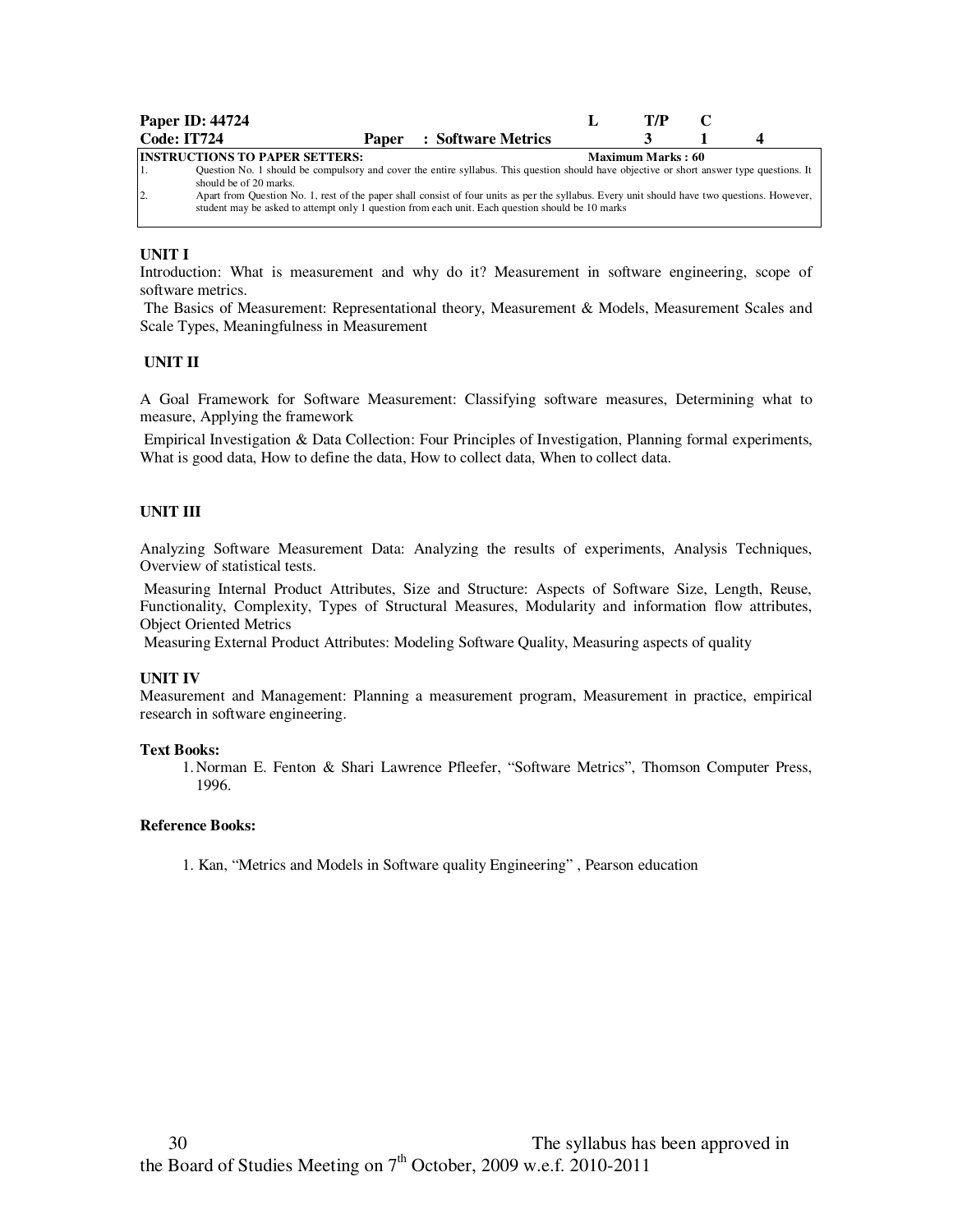|                | <b>Paper ID: 44726</b>                                                                                                                                                                                                                                                     | T /P                     |  |  |
|----------------|----------------------------------------------------------------------------------------------------------------------------------------------------------------------------------------------------------------------------------------------------------------------------|--------------------------|--|--|
| Code: IT726    | <b>Paper: Front End Design Tools</b>                                                                                                                                                                                                                                       |                          |  |  |
|                | <b>INSTRUCTIONS TO PAPER SETTERS:</b><br>Question No. 1 should be compulsory and cover the entire syllabus. This question should have objective or short answer type questions. It                                                                                         | <b>Maximum Marks: 60</b> |  |  |
| $\overline{2}$ | should be of 20 marks.<br>Apart from Question No. 1, rest of the paper shall consist of four units as per the syllabus. Every unit should have two questions. However,<br>student may be asked to attempt only 1 question from each unit. Each question should be 10 marks |                          |  |  |

Visual Basic:Variable Names, Data Types, Assignment, If-then, if-then-else, if then-elseif-else, expression, print statement, arrays, variable declaration, built-in & User Defined types, Subroutine and functions, Boolean Operators, Arithmetic Operator, For-.next, do loop, while-wend, procedures/Public, Private, and Static & Dim Statement.

## **UNIT II**

Structure of VB program, Forms & built in controls, Properties and events, Code Module, Scale Modes, Printer Object (Printing text, setting Fonts, graphics) Common dialog Boxes, picture controls, imagecontrols, send keys, MS-Common controls, Error Handling, Classes, Control Arrays, MDI, SDI.

#### **UNIT III**

Database Interface: Review of ANSI SQL, ODBC, Pass through ODBC, DAO, MS-Jet Engine, DB-Engine, Workspaces, Databases, recordsets, Data bound controls, ActiveX controls, ADO, Active X Data controls, RDO, Data view Window, Data Environment Designer, Crystal Report and Data Report Utility.

#### **UNIT IV**

Help Writing: Building a help, System, Building & Topics File, Labeling the topics,Creating a help project, primary & secondary help window, linking to internet, Adding Multimedia, Using HTML help workshop, content sensitive help, help file.

Overview of COM/DCOM, using Windows API Functions, MAPI interface, Microsoft Transaction Server, Visual source safe.

#### **Text Books:**

- 1. B. Reselman et al, "Using Visual Basic 6", PHI
- 2. Mohd. Azam, "Programming with Visual Basic 6.0", Vikas Publication
- 3. B. Siler & J. Spotts, "Using Visual Basic 6", PHI

- 1. E. Petroutsos, "Mastering Visual Basic 6.0", BPB.
- 2. G. Perry, "Teach Yourself Visual Basic 6 in 21 days ", Techmedia.
- 3. E. Brierley, Anthony Prince, & David Rinaldi, "Visual Basic 6: How-to", Techmedia
- 4. V.K. Jain, "Introduction to OOP and VB", Vikas Publication.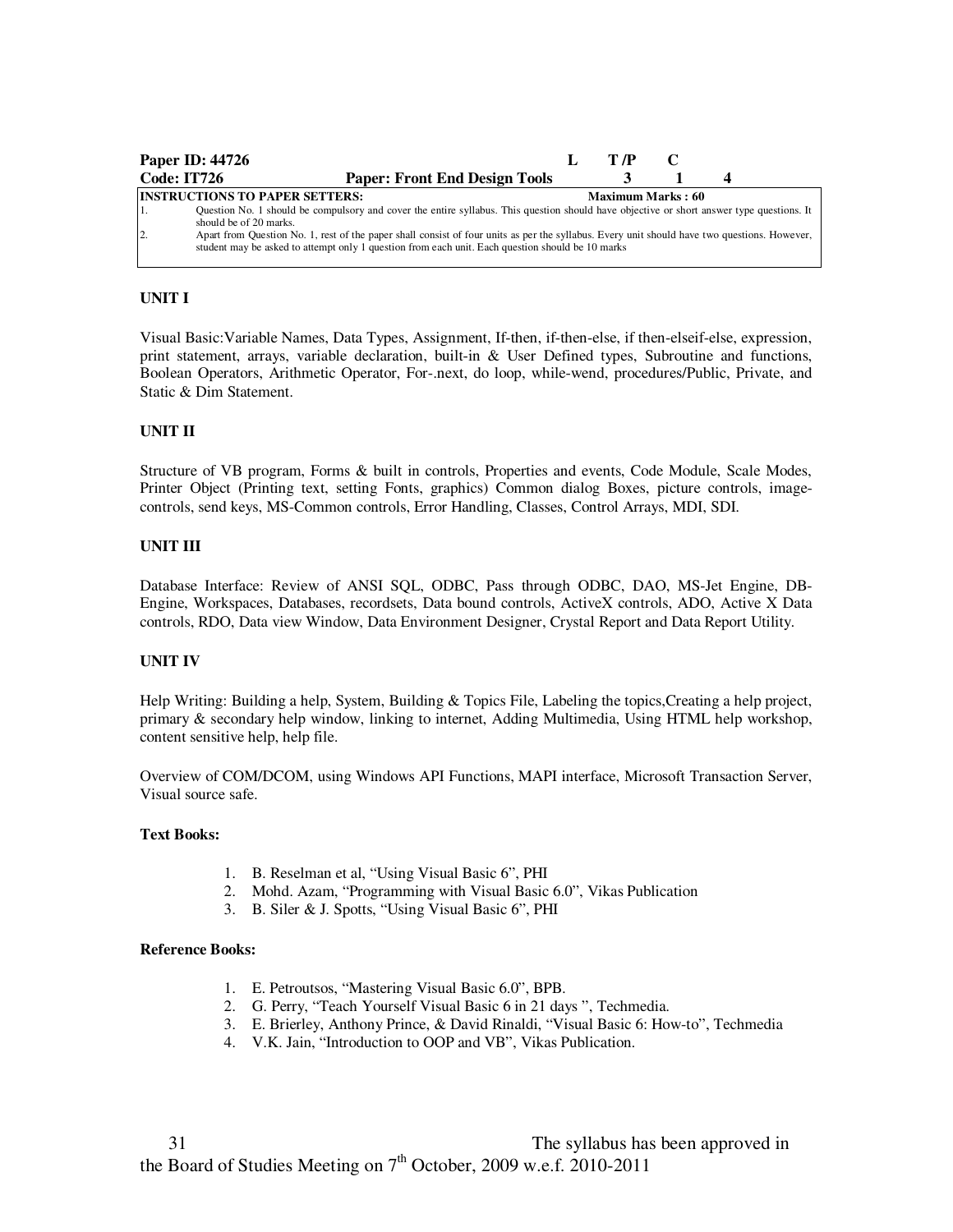| <b>Paper ID: 44728</b>                |       |                                                                                                                                                                                                                                                  |                          | T7P |  |
|---------------------------------------|-------|--------------------------------------------------------------------------------------------------------------------------------------------------------------------------------------------------------------------------------------------------|--------------------------|-----|--|
| Code: IT728                           | Paper | : Digital Signal Processing                                                                                                                                                                                                                      |                          |     |  |
| <b>INSTRUCTIONS TO PAPER SETTERS:</b> |       |                                                                                                                                                                                                                                                  | <b>Maximum Marks: 60</b> |     |  |
| should be of 20 marks.                |       | Question No. 1 should be compulsory and cover the entire syllabus. This question should have objective or short answer type questions. It                                                                                                        |                          |     |  |
| $\overline{2}$ .                      |       | Apart from Question No. 1, rest of the paper shall consist of four units as per the syllabus. Every unit should have two questions. However,<br>student may be asked to attempt only 1 question from each unit. Each question should be 10 marks |                          |     |  |

Discrete time signals and systems, Z-transforms, structures for digital filters, design procedures for FIR and IIR filters. Frequency transformations: linear phase design; DFT. Methods for computing FFT. Noise analysis of digital filters, power spectrum estimation. Signals and signal Processing: characterization & classification of signals, typical Signal Processing operations, example of typical Signals, typical Signals Processing applications. Time Domain Representation of Signals & Systems: Discrete Time Signals, Operations on Sequences, the sampling process, Discrete-Time systems, Time-Domain characterization of LTI Discrete-Time systems, state-space representation of LTI Discrete-Time systems, random signals.

## **UNIT II**

Transform-Domain Representation of Signals: the Discrete-Time Fourier Transform, Discrete Fourier Transform, DFT properties, computation of the DFT of real sequences, Linear Convolution using the DFT. Z-transforms, Inverse z-transform, properties of z-transform, transform domain representations of random signals.Transform-Domain Representation of LTI Systems: the frequency response, the transfer function, types of transfer function, minimum-phase and maximum-Phase transfer functions, complementary transfer functions, Discrete-Time processing of random signals.

#### **UNIT III**

Digital Processing of Continuous-Time Signals : sampling of Continuous Signals, Analog Filter Design, Anti-aliasing Filter Design, Sample-and-hold circuits, A/D & D/A converter, Reconstruction Filter Design.

#### **UNIT IV**

Digital Filter Structure: Block Diagram representation, Signal Flow Graph Representation, Equivalent Structures, bone FIR Digital Filter Structures, IIR Filter Structures, State-space structure, all pass filters, tunable IIR Digital filters. cascaded Lattice realization of IIR and FIR filters, Parallel all pass realization of IIR transfer function, Digital Sine-Cosine generator.Digital Filter Design: Impulse invariance method of IIR filter design, Bilinear Transform method of IIR Filter Design, Design of Digital IIR notch filters, FIR filter Design based on truncated fonner sens, FIR filter design based on Frequency Sampling approach. Applications of DSP.

#### **Text Book:**

- 1. Sanjit K. Mitra, "Applications DSP a Computer based approach" , TMH.
- 2. Allan Y. Oppenhein & Ronald W. Schater , "Applications DSP".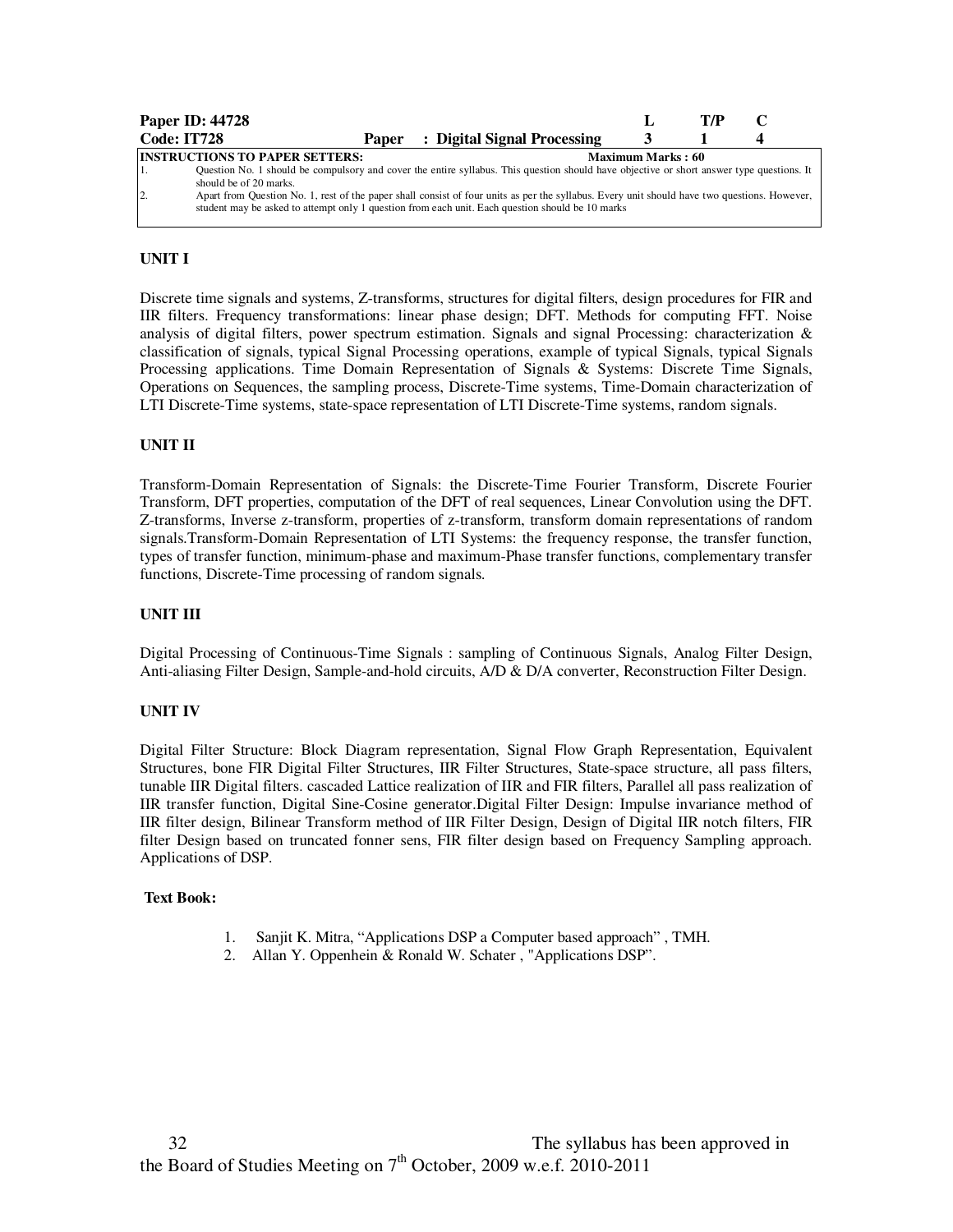|                    | <b>Paper ID:44730</b>                                                                                                                        |                          | T/P |  |
|--------------------|----------------------------------------------------------------------------------------------------------------------------------------------|--------------------------|-----|--|
| <b>Code: IT730</b> | <b>Paper: .NET Programming</b>                                                                                                               |                          |     |  |
|                    | <b>INSTRUCTIONS TO PAPER SETTERS:</b>                                                                                                        | <b>Maximum Marks: 60</b> |     |  |
|                    | Question No. 1 should be compulsory and cover the entire syllabus. This question should have objective or short answer type questions. It    |                          |     |  |
|                    | should be of 20 marks.                                                                                                                       |                          |     |  |
| 12.                | Apart from Question No. 1, rest of the paper shall consist of four units as per the syllabus. Every unit should have two questions. However, |                          |     |  |
|                    | student may be asked to attempt only 1 question from each unit. Each question should be 10 marks                                             |                          |     |  |

## **Unit -1 :**

Introduction to Three-Tier Architecture, overview of .NET Framework , Common Language Runtime (CLR) , The .NET Framework Class Library , familiarization with visual studio .NET IDE , Design Window, Code Window, Server , Explorer, Toolbox, Docking Windows, Properties Explorer, Solution Explorer, Object Browser, Dynamic Help, Task List Explorer, Features of VS.NET, XML Editor, Creating a Project, Add Reference, Build the Project, Debugging a Project

## **Unit 2:**

Introducing C# Programming , introduction, basic language constructs, types (reference and value, relations between types) , delegates, generics, collections, strings , exceptions, threads , Networking

## **Unit 3:**

Windows Forms, Adding Controls, Adding an Event Handler, Adding Controls at Runtime

Attaching an Event Handler at Runtime, Writing a Simple Text Editor, Creating a Menu Adding a New Form, Creating a Multiple Document Interface, Creating a Dialog Form Using Form Inheritance, Adding a Tab-Control, Anchoring Controls, Changing the Startup Form, Connecting the dialog, Using ListView and TreeView controls, Building an ImageList and add them to the ListView, Using details inside the ListView, Attaching a Context Menu, Adding a TreeView, Implementing Drag and Drop, Creating Controls at run time, Creating a User Control, Adding a Property, Adding Functionality, Writing a Custom Control, Testing the Control.

#### **Unit 4**:

ADO.NET Architecture, Understanding the ConnectionObject, Building the Connection String, Understanding the CommandObject, Understanding DataReaders,Understanding DataSets and DataAdapters, DataTable, DataColumn, DataRow, Differences between DataReader Model and DataSet Model, Understanding the DataViewObject, Working with System.Data.OleDb, Using DataReaders, Using DataSets, Working with SQL.NET, Using Stored Procedures, Working with Odbc.NET, Using DSN Connection , Introducing the ASP.NET Architecture, ASP.NET Server Controls, Working with User, Controls, Custom Controls, Understanding the Web.config File, Using the Global.asax Page

#### **Text book:**

- 1. "Programming C#, 3rd Edition " Jesse Liberty , O'really
- 2. C# for Programmers, Deitel and Deitel, Pearson
- 3 . "Understanding .NET", Chappell, David, , Addison Wesley, 2006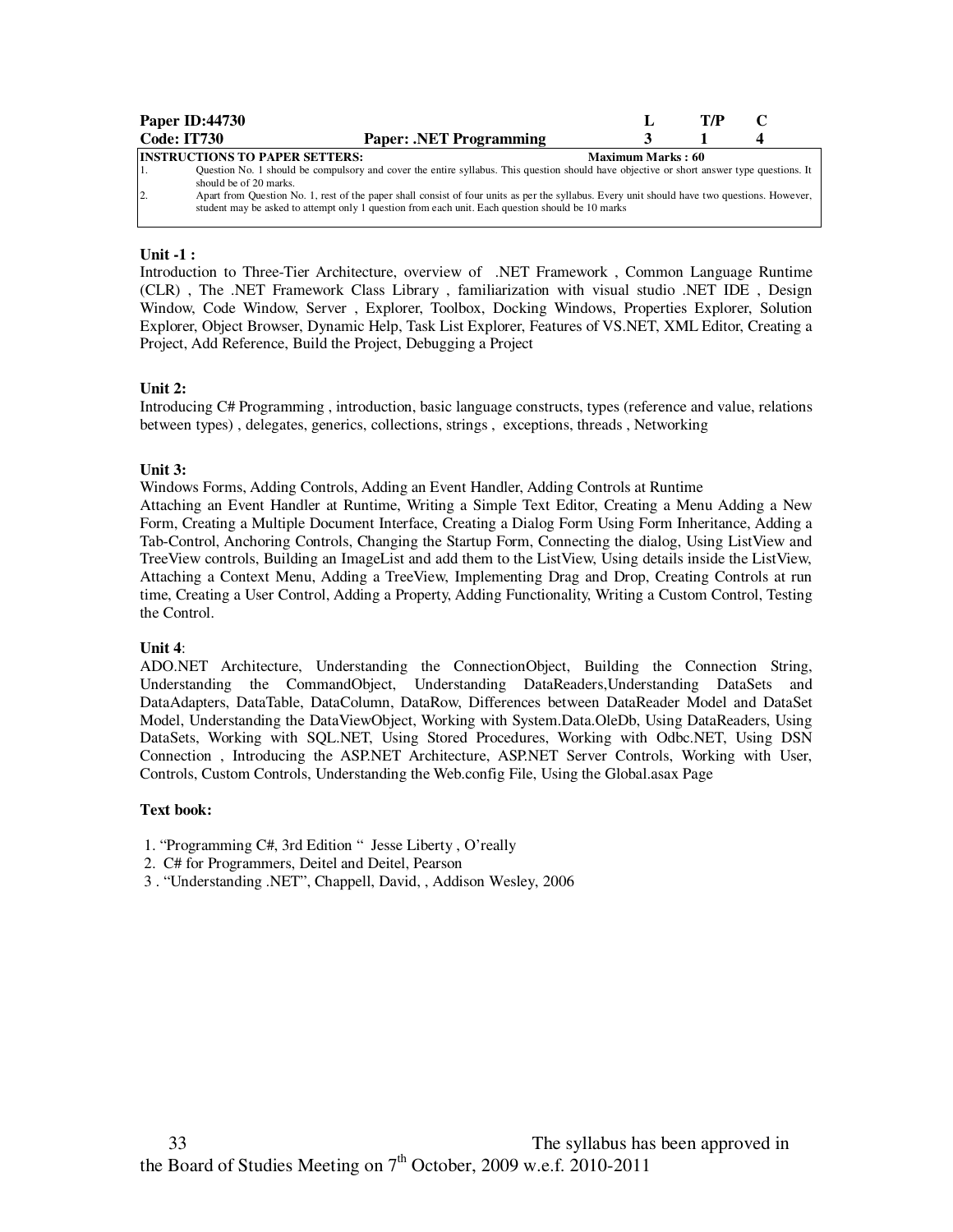| <b>Paper ID: 44801</b>                                                                                                                                                                                                                                                                                                                                                                                                                                                             |                          | T/P |  |
|------------------------------------------------------------------------------------------------------------------------------------------------------------------------------------------------------------------------------------------------------------------------------------------------------------------------------------------------------------------------------------------------------------------------------------------------------------------------------------|--------------------------|-----|--|
| Code: IT801<br>Paper: Software Verification, Validation & Testing                                                                                                                                                                                                                                                                                                                                                                                                                  |                          |     |  |
| <b>INSTRUCTIONS TO PAPER SETTERS:</b><br>Question No. 1 should be compulsory and cover the entire syllabus. This question should have objective or short answer type questions. It<br>should be of 20 marks.<br>$\overline{2}$<br>Apart from Question No. 1, rest of the paper shall consist of four units as per the syllabus. Every unit should have two questions. However,<br>student may be asked to attempt only 1 question from each unit. Each question should be 10 marks | <b>Maximum Marks: 60</b> |     |  |

Introduction: What is software testing and why it is so hard?, Some Software Failures, Error, Fault, Failure, Incident, Test Cases, Testing Process, Limitations of Testing, V Shaped Software Life Cycle Model, No absolute proof of correctness, Overview of Graph Theory.

Verification Testing: Verification Methods, SRS Verification, Software Design Document Verification, Code Reviews, User Documentation Verification, Software Project Audits.

## **UNIT II**

Functional Testing: Boundary Value Analysis, Equivalence Class Testing, Decision Table Based Testing, Cause Effect Graphing Technique.

Structural Testing: Identification of Independent Paths: Control Flow Graph, DD-Paths, Cyclomatic Complexity, Graph Matrix, Control Flow Testing, Data Flow Testing, Slice Based Testing, Mutation testing.

## **UNIT III**

Use Case Testing: Use Case Diagrams and Use Cases, Generation of Test Cases from Use Cases, Applicability. Validity Checks: Strategy for Data Validity, Guidelines for Generating Validity Checks. Database testing

Selection, Minimization, Prioritization of test cases for Regression Testing: Regression Testing, Regression Test Case Selection, Prioritization guidelines, Priority category Scheme, Code Coverage Techniques for Prioritization of Test Cases, Risk Analysis

## **UNIT IV**

Testing Activities: Unit Testing, Levels of Testing, Integration Testing, System Testing, Debugging

Object Oriented Testing: Issues in Object Oriented Testing, Path testing, Class Testing, state based testing, Object Oriented Integration and System Testing.

Metrics and Models in Software Testing: What are Software Metrics, categories of Metrics, object Oriented Metrics used in testing, What should we measure during testing?, Software Quality Attributes

Prediction Model: Reliability Modes, Fault Prediction Model.

## **Text Books:**

1. William Perry, "Effective Methods for Software Testing", John Wiley & Sons, New York, 1995.

 34 The syllabus has been approved in the Board of Studies Meeting on  $7<sup>th</sup>$  October, 2009 w.e.f. 2010-2011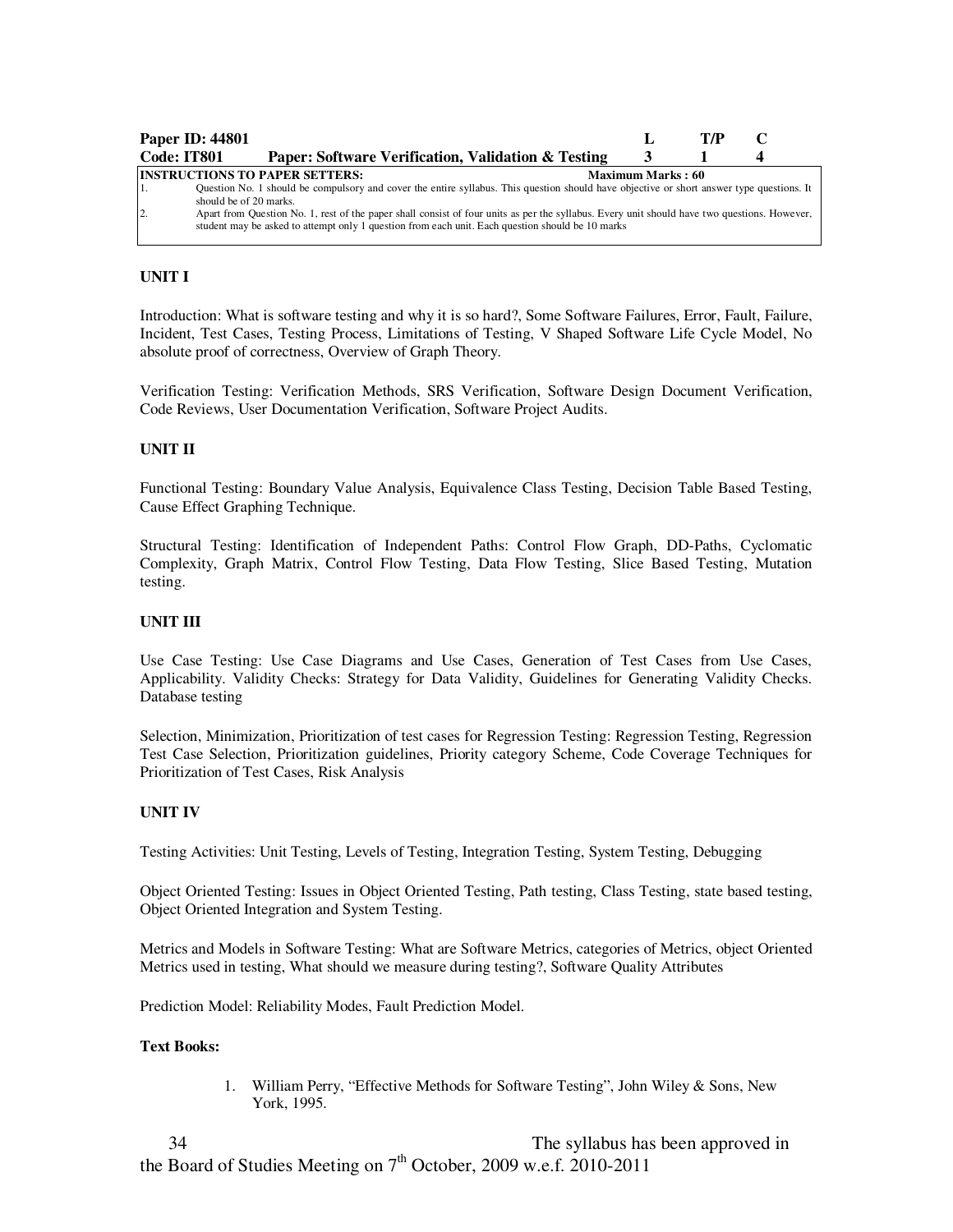- 2. Cem Kaner, Jack Falk, Nguyen Quoc, "Testing Computer Software", Second Edition, Van Nostrand Reinhold, New York, 1993.
- 3. Boris Beizer, "Software Testing Techniques", Second Volume, Second Edition, Van Nostrand Reinhold, New York, 1990.
- 4. Louise Tamres, "Software Testing", Pearson Education Asia, 2002
- 5. Aditaya p. mathur, "Foundations of Software Testing", Pearsons Education

- 1. Roger S. Pressman, "Software Engineering A Practitioner's Approach", Fifth Edition, McGraw-Hill International Edition, New Delhi, 2001.
- 2. Boris Beizer, "Black-Box Testing Techniques for Functional Testing of Software and Systems", John Wiley & Sons Inc., New York, 1995.
- 3. K.K. Aggarwal & Yogesh Singh, "Software Engineering", New Age International Publishers, New Delhi, 2003.
- 4. Marc Roper, "Software Testing", McGraw-Hill Book Co., London, 1994.
- 5. Gordon Schulmeyer, "Zero Defect Software", McGraw-Hill, New York, 1990.
- 6. Watts Humphrey, "Managing the Software Process", Addison Wesley Pub. Co. Inc., Massachusetts, 1989. z
- 7. Boris Beizer, "Software System Testing and Quality Assurance", Van Nostrand Reinhold, New York, 1984.
- 8. Glenford Myers, "The Art of Software Testing", John Wiley & Sons Inc., New York, 1979.
- 9. Paul C. Jorgenson, Software Testing A Craftsman's approach, CRC Press, 1997.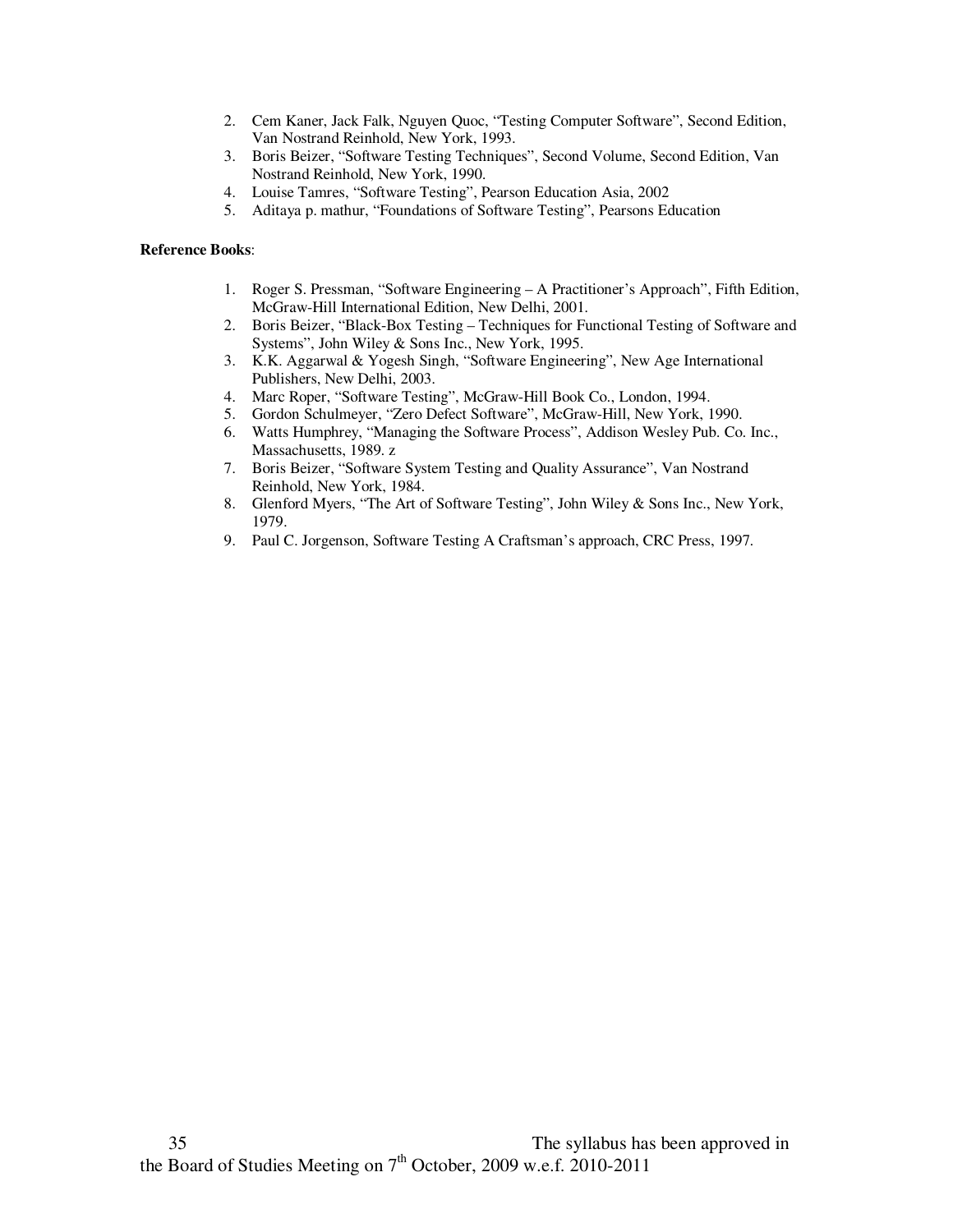| <b>Paper ID: 44803</b>                                                            |                                                                                                                                                                                                                                                                                                                                                                                               |                          | T/P |  |
|-----------------------------------------------------------------------------------|-----------------------------------------------------------------------------------------------------------------------------------------------------------------------------------------------------------------------------------------------------------------------------------------------------------------------------------------------------------------------------------------------|--------------------------|-----|--|
| Code: IT803                                                                       | Paper: Linux administration and Programming                                                                                                                                                                                                                                                                                                                                                   |                          |     |  |
| <b>INSTRUCTIONS TO PAPER SETTERS:</b><br>should be of 20 marks.<br>$\overline{2}$ | Question No. 1 should be compulsory and cover the entire syllabus. This question should have objective or short answer type questions. It<br>Apart from Question No. 1, rest of the paper shall consist of four units as per the syllabus. Every unit should have two questions. However,<br>student may be asked to attempt only 1 question from each unit. Each question should be 10 marks | <b>Maximum Marks: 60</b> |     |  |

## **Unit I**

 Linux Operating System Concepts and Architecture , User Space, Kernel Space, Processes and Daemons, Process Control , , Linux File system, User, Group and Resource Management , Configuration Files, File system Permissions, Access Permissions and Security, , /proc file system , Common File system Commands, Partitioning and Disk Management, Installing and Selecting Software, Selecting Services for Startup, Configuration , Utilities, Updating Software and Package Management , System Startup, Shutdown and Reboot , System Boot Process Run levels, Rc.d and init.d

#### **Unit II**

 Linux distribution Apache Installation, Configuration files , Networking in Linux overview , network configuration , configuring Linux firewall , DNS , FTP , network file system , network Information service ( NIS) , Samba , LDAP , Data Backup, Restore and Disaster Recovery

## **Unit III**

Introduction to shell and Kernel programming : Why shell programming? , Creating a script, Variables, Shell commands and control structures, Kernel Basics, General kernel responsibilities, Kernel organization, Kernel modules

#### **Unit IV**

Using Kernel Services , System calls , Signals and interrupts , Managing memory , Address architecture, address space , Virtual memory, memory mapping , Paging, switching, caching , Managing Processes , Process, kernel thread, tasklet , Context switch and scheduling , Interrupts, signals, and exceptions , Managing Times and Synchronization , Kernel timer, hardware clocks , IPC , Linux device driver architecture

#### **Text Books:**

- 1 Steve shah , Wale soyinka "Linux system administration : A Beginners guide ", , TMH
- 2. Peterson, "The Complete reference Linux", Tata McGraw Hill.

3. Alessandro Rubini & Jonathan Corbet , " Linux Device Drivers*", 2nd Edition* O'Reilly & Associates, ISBN 0-596-00008-1

- 1. "Beginning Linux Programming" Wrox Press
- 2. Daniel P. Bovet & Marco Cesati "Understanding the Linux Kernel" , O'Reilly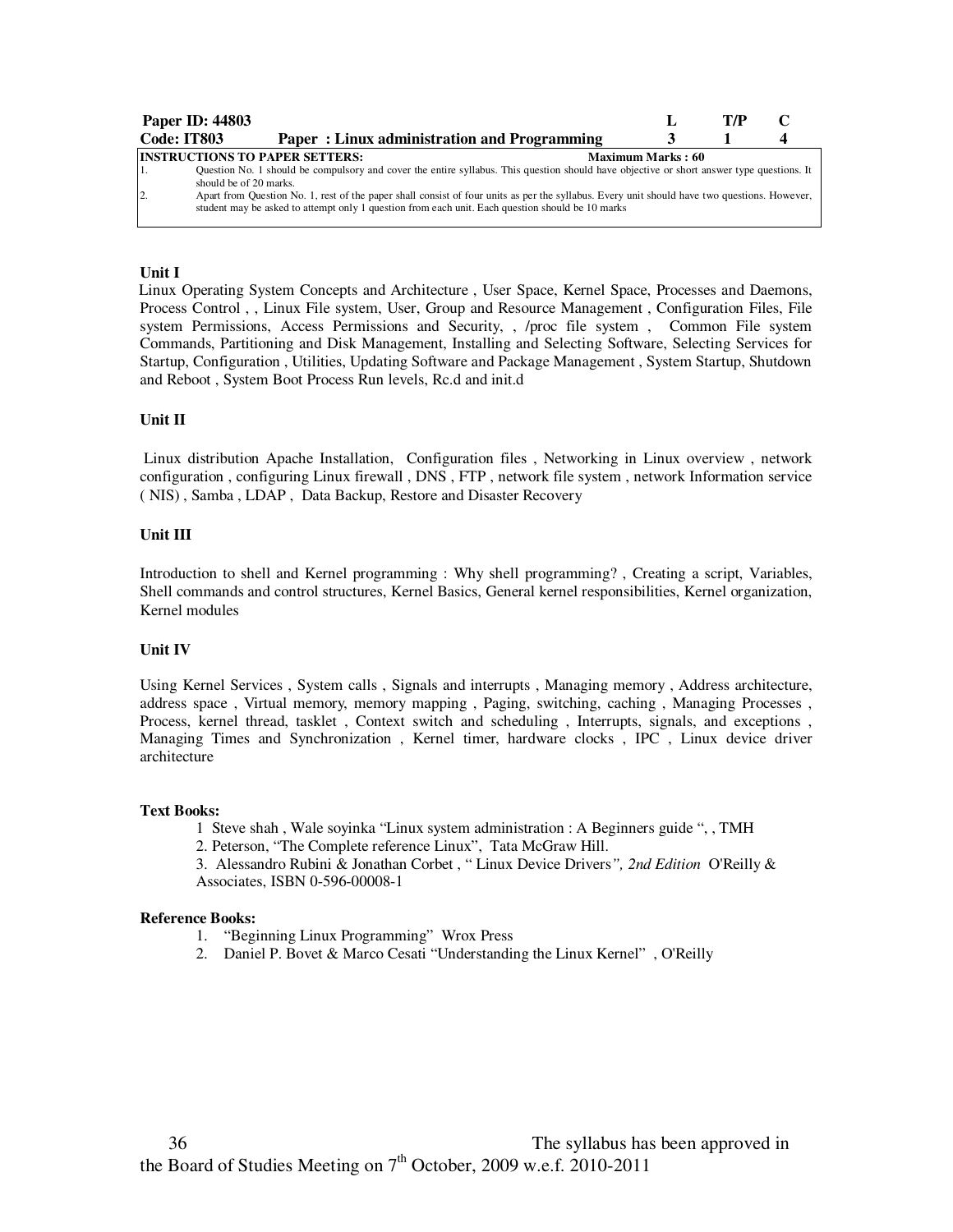| Paper ID: 44805     |                                          | T/P |  |
|---------------------|------------------------------------------|-----|--|
| <b>Code: IT 805</b> | <b>Paper: Advanced Computer Networks</b> |     |  |

| <b>INSTRUCTIONS TO PAPER SETTERS:</b>                                                            | <b>Maximum Marks: 60</b>                                                                                                                     |
|--------------------------------------------------------------------------------------------------|----------------------------------------------------------------------------------------------------------------------------------------------|
| 11.                                                                                              | Question No. 1 should be compulsory and cover the entire syllabus. This question should have objective or short answer type questions. It    |
| should be of 20 marks.                                                                           |                                                                                                                                              |
| 12.                                                                                              | Apart from Question No. 1, rest of the paper shall consist of four units as per the syllabus. Every unit should have two questions. However, |
| student may be asked to attempt only 1 question from each unit. Each question should be 10 marks |                                                                                                                                              |
|                                                                                                  |                                                                                                                                              |

Review of Physical, Data link layer, TCP/IP: Datalink Protocols; ARP and RARP.Network Layer: Routing algorithms and protocols, Congestion control algorithm, Router Operation, Router configuration, Internetworking, IP Protocol, IPv6 (an overview), Network layer in ATM Network.

## **UNIT II**

Transport Layer: Transport Service, Transport Protocol (TCP, UDP, ATM AAL layer protocol).

## **UNIT III**

Application layer: Security, DNS, SNMP, RMON, Electronic Mail, WWW.

## **UNIT IV**

 Network Security: Malicious softwares (Virus, life cycle of virus, Trojan Horses, Worms, Zombie, Logic Bomb), Basic Encryption techniques (Public key and secret key Encryption ), Firewalls (Application and packet filtering), Virtual Private Network, IP SEC (Architecture and modes of operation), Digital signature standard.

#### **Text Books:**

- 1. Tananbaum A.S., "Computer Networks", 3rd Ed, PHI, 1999.
- 2. Laura Chappell (ed), "Introduction to Cisco Router Configuration", Techmedia, 1999.
- 3. Stallings W., "Networks security", Pearson education.

- 1. Black U., "Computer Networks-Protocols, Standards and Interfaces", PHI, 1996.
- 2. Stallings W., "Computer Communication Networks", PHI.
- 3. Stallings W., "SNMP, SNMPv2, SNMPv3, RMON 1&2", 3rd Ed., Addison Wesley, 1999.
- 4. Michael A. Miller, "Data & Network Communications", Vikas Publication.
- 5. William A. Shay, "Understanding Data Communications & Networks", Vikas Publication.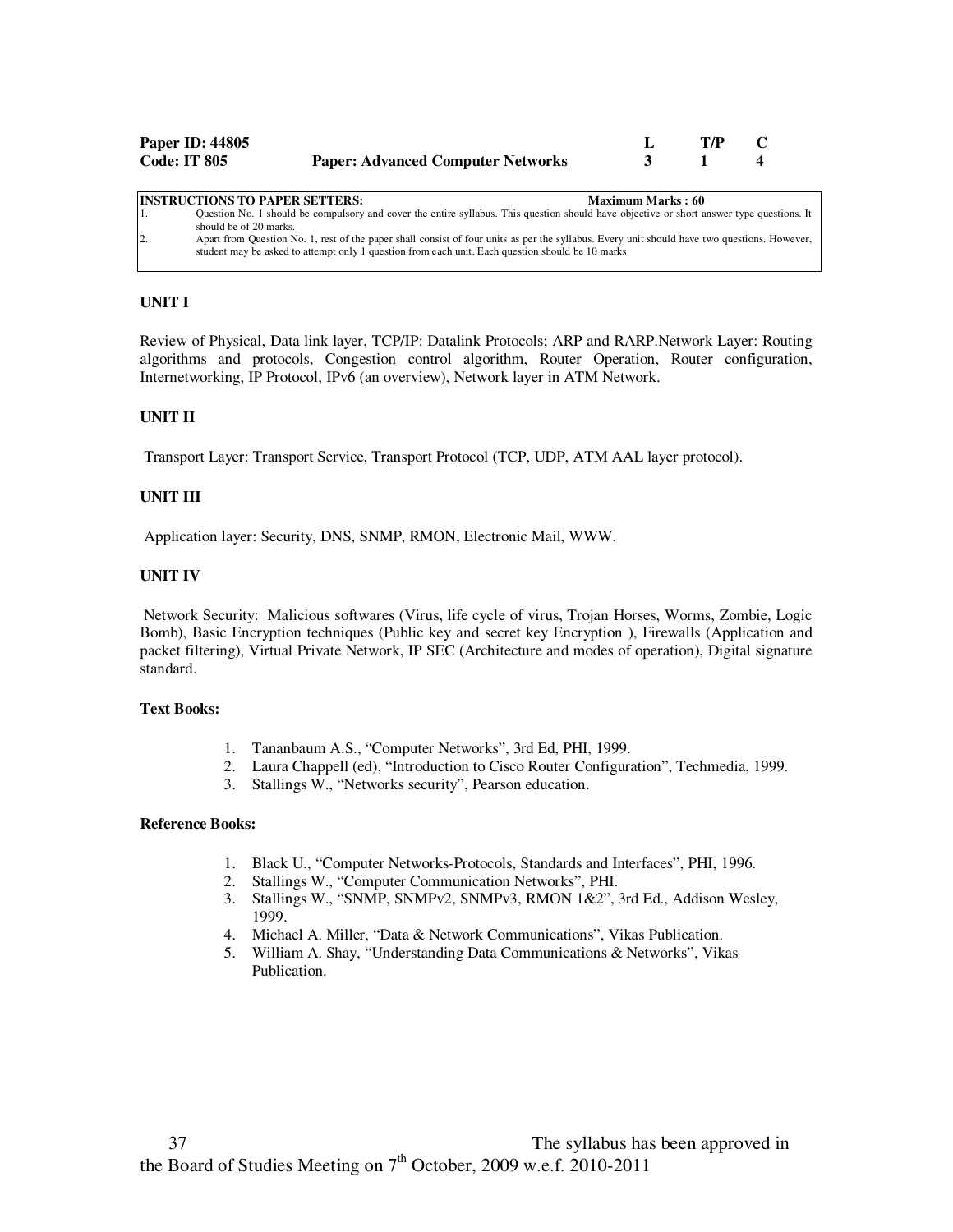|                     | <b>Paper ID: 44807</b>                                                                                                                                                                                                                           |                          | T/P |  |
|---------------------|--------------------------------------------------------------------------------------------------------------------------------------------------------------------------------------------------------------------------------------------------|--------------------------|-----|--|
| <b>Code: IT 807</b> | <b>Paper: Multimedia Applications</b>                                                                                                                                                                                                            |                          |     |  |
|                     | <b>INSTRUCTIONS TO PAPER SETTERS:</b>                                                                                                                                                                                                            | <b>Maximum Marks: 60</b> |     |  |
| 1.                  | Question No. 1 should be compulsory and cover the entire syllabus. This question should have objective or short answer type questions. It<br>should be of 20 marks.                                                                              |                          |     |  |
| $\overline{2}$      | Apart from Question No. 1, rest of the paper shall consist of four units as per the syllabus. Every unit should have two questions. However,<br>student may be asked to attempt only 1 question from each unit. Each question should be 10 marks |                          |     |  |

**Introduction:** Concept of Multimedia, Multimedia Applications, Hardware Software requirements, Multimedia products & its evaluation.Components of multimedia: Text, Graphics, Audio, Video.Design & Authoring Tools, Categories of Authority Tools, Types of products.

## **UNIT II**

Introduction, Basic Terminology techniques, Motion Graphics 2D & 3D animation.Introduction to MAYA(Animating Tool)

## **UNIT III**

Fundamentals, Modeling: NURBS, Polygon, Organic, animation, paths & boxes, deformers.

# **UNIT IV**

Rendering & Special Effects: Shading & Texturing Surfaces, Lighting, Special effects.

## **Text / Reference Books:**

- 1. David Hillman, "Multimedia Technology & Applications", Galgotia Publications.
- 2. Rajneesh Agrawal, "Multimedia Systems", Excel Books.
- 3. Nigel Chapman & Jenny Chapman, "Digital Multimedia", Wiley Publications.
- 4. D.P. Mukherjee, "Fundamentals of Computer Graphics and Multimedia", PHI.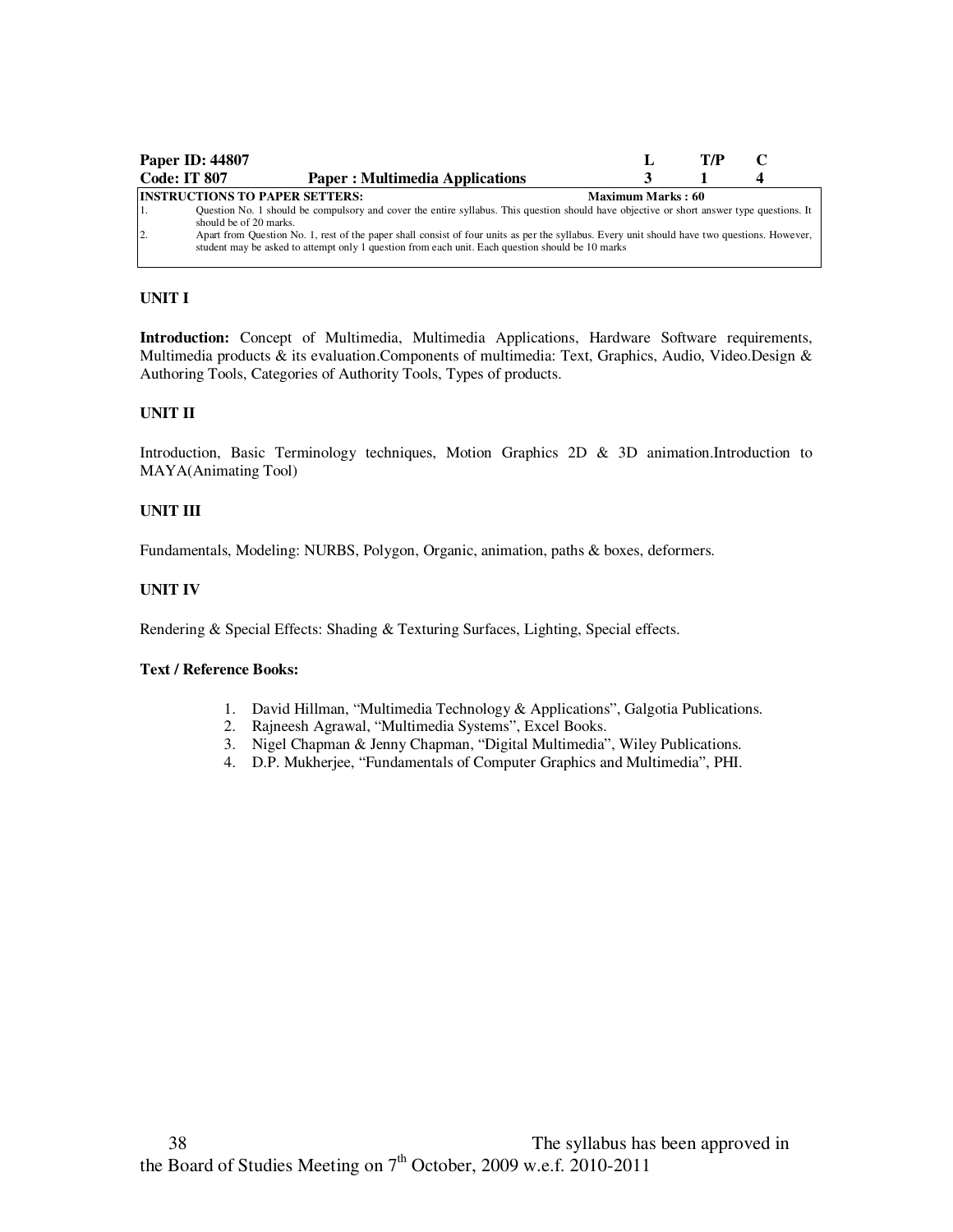|                     | <b>Paper ID: 44809</b>                                                                                                                                                                                                                                                                                                                                                                                                                                           |                   | T/P |  |
|---------------------|------------------------------------------------------------------------------------------------------------------------------------------------------------------------------------------------------------------------------------------------------------------------------------------------------------------------------------------------------------------------------------------------------------------------------------------------------------------|-------------------|-----|--|
| <b>Code: IT 809</b> | <b>Paper: Digital Image Processing</b>                                                                                                                                                                                                                                                                                                                                                                                                                           |                   |     |  |
| 12.                 | <b>INSTRUCTIONS TO PAPER SETTERS:</b><br>Question No. 1 should be compulsory and cover the entire syllabus. This question should have objective or short answer type questions. It<br>should be of 20 marks.<br>Apart from Question No. 1, rest of the paper shall consist of four units as per the syllabus. Every unit should have two questions. However,<br>student may be asked to attempt only 1 question from each unit. Each question should be 10 marks | Maximum Marks: 60 |     |  |

**Introduction And Digital Image Fundamentals** Digital Image Representation, Fundamental Steps in Image Processing, Elements of Digital image processing systems, Sampling and quantization, some basic relationships like neighbours, connectivity, Distance measure between pixels, Imaging Geometry. **Image Transforms**Discrete Fourier Transform, Some properties of the two-dimensional fourier transform, Fast fourier transform, Inverse FFT.

## **UNIT II**

**Image Enhancement-**Spatial domain methods, Frequency domain methods, Enhancement by point processing, Spatial filtering, Lowpass filtering, Highpass filtering, Homomorphic filtering, Colour Image Processing. **Image Restoration-**Degradation model, Diagnolization of Circulant and Block-Circulant Matrices, Algebraic Approach to Restoration, Inverse filtering, Wiener filter, Constrained Least Square Restoration, Interactive Restoration, Restoration in Spatial Domain.

## **UNIT III**

**Image Compression-**Coding, Interpixel and Psychovisual Redundancy, Image Compression models, Error free comparison, Lossy compression, Image compression standards.**Image Segmentation-**Detection of Discontinuities, Edge linking and boundary detection, Thresholding, Region Oriented Segmentation, Motion based segmentation.

## **UNIT IV**

**Representation and Description-**Representation schemes like chain coding, Polygonal Approximatiion, Signatures, Boundary Segments, Skeleton of region, Boundary description, Regional descriptors, Morphology. **Recognition and Interpretation-**Elements of Image Analysis, Pattern and Pattern Classes, Decision-Theoretic Methods, Structural Methods, Interpretatiion.

#### **Text Books:**

- 1. Rafael C. Conzalez & Richard E. Woods, "Digital Image Processing", AWL.
- 2. A.K. Jain, "Fundamental of Digital Image Processing", PHI.

- 1. Rosefield Kak, "Digital Picture Processing",
- 2. W.K. Pratt, "Digital Image Processing".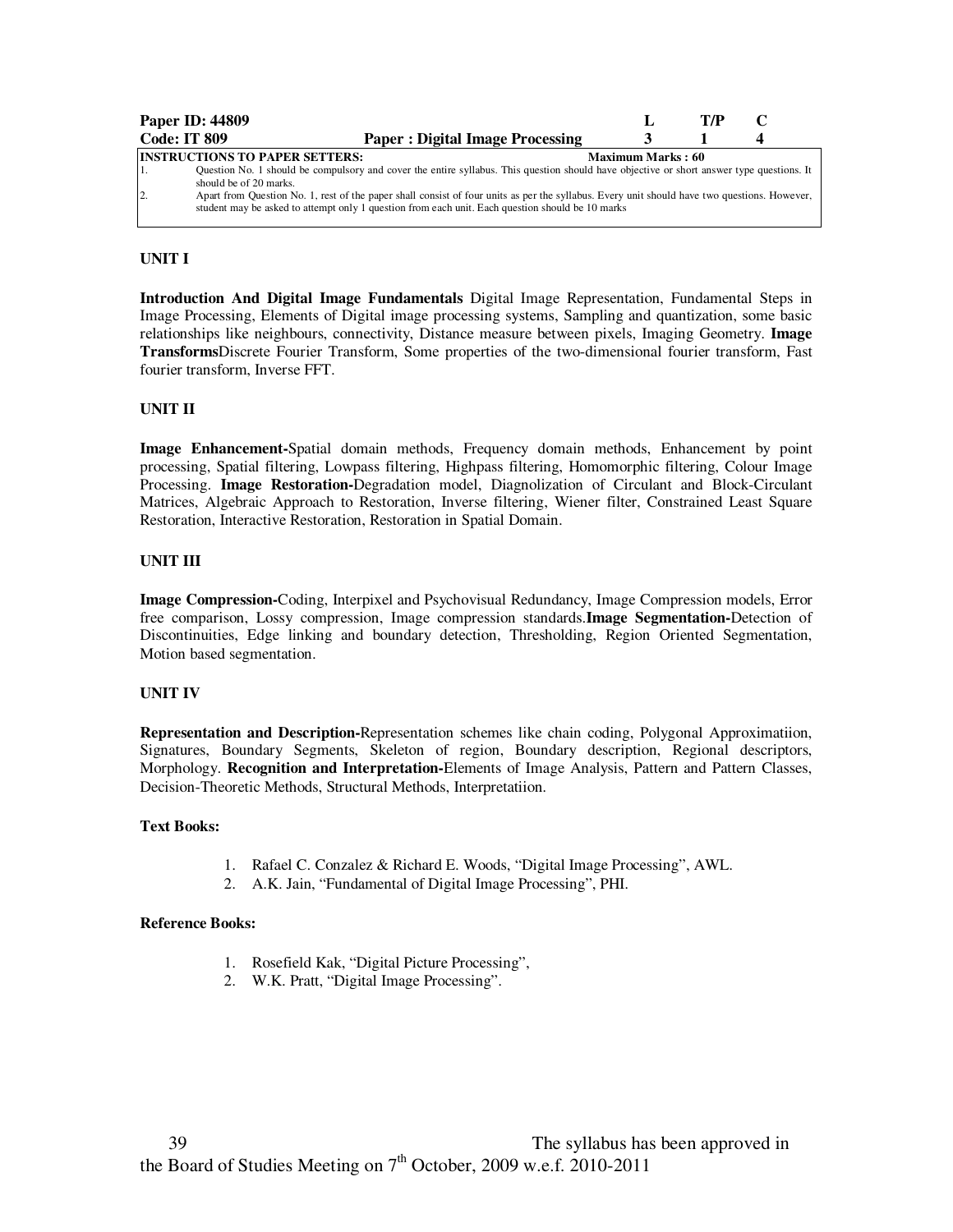|                     | <b>Paper ID: 44811</b>                                                                                                                                                                                                                           |                          | T/P |  |
|---------------------|--------------------------------------------------------------------------------------------------------------------------------------------------------------------------------------------------------------------------------------------------|--------------------------|-----|--|
| <b>Code: IT 811</b> | <b>Paper: Advanced Computer Architecture</b>                                                                                                                                                                                                     |                          |     |  |
|                     | <b>INSTRUCTIONS TO PAPER SETTERS:</b>                                                                                                                                                                                                            | <b>Maximum Marks: 60</b> |     |  |
|                     | Question No. 1 should be compulsory and cover the entire syllabus. This question should have objective or short answer type questions. It<br>should be of 20 marks.                                                                              |                          |     |  |
| $\overline{2}$ .    | Apart from Question No. 1, rest of the paper shall consist of four units as per the syllabus. Every unit should have two questions. However,<br>student may be asked to attempt only 1 question from each unit. Each question should be 10 marks |                          |     |  |

Parallel computer models: The state of computing , Multiprocessors and multicomputers, Multivector and SIMD computers, Architectural development tracks.Program and network properties :Conditions of parallelism, Data and resource dependences,Hardware and software parallelism,Program partitioning and scheduling, Grain size and latency, Program flow mechanisms,Control flow versus data flow,Data flow architecture,Demand driven mechanisms,Comparisons of flow mechanisms

#### **UNIT II**

System Interconnect Architectures : Network properties and routing, Static interconnection networks,Dynamic interconnection Networks,Multiprocessor system interconnects,Hierarchical bus systems, Crossbar switch and multiport memory,Multistage and combining network.Processors and Memory Hierarchy : Advanced processor technology, Instruction-set Architectures,CISC Scalar Processors, RISC Scalar Processors, Superscalar Processors,VLIW Architectures, Vector and Symbolic processors.Memory Technology :Hierarchical memory technology, Inclusion, Coherence and Locality, Memory capacity planning, Virtual Memory Technology

## **UNIT III**

Backplane Bus System :Backplane bus specification, Addressing and timing protocols, Arbitration transaction and interrupt, Cache addressing models, Direct mapping and associative caches. Pipelining :Linear pipeline processor, Nonlinear pipeline processor, Instruction pipeline design, Mechanisms for instruction pipelining, Dynamic instruction scheduling, Branch handling techniques, Arithmetic Pipeline Design, Computer arithmetic principles, Static arithmetic pipeline, Multifunctional arithmetic pipelines

#### **UNIT IV**

Vector Processing Principles : Vector instruction types, Vector-access memory schemes.Synchronous Parallel Processing : SIMD Architecture and Programming Principles, SIMD Parallel Algorithms, SIMD Computers and Performance Enhancement

#### **Text Books:**

1. Kai Hwang, "Advanced computer architecture"; TMH.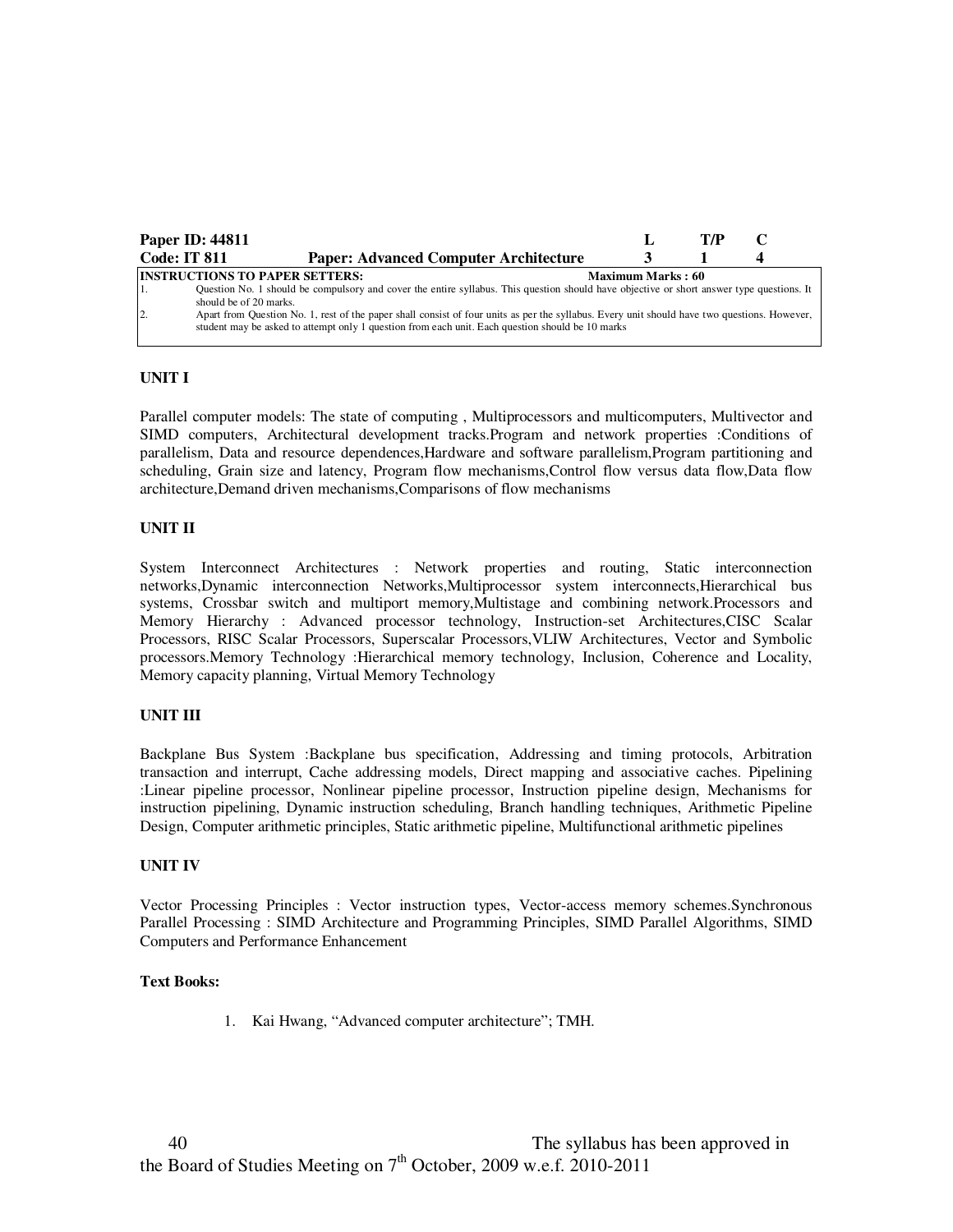- 1. J.P.Hayes, "computer Architecture and organization"; MGH. Harvey G.Cragon,"Memory System and Pipelined processors"; Narosa Publication.
- 2. V.Rajaranam & C.S.R.Murthy, "Parallel computer"; PHI.
- 3. R.K.Ghose, Rajan Moona & Phalguni Gupta, "Foundation of Parallel Processing"; Narosa Publications. Kai Hwang and Zu, "Scalable Parallel Computers Architecture"; MGH.
- 4. Stalling W, "Computer Organisation & Architecture";PHI.
- 5. D.Sima, T.Fountain, P.Kasuk, "Advanced Computer Architecture-A Design space Approach,"Addison Wesley,1997.
- 6. M.J Flynn, "Computer Architecture, Pipelined and Parallel Processor Design"; Narosa Publishing.
- 7. D.A.Patterson, J.L.Hennessy, "Computer Architecture :A quantitative approach"; Morgan Kauffmann feb,2002.
- 8. Hwan and Briggs, " Computer Architecture and Parallel Processing"; MGH.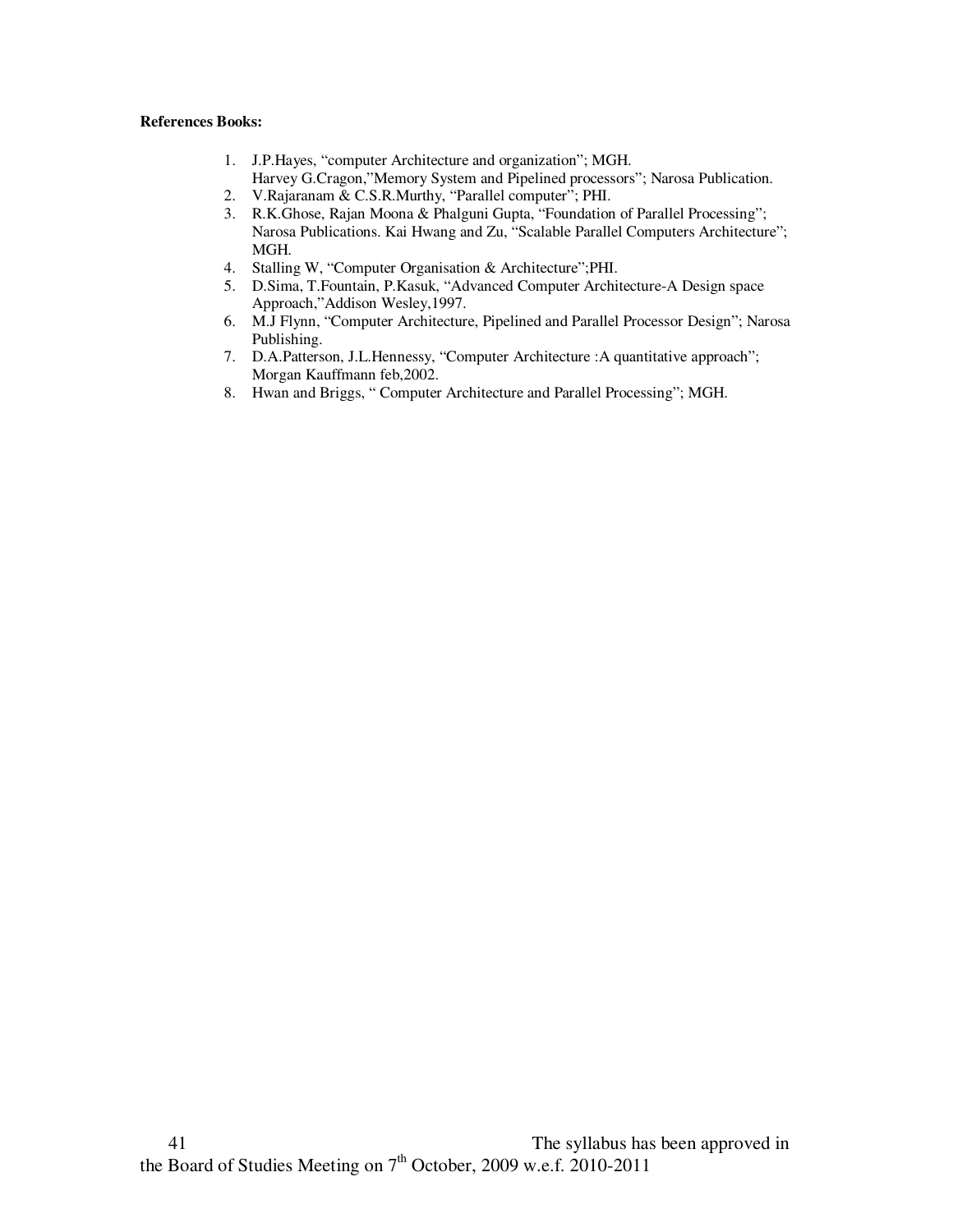|                     | <b>Paper ID: 44813</b>                                                                                                                                                                                                                           | T/P                      |  |
|---------------------|--------------------------------------------------------------------------------------------------------------------------------------------------------------------------------------------------------------------------------------------------|--------------------------|--|
| <b>Code: IT 813</b> | <b>Paper: Compiler Construction</b>                                                                                                                                                                                                              |                          |  |
|                     | <b>INSTRUCTIONS TO PAPER SETTERS:</b>                                                                                                                                                                                                            | <b>Maximum Marks: 60</b> |  |
|                     | Question No. 1 should be compulsory and cover the entire syllabus. This question should have objective or short answer type questions. It<br>should be of 20 marks.                                                                              |                          |  |
| $\overline{2}$      | Apart from Question No. 1, rest of the paper shall consist of four units as per the syllabus. Every unit should have two questions. However,<br>student may be asked to attempt only 1 question from each unit. Each question should be 10 marks |                          |  |

**UNIT 1**- Classification of grammars, Context free grammars, Deterministic finite state automata (DFA) Non-DFA.

**UNIT 2-** Scanners, Top down parsing, LL grammars, Bottom up parsing, Polish expression Operator Precedence grammar, IR grammars, Comparison of parsing methods, Error handling.Symbol table handling techniques, Organization for non-block and block structured languages.

**UNIT 3-** Run time storage administration, Static and dynamic allocation, Intermediate forms of source program, Polish N-tuple and syntax trees, Semantic analysis and code generation.

**UNIT 4**-Code optimization, Folding, redundant sub-expression evaluation, Optimizatiion within iterative loops.

## **Text / References:**

1. Tremblay, et. al., "The Theory and Practice of Compiler Writing", McGraw Hill, New York, 1985.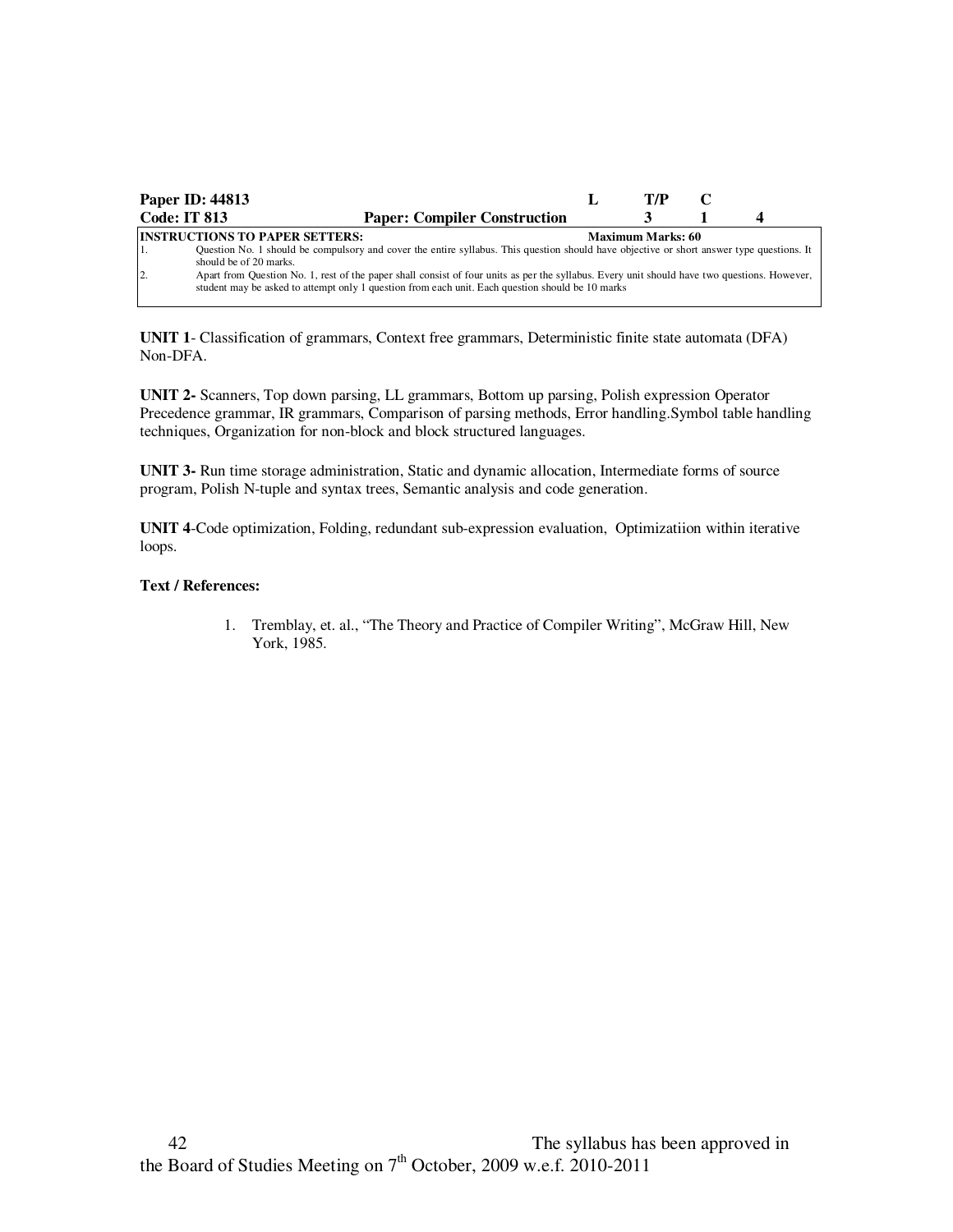|                | Paper ID: 44815                       |                                                                                                                                                                                                                                                  |                   | T/P |  |
|----------------|---------------------------------------|--------------------------------------------------------------------------------------------------------------------------------------------------------------------------------------------------------------------------------------------------|-------------------|-----|--|
|                | <b>Code: IT 815</b>                   | <b>Paper: Software Project Management</b>                                                                                                                                                                                                        |                   |     |  |
|                | <b>INSTRUCTIONS TO PAPER SETTERS:</b> |                                                                                                                                                                                                                                                  | Maximum Marks: 60 |     |  |
|                | should be of 20 marks.                | Question No. 1 should be compulsory and cover the entire syllabus. This question should have objective or short answer type questions. It                                                                                                        |                   |     |  |
| $\overline{2}$ |                                       | Apart from Question No. 1, rest of the paper shall consist of four units as per the syllabus. Every unit should have two questions. However,<br>student may be asked to attempt only 1 question from each unit. Each question should be 10 marks |                   |     |  |

Importance of software project management What is a project? Problems with Software Projects What is Project Management? Stakeholders in software project; Stages of Project, The Feasibility Study, The Costbenefit Analysis , Cost-benefit evaluation techniques; Cash flow forecasting **UNIT II** 

Steps in project initiation, Business Case, Project Charter, Steps in project planning; Team Contract, Defining scope and objectives; work breakdown structure; Deliverables and other products; time, cost, and resource estimation;

## **UNIT III**

Activity planning, Network planning model; Activity-on-arrow network; Precedence network; Forward pass; Backward pass; Critical path; Slack and float.

## **UNIT IV**

Nature and categories of risk in software development; risk Identification; Risk assessment; Risk mitigation, monitoring, and management; Evaluating schedule risk using PERT. Measurement of physical and financial progress; Earned value analysis; Status reports; Milestone reports; Change control. , Project closing, Lesson Learned report

#### **Text Books:**

- 1. Kathy Schwalbe, Information Technology Project Management, Fifth edition, 2008, Thomson learning
- 2. Bob Hughes and Mike Cotterell, "Software Project Management", Third Edition 2002, McGraw-Hill
- 3. Pankaj Jalote, "Software Project Management in Practice", 2002, Pearson Education Asia.

- 1. Roger S. Pressman, "Software Engineering: A practitioner's Approach", Fifth Edition 2001 McGraw-Hill
- 2. Robert T. Futrell, Donald F. Shafer, and Linda I.. Shafer, "Quality Software Project Management" 2002, Pearson Education Asia.
- 3. Ramesh Gopalaswamy, "Managing Global Software Projects", 2003, Tata McGraw-Hill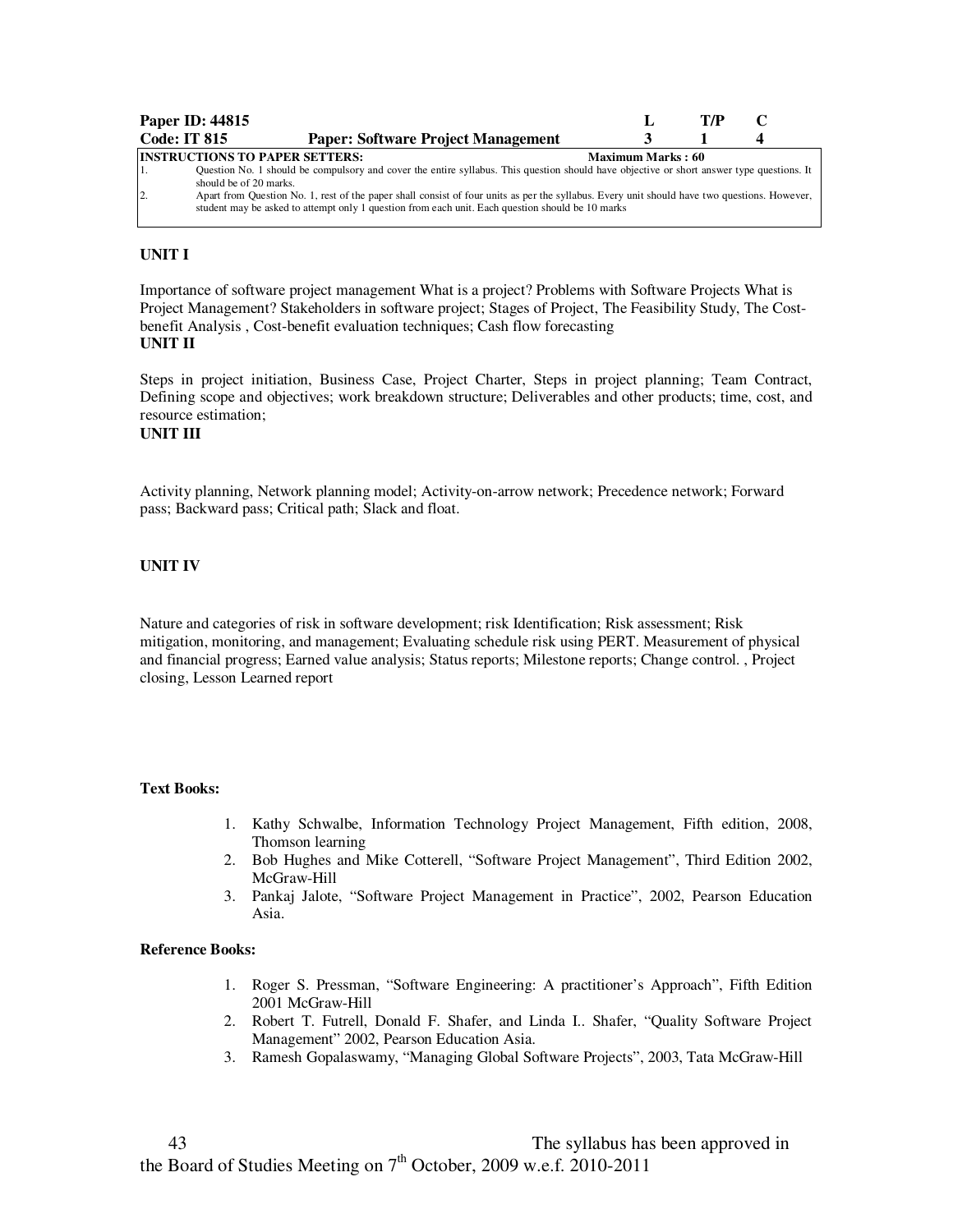| Paper ID:44817                                                                    |                                                                                                                                                                                                                                                                                           |                          | T/P |  |
|-----------------------------------------------------------------------------------|-------------------------------------------------------------------------------------------------------------------------------------------------------------------------------------------------------------------------------------------------------------------------------------------|--------------------------|-----|--|
| <b>Code: IT 817</b>                                                               | <b>Paper: Network Security</b>                                                                                                                                                                                                                                                            |                          |     |  |
| <b>INSTRUCTIONS TO PAPER SETTERS:</b><br>should be of 20 marks.<br>$\overline{2}$ | Question No. 1 should be compulsory and cover the entire syllabus. This question should have objective or short answer type questions. It<br>Apart from Question No. 1, rest of the paper shall consist of four units as per the syllabus. Every unit should have two questions. However, | <b>Maximum Marks: 60</b> |     |  |
|                                                                                   | student may be asked to attempt only 1 question from each unit. Each question should be 10 marks                                                                                                                                                                                          |                          |     |  |

# **UNIT 1**

OSI Security Architecture - Classical Encryption techniques – Cipher Principles – Data Encryption Standard – Block Cipher Design Principles and Modes of Operation - Evaluation criteria for AES – AES Cipher – Triple DES –

## **UNIT 2:**

Key Management - Diffie-Hellman key Exchange – Elliptic Curve Architecture and Cryptography - Introduction to Number Theory – Confidentiality using Symmetric Encryption – Public Key Cryptography and RSA.

## **UNIT 3:**

Authentication requirements – Authentication functions – Message Authentication Codes – Hash Functions – Security of Hash Functions and MACs – MD5 message Digest algorithm - Secure Hash Algorithm – HMAC, Digital Signatures – Authentication Protocols – Digital Signature Standard

## **UNIT 4:**

Authentication Applications: Kerberos – X.509, Authentication Service – Electronic Mail Security – PGP – S/MIME - IP Security – Web Security.

Intrusion detection – password management – Viruses and related Threats – Virus Counter measures – Firewall Design Principles – Trusted Systems.

#### **Text:**

- 1. William Stalling "Cryptography and Network Security" Fourth Ed., Prentice Hall, 2006
- 2. Frouzen "Cryptography and Network Security" Fourth Ed., Prentice Hall, 2006

#### **Reference:**

- 1 Charles P. Pfleeger, Shari Lawrence Pfleeger, "Security in Computing" 3rd Edition, Prentice Hall, 2003
- 2. Jeff Crume "Inside Internet Security" Addison Wesley, 2003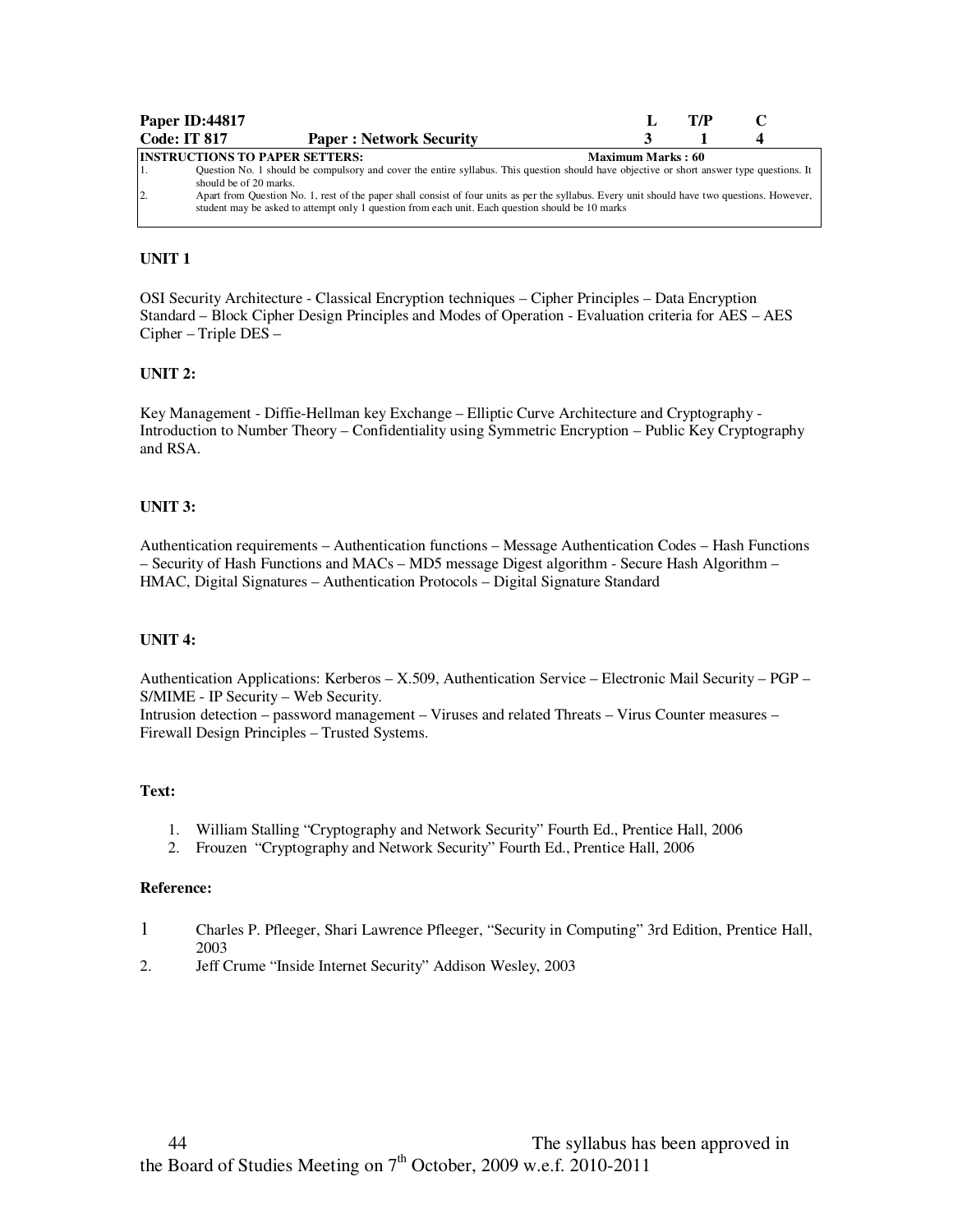|                  | <b>Paper ID: 44819</b>                                                                                                                                                                                                                           |                          | T/P |  |
|------------------|--------------------------------------------------------------------------------------------------------------------------------------------------------------------------------------------------------------------------------------------------|--------------------------|-----|--|
| Code: IT819      | <b>Subject: Neural Networks</b>                                                                                                                                                                                                                  |                          |     |  |
|                  | <b>INSTRUCTIONS TO PAPER SETTERS:</b>                                                                                                                                                                                                            | <b>Maximum Marks: 60</b> |     |  |
| 11.              | Question No. 1 should be compulsory and cover the entire syllabus. This question should have objective or short answer type questions. It<br>should be of 20 marks.                                                                              |                          |     |  |
| $\overline{2}$ . | Apart from Question No. 1, rest of the paper shall consist of four units as per the syllabus. Every unit should have two questions. However,<br>student may be asked to attempt only 1 question from each unit. Each question should be 10 marks |                          |     |  |

## **UNIT 1:**

Biolotical, Analogy, Architecture classification, Neural Models, Learning Paradigm and Rule, single unit mapping and the preception.

#### **UNIT 2**

Feed forward networks – Review of optimization methods, back propagation, variation on backpropagation, FFANN mapping capability, Mathematical properties of FFANN's Generalization, Bios & variance Dilemma, Radiol Basis Function networks.

#### **UNIT 3**

Recurrent Networks – Symmetric hopfield networks and associative memory, Boltzmann machine, Adaptive Resonance Networks

#### **UNIT 4**

PCA, SOM, LVQ, Hopfield Networks, Associative Memories, RBF Networks, Applications of Artificial Neural Networks to Function Approximation, Regression, Classification, Blind Source Separation, Time Series and Forecasting.

#### **Text / Reference:**

1. Haykin S., "Neural Networks-A Comprehensive Foundations", Prentice-Hall International, New Jersey, 1999.

2. Anderson J.A., "An Introduction to Neural Networks", PHI, 1999.

3. Hertz J, Krogh A, R.G. Palmer, "Introduction to the Theory of Neural Computation",

4. Addison-Wesley, California, 1991.

5. Hertz J, Krogh A, R.G. Palmer, "Introduction to the Theory of Neural Computation", Addison-Wesley, California, 1991.

6. Freeman J.A., D.M. Skapura, "Neural Networks: Algorithms, Applications and Programming Techniques", Addison-Wesley, Reading, Mass, (1992).

7. Golden R.M., "Mathematical Methods for Neural Network Analysis and Design", MIT Press, Cambridge, MA, 1996.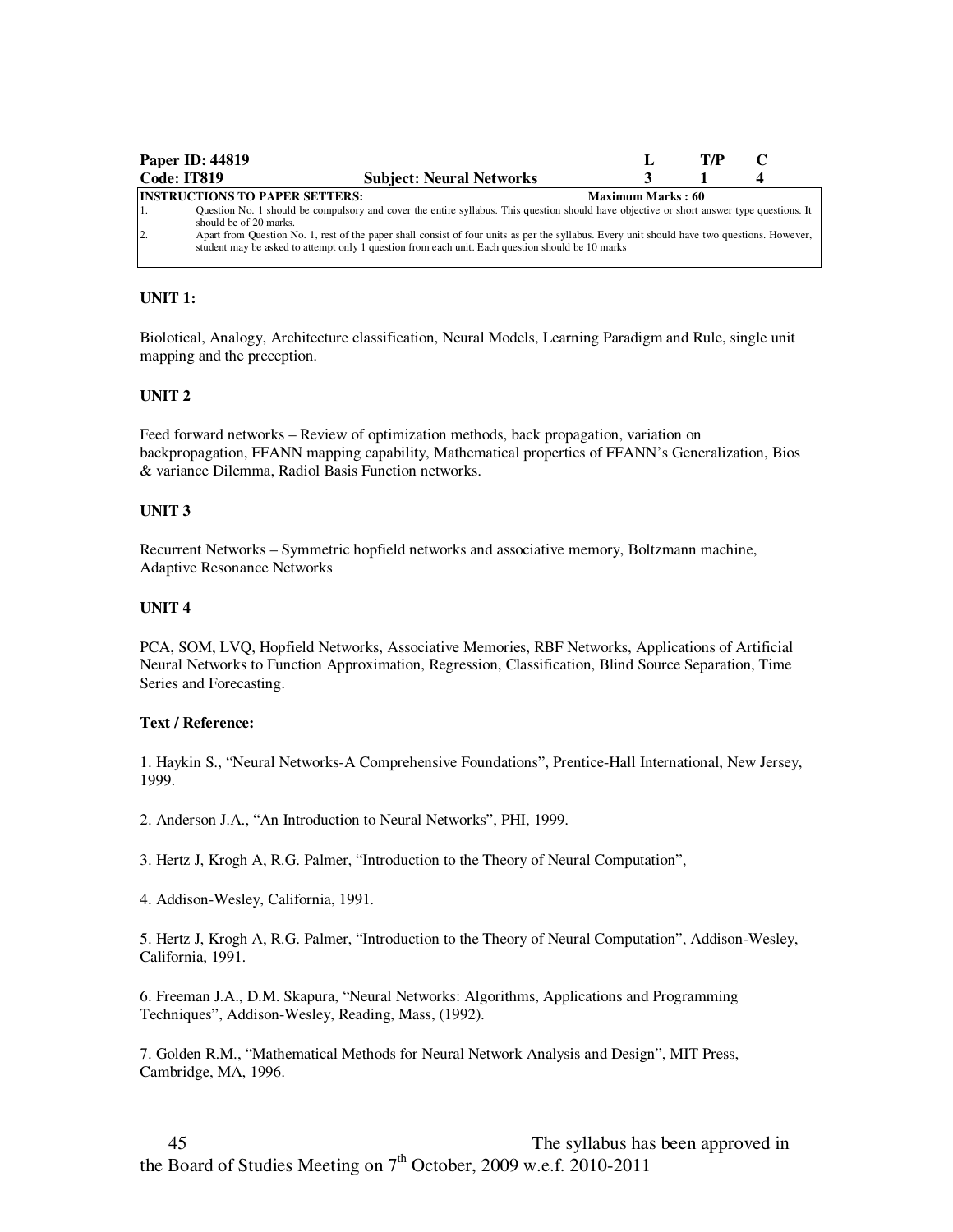8. Cherkassky V., F. Kulier, "Learning from Data-Concepts, Theory and Methods", John Wiley, New York, 1998.

9. Anderson J.A., E. Rosenfield, "Neurocomputing: Foundatiions of Research, MIT Press, Cambridge, MA, 1988.

- 10. Kohonen T., "Self-Organizing Maps", 2nd Ed., Springer Verlag, Berlin, 1997.
- 11 Patterson D.W., "Artificial Neural Networks: Theory and Applications", Prentice Hall, Singapore, 1995.
- 10. Vapnik V.N., "Estimation of Dependencies Based on Empirical Data", Springer Verlag, Berlin, 1982.
- 11. Vapnik V.N., "The Nature of Statistical Learning Theory", Springer Verlag, New York, 1995.
- 12. Vapnik V.N., "Statistical Learning Theory: Inference from Small Samples", John Wiley, 1998.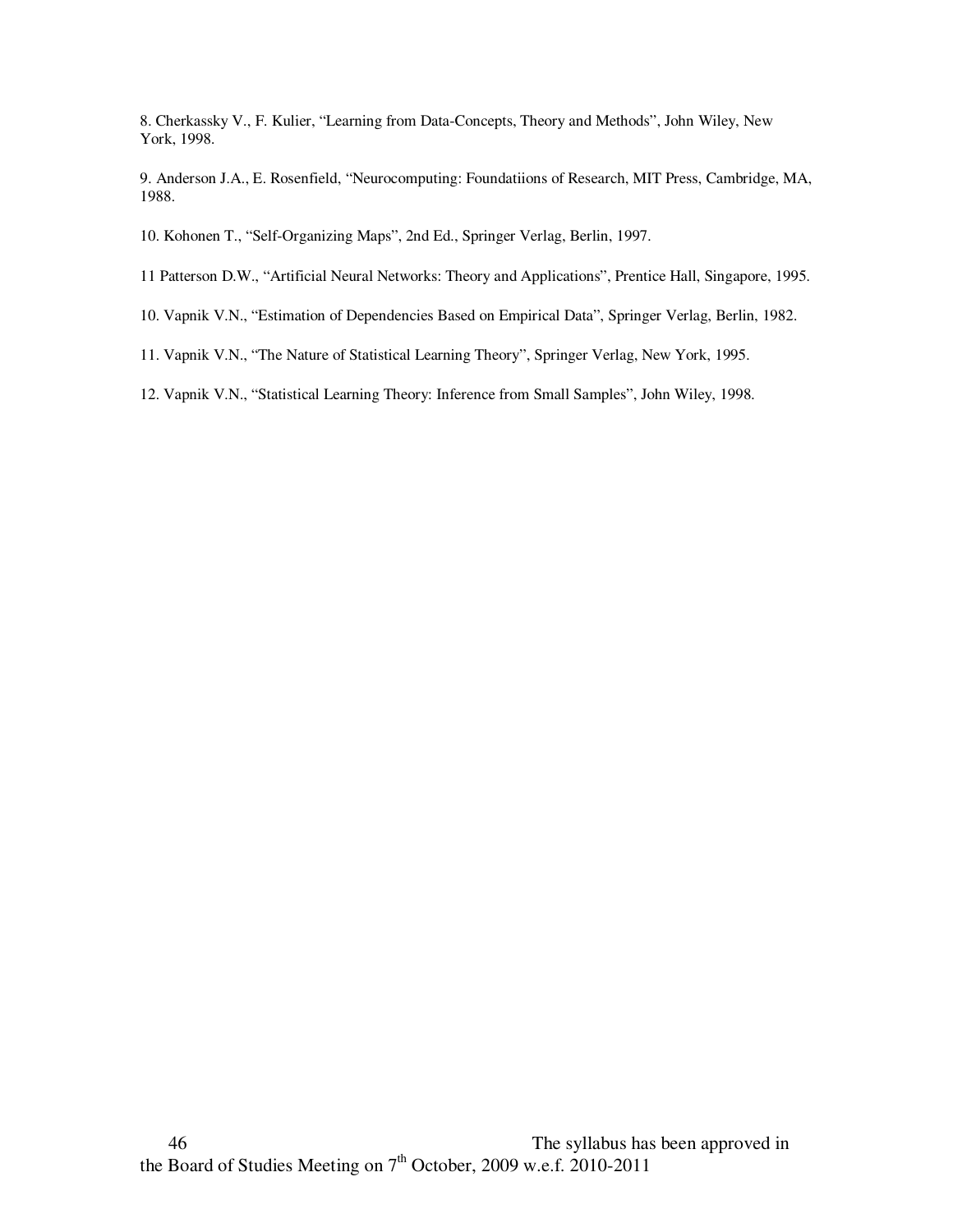|                  | <b>Paper ID: 44821</b>                                                                                                                                                                                                                           |                   | T/P |  |
|------------------|--------------------------------------------------------------------------------------------------------------------------------------------------------------------------------------------------------------------------------------------------|-------------------|-----|--|
| Code: IT821      | Paper: Simulation & Modelling                                                                                                                                                                                                                    |                   |     |  |
|                  | <b>INSTRUCTIONS TO PAPER SETTERS:</b>                                                                                                                                                                                                            | Maximum Marks: 60 |     |  |
| 1.               | Question No. 1 should be compulsory and cover the entire syllabus. This question should have objective or short answer type questions. It<br>should be of 20 marks.                                                                              |                   |     |  |
| $\overline{2}$ . | Apart from Question No. 1, rest of the paper shall consist of four units as per the syllabus. Every unit should have two questions. However,<br>student may be asked to attempt only 1 question from each unit. Each question should be 10 marks |                   |     |  |

## **UNIT 1:**

Definition of System, types of system : continuous and discrete, modelling process and definition of a model, computer workloads and preparation of its models,

#### **UNIT 2**

Verification and validation modeling procedures, comparing model data with real system data, differential and partial differential equation models, combining discrete event and continuous models.Simulation process:

#### **UNIT 3**

Use of simulation, discrete and continuous simulation procedures, simulation of time sharing computer system.

#### **UNIT 4**

Simulation Languages : A brief introduction to important discrete and continuous simulation languages, one language may be studied in detail depending on the availability.

#### **Text:**

1. Gordon G., "System Simulation", PHI.

#### **Reference**:

- 1. Banks J., Carson S., Nelson B.L., "Discrete-Event System Simulation", 2nd Edition, Prentice Hall of India, N. Delhi, 1996.
- 2. Deo N., "System Simulation with Digital Computers", Prentice Hall of India, 1979.
- 3. Law A.M., Kelton W.D., "Simulation Modeling and Analysis", 2nd Edition, McGraw Hill, N.Y., 1991.